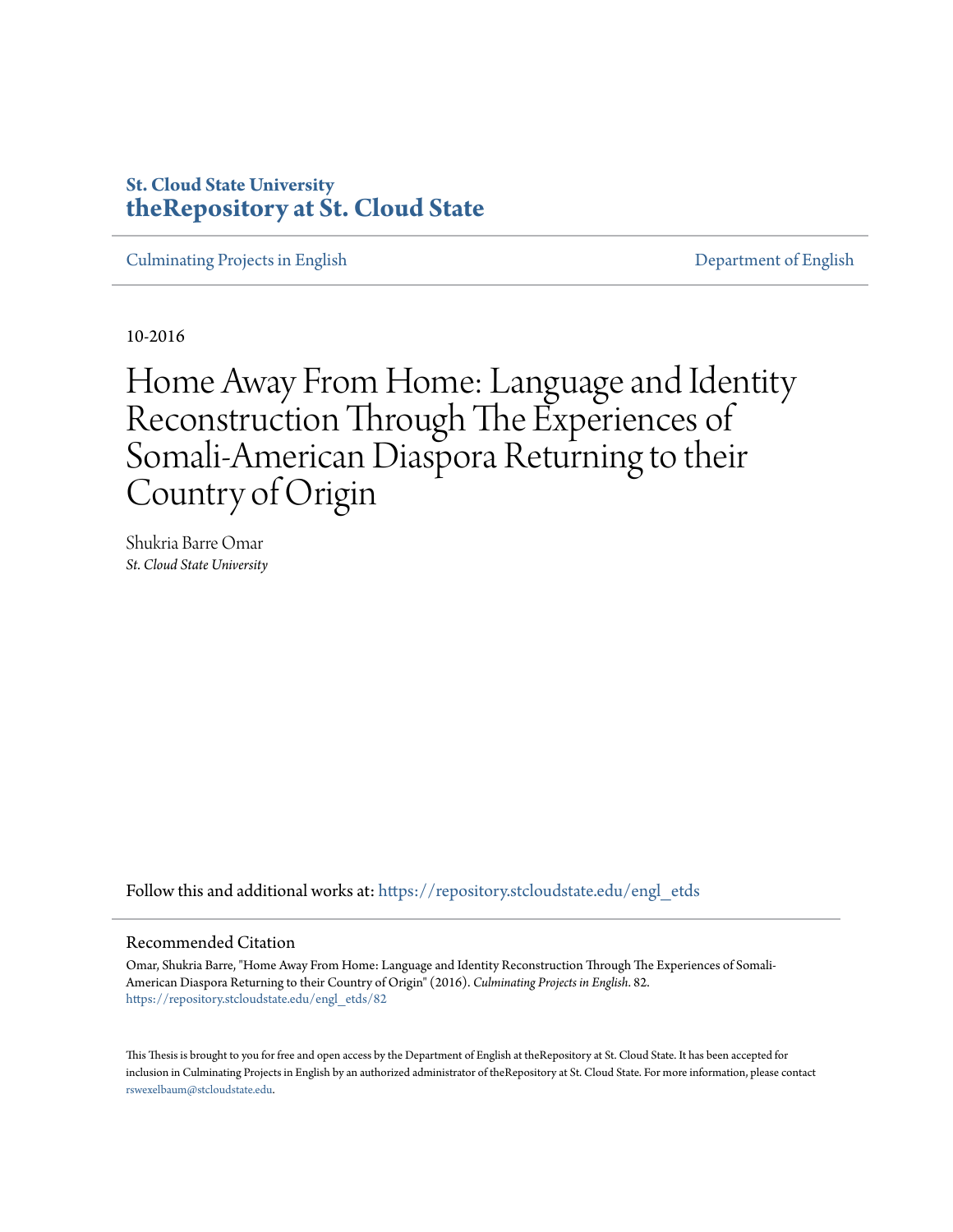# **Home Away From Home: Language and Identity Reconstruction Through the**

# **Experiences of Somali-American Diaspora Returning to**

## **Their Country of Origin**

by

Shukria B. Omar

# A Thesis

Submitted to the Graduate Faculty of

St. Cloud State University

in Partial Fulfillment of the Requirements

for the Degree

Master of Arts in

English: Teaching English as a Second Language

May, 2017

Thesis Committee Michael Schwartz, Chairperson Choonkyong Kim Semya Hakim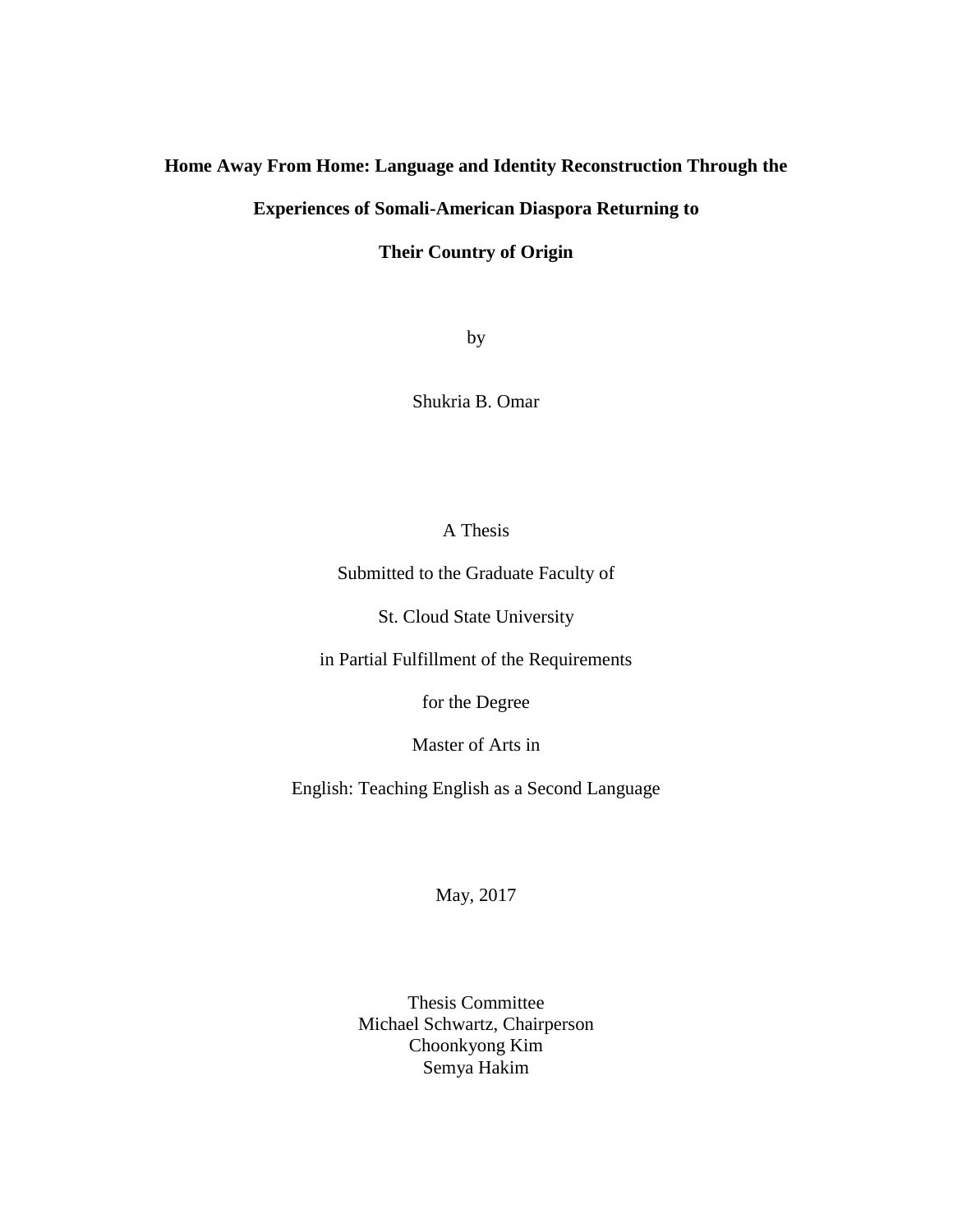#### **Abstract**

This paper examines the ongoing large number of Somali-American diaspora living in Minnesota returning to their country of origin or country of birth. This ideology of returning to the motherland is often referred to 'counter diasporic migration' to describe this phenomenon of immigrants or diasporas longing for a visit to their ancestral homeland. This thesis closely inspects the role language and identity plays in their return back to Minnesota. I will do this by exploring the ambiguous views of place, home, belonging, and identity, along other core elements responsible for Somali-diaspora visiting their home and motives for coming back to their other home, Minnesota.

The findings are based on data collected through two semi-constructed interviews with 10 Somali-Americans who have returned from Somalia in the past five years residing in Minnesota. Eight of the participants are second generation Somalis and two of the participants interviewed are first generation Somalis all residing in Minnesota. The participants were also asked to complete a demographic questionnaire, which asked for general information about their lives in Minnesota and questions, that dealt with the construction of two identities in two homes and which was the core elements of this research project.

Through this qualitative research project, it was found that the idea of 'home' was a very complex word to many of the participants who returned to their country of origin. Where is 'home' when you were born and raised in Minnesota, but your still regarded as an outsider? The research showed that for Somali-American diaspora who grew up in Minnesota, the process of identification with Somalia was especially complex when they returned to their country of origin. Politically, religiously and ethnically, these young people were up against powerful forces from both worlds that made identification with Somalia and America a special challenge. For these reasons, the participants easily aligned themselves with different aspects of their identity depending on where they were and who they were with. The researcher looked at the reconstruction of identity that occurred in the return to Somalia and back to Minnesota. While the research showed that the return to Somalia is a grim reality complicated by major obstacles for Somali-Americans who are in between two worlds, the researcher hopes that through the stories of people, she will show some fresh ideas in the minds of researchers and bring raw data to the diverse community in Minnesota.

Keywords: Diaspora, Somali identity, dhaqan celis, qurbo joog, counter diasporic migration, homeland, country of origin, return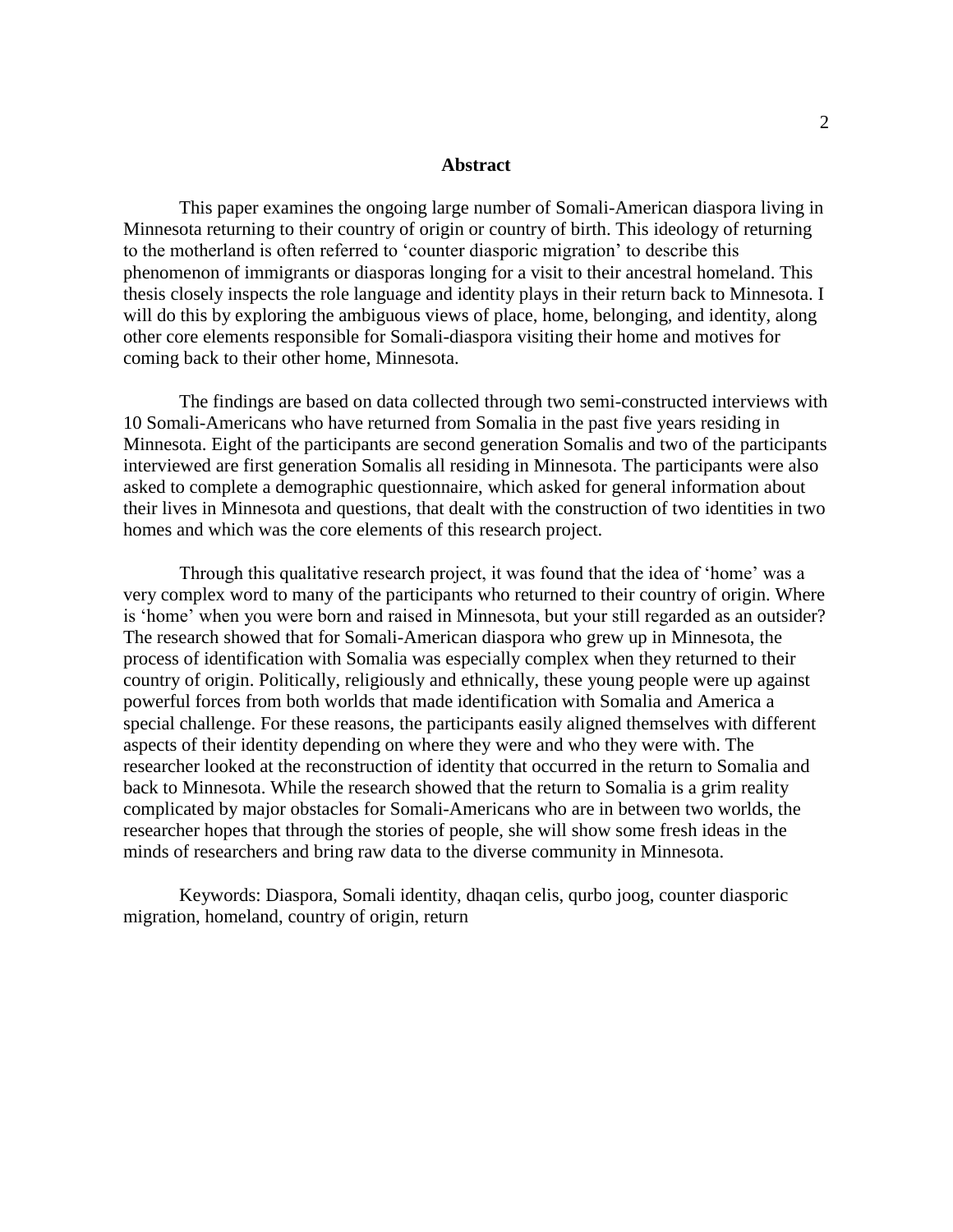#### **Acknowledgments**

In the name of Allah, the Beneficent, the Merciful

I would first like to express thanks to Allah (God) the almighty, for giving me the strength and guidance on completing this project. With that being said, I'd like to acknowledge the individuals who have made this project possible at its various stages. First, I would like to thank my thesis advisor and mentor, Dr. Michael Schwartz who has persistently contributed to this project and provided meaningful advice and suggestions as well as his expertise in writing an effective qualitative study. I thank him for his creative thinking, encouragement, and his generosity with his time and always providing tremendous support when I needed it the most. I would also like to express thanks to Dr. Semya Hakim for providing me with her expertise in this field and providing me with valuable resources on this topic which has limited resources.

My greatest thanks goes to the study of the participants who have shared their beautiful stories with me. This project would not have been possible without your stories and your courage to share your identity struggles, identity reaffirmation through a trip, which may have been difficult to discuss. I want to thank them for granting me their time, patience and, the opportunity to share their lives with me.

Lastly, I would like to give a big thanks to my family who has provided me with encouragement, love, and remarkable support. This thesis would not have been possible without the presence and support of my beloved mother, Amina Afrah. Special thanks goes to you hooyo (mom) for never giving up or giving in, for helping me through it all. I would also like to thank my sisters for always asking me about my project's progress. Thanks to my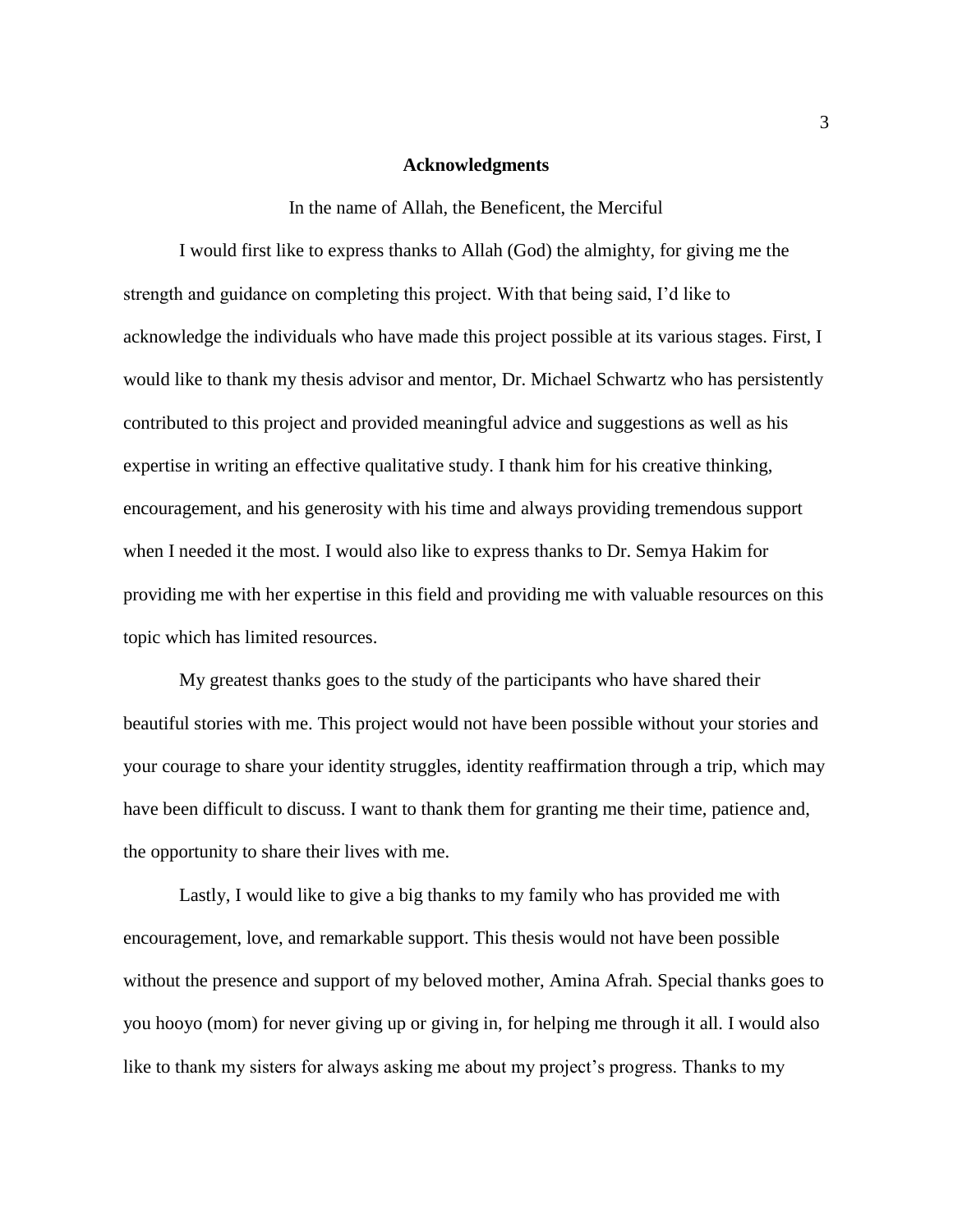sisters Nasra, Maryan, Rahma, Ubah and Ayan. I would lastly like to thank my close friend Deqa Yusuf who has provided me with tremendous emotional support throughout this whole project.

I'd also like to thank every each person who has entered my life, even for a short or long time. Without the help and presence of people in our lives, we all would not be where we are today. Life is beautiful and you can't live it alone…we all need little or sometimes lots of help.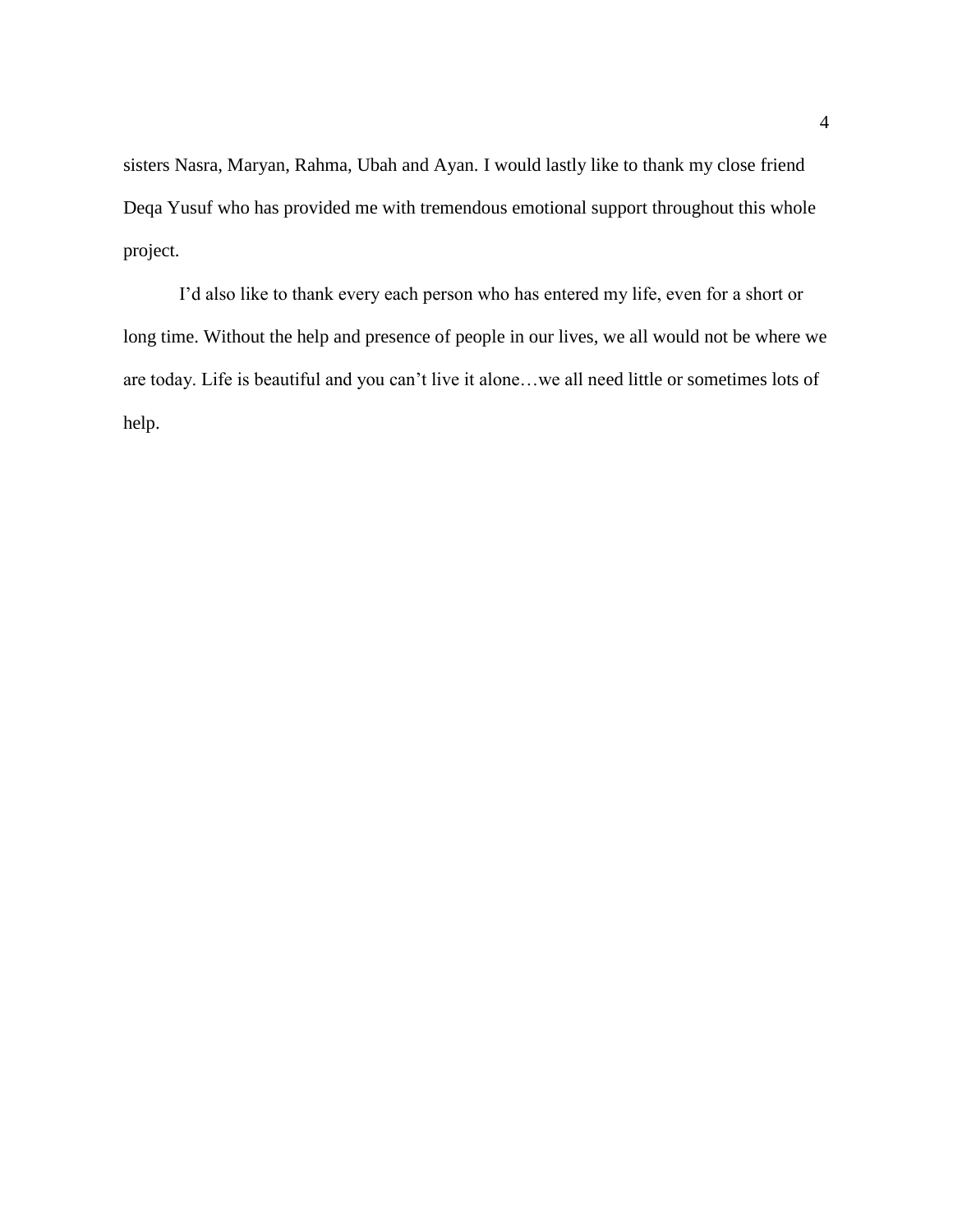*To my family, friends, and to the growing Somali-American community in Minnesota.*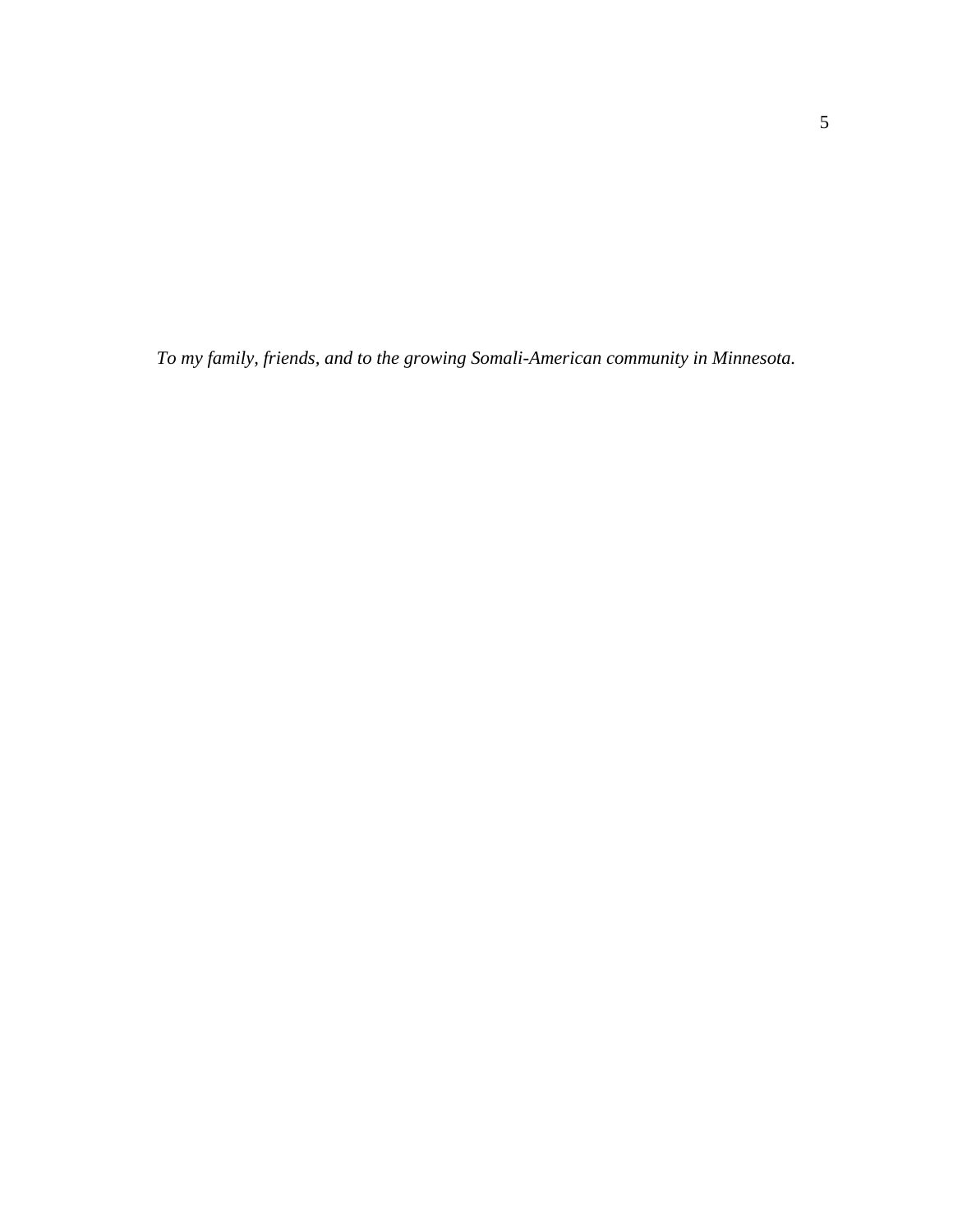# **Table of Contents**

|                                                                     | Page |
|---------------------------------------------------------------------|------|
|                                                                     | 8    |
| Chapter                                                             |      |
| 1.                                                                  | 9    |
|                                                                     | 9    |
| 2.                                                                  | 13   |
|                                                                     | 13   |
|                                                                     | 17   |
| Racial Categories: Blackness, Assimilation into American Mainstream |      |
|                                                                     | 18   |
|                                                                     | 19   |
|                                                                     | 23   |
|                                                                     | 24   |
|                                                                     | 29   |
| 3.                                                                  | 30   |
|                                                                     | 30   |
|                                                                     | 31   |
|                                                                     | 33   |
| 4.                                                                  | 36   |
| How Do Somali-Americans Identify Themselves in Minnesota?           | 38   |
|                                                                     | 49   |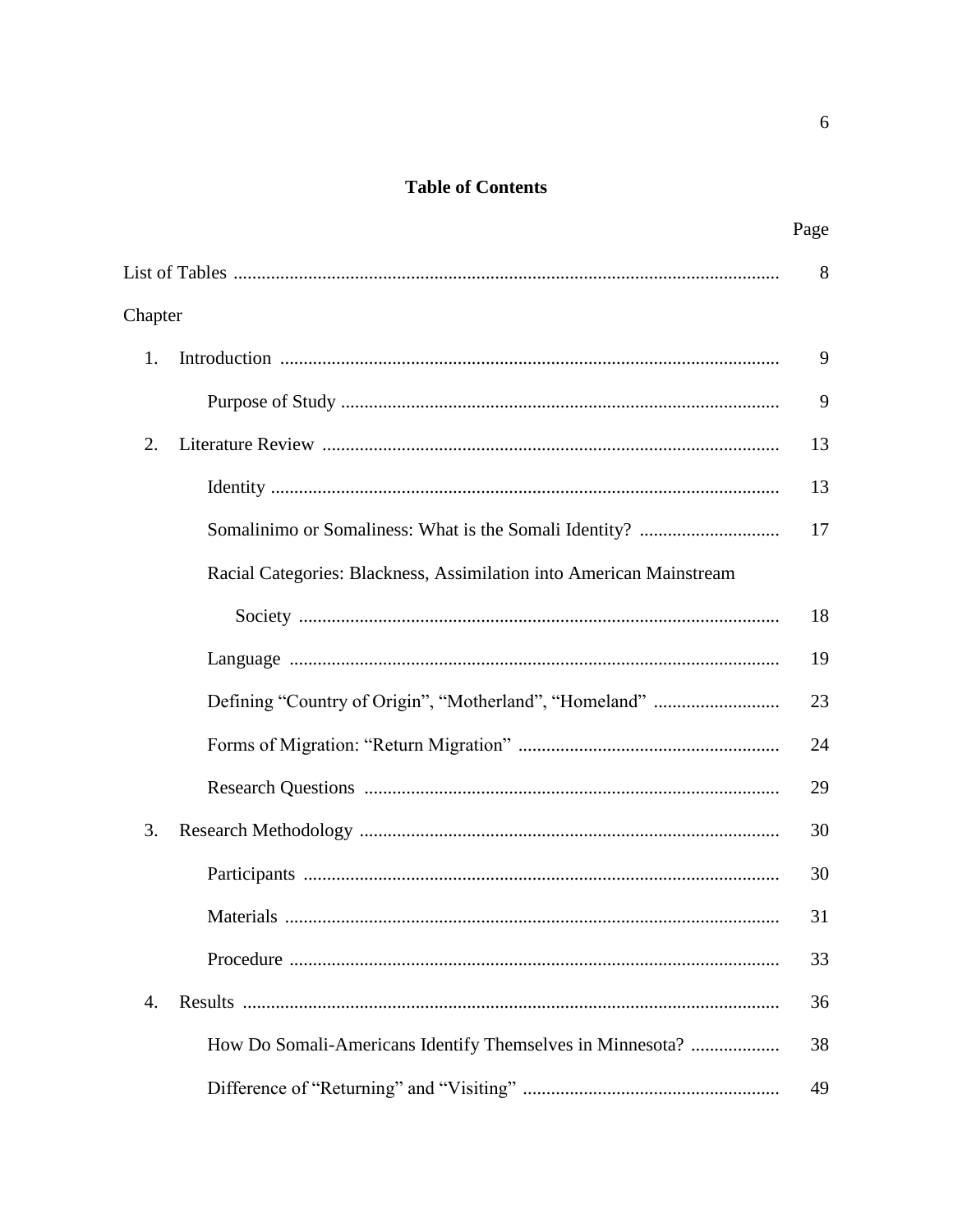Page

|                 | Reasons for Somali-Americans Returning to Their Country of Origin  | 53 |
|-----------------|--------------------------------------------------------------------|----|
|                 | Participants Encounters with the Locals in Their Country of Origin | 57 |
|                 |                                                                    | 61 |
|                 |                                                                    | 66 |
| 5.              |                                                                    | 67 |
|                 |                                                                    | 68 |
| 6.              |                                                                    | 70 |
|                 |                                                                    | 75 |
| Appendices      |                                                                    |    |
| Α.              |                                                                    | 80 |
| <b>B.</b>       |                                                                    | 81 |
| $\mathcal{C}$ . |                                                                    | 84 |
| D.              |                                                                    | 85 |
| E.              |                                                                    | 87 |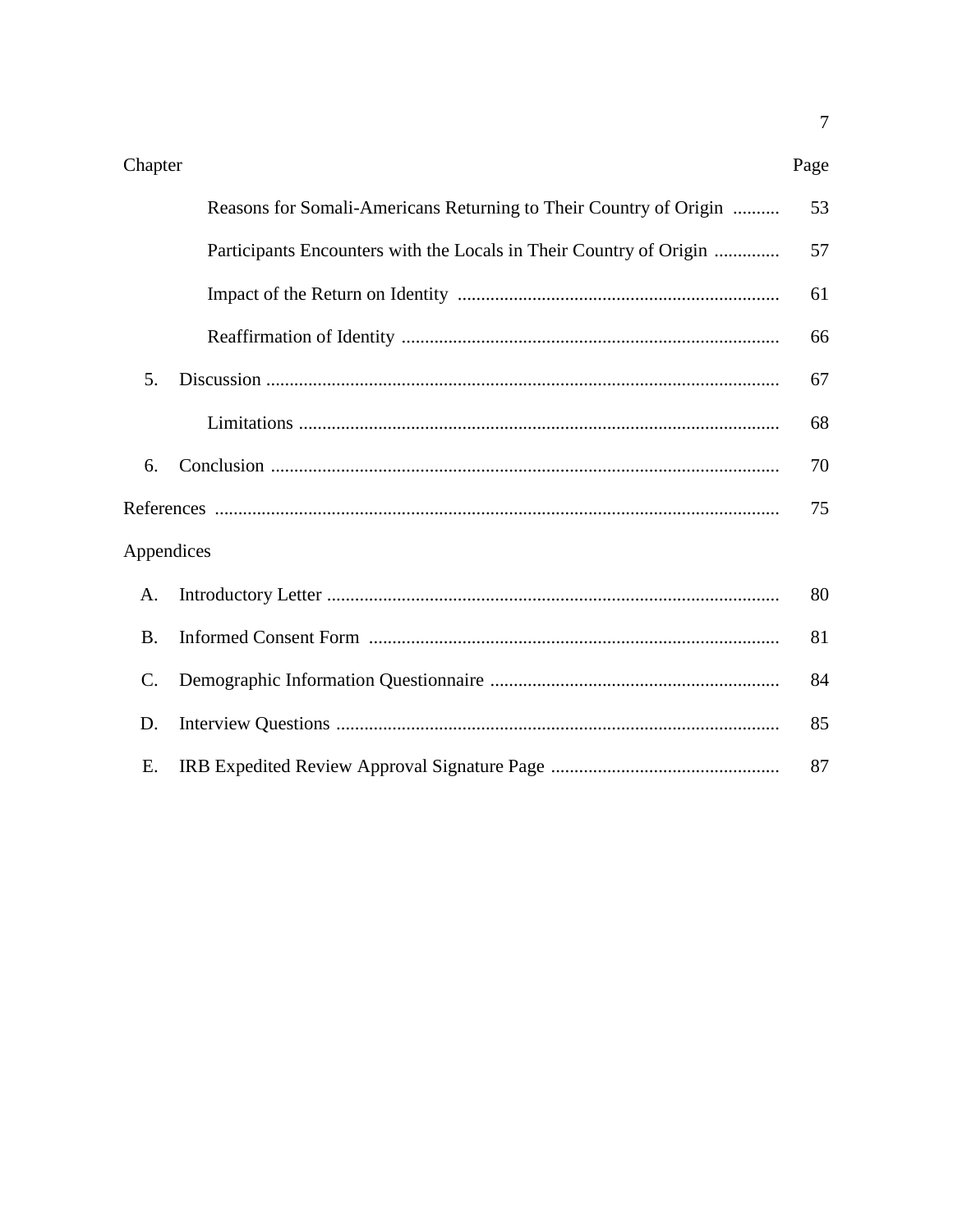# **List of Tables**

| Table | Page |
|-------|------|
|       | 34   |
| 4.1   | 52.  |
|       |      |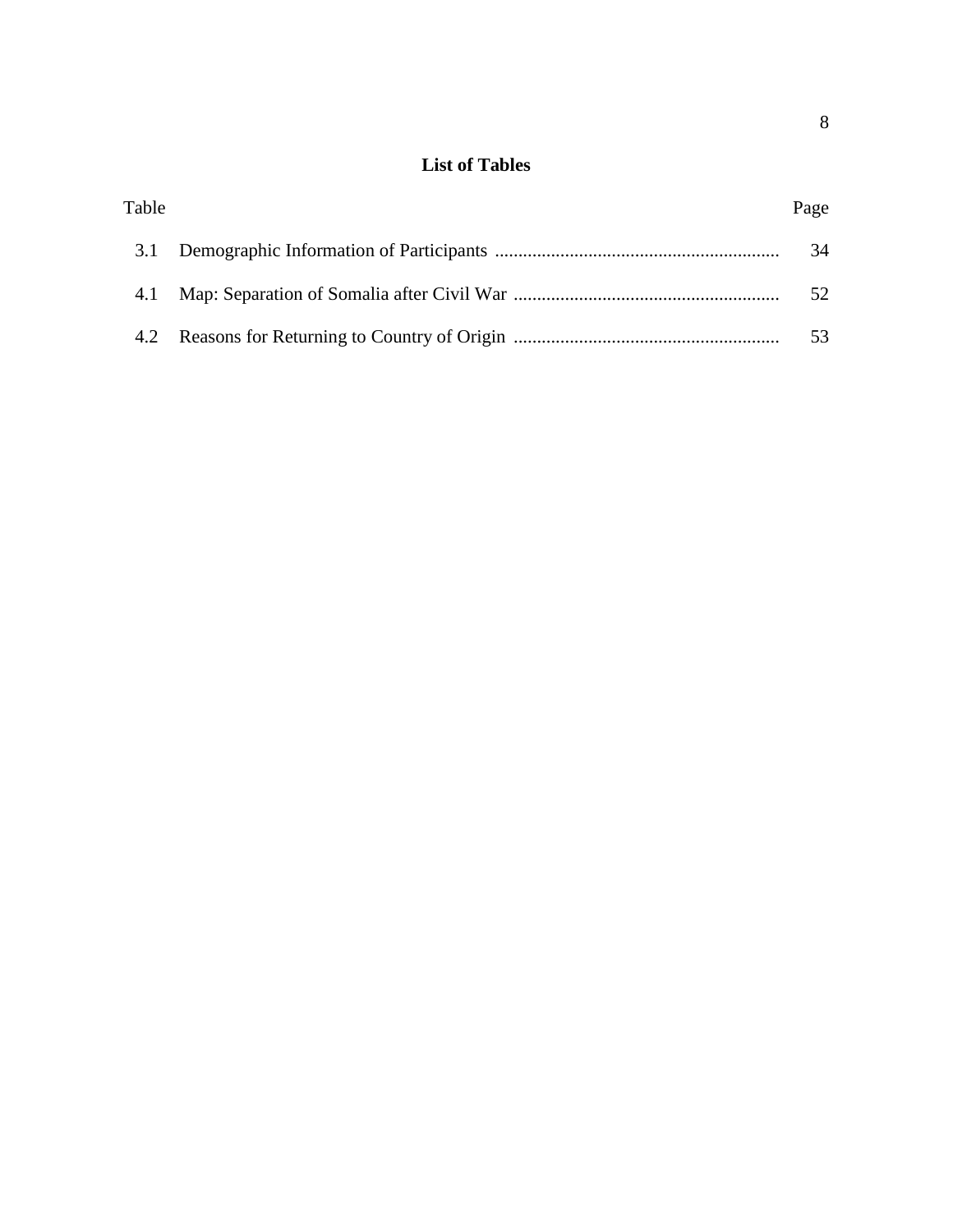#### **Chapter 1: Introduction**

### **Purpose of Study**

"Listen to my longing or else I die. From the sweet home of my bed I was torn so my pain and crucial longing was born." (Rumi, 13th century Persian poet and Philosopher)

The above saying is a beautiful story of separation and longing. It symbolizes the complexities of a desire to separate oneself from the pain of association with the ethnic roots and a longing to follow despite all the pain. It can be interpreted as the story of an identity dying within a generation or two. Within the context of separation and union between one culture and another, this study evaluates this longing for and the struggle that immigrant children go through as they enter this new community in their visit to the homeland and the backdrop of the larger, more complex factors that come into play in their journey.

The study adopts an interpretive, qualitative methodology to explore and examine the forces and motives that drive Somali-Americans returning to their country of origin. The goal of this research is to analyze the interplay that language and identity play in the reasons to return the country of origin as well as capture the journey of Somali-Americans and explore their implications of belonging, place, and home. Understanding this will help us, as educators, understand the identities of our growing population in Minnesota. In fact, in order for one to understand the story of any immigrant, the historical past must be understood along with the struggles that come with immigration and moving to a new land.

In addition, this study will provide new research on Somali-American diasporic returnees, as there is not much research in this area or even the lines of Somali identity, so it will help to bring a new perspective in sharing the experiences that these individuals bring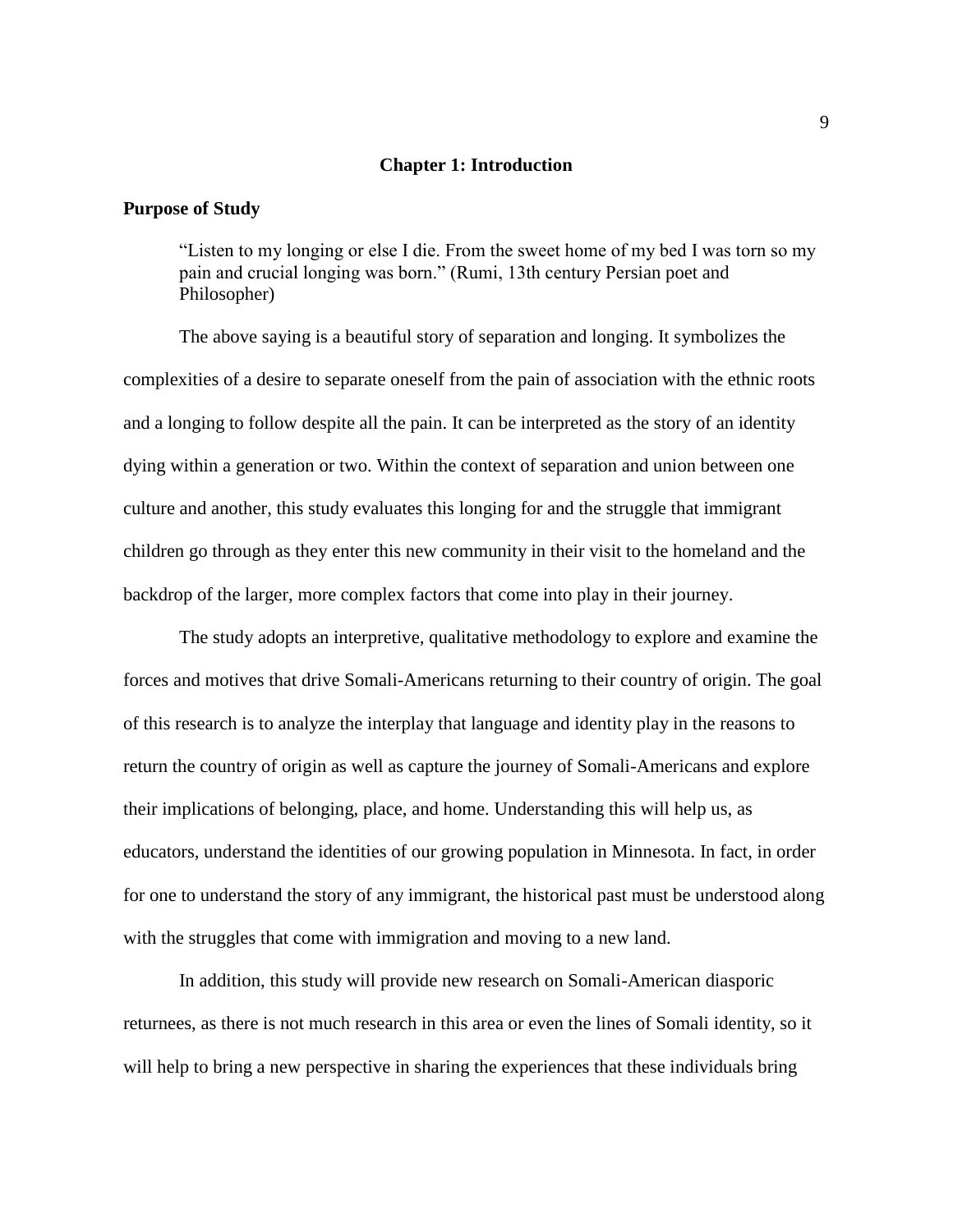back to Minnesota once they return from Somalia. This study will also seek to describe, analyze, and record the experiences that these Somali individuals go through as they prepare for a difficult and longing journey. I argue that these diasporic returnees face difficulties in their countries of origin and also examine how their negative or even positive experiences in their motherland transform or reform their Somali-American identity.

In today's world, nations are becoming diverse in their populations due to the vast growth of migration. Migrations of populations are due to various reasons to different parts of the world. Immigration in the United States is defiantly huge. In fact, the arrival of immigrants and refugees to the United States in the last half of the 20th century is representing a great diversity of languages and cultures (Passel & Capps, 2009).

The United States is receiving large numbers of immigrants as of this day, and this is still increasing. There are many motives and forces that drive people to make immigration and to start their whole lives all over again. Reasons ranging from political oppression and escape from wars or joining their lost family members. Whatever the motives for immigration, immigrants have one thing in common and that is that they are all bringing a multitude of various languages and cultures. The children of the immigrants are the ones who have significantly been affected by this vast growth of immigration and they are the most significant sector in this population.

There are several terms that describe these children. One description "second generation" and "generation 1.5." The second term refers to the immigrants who were born in their native country and then were brought to the United States by their parents when they were children. The first term of the "second generation" refers to American-born children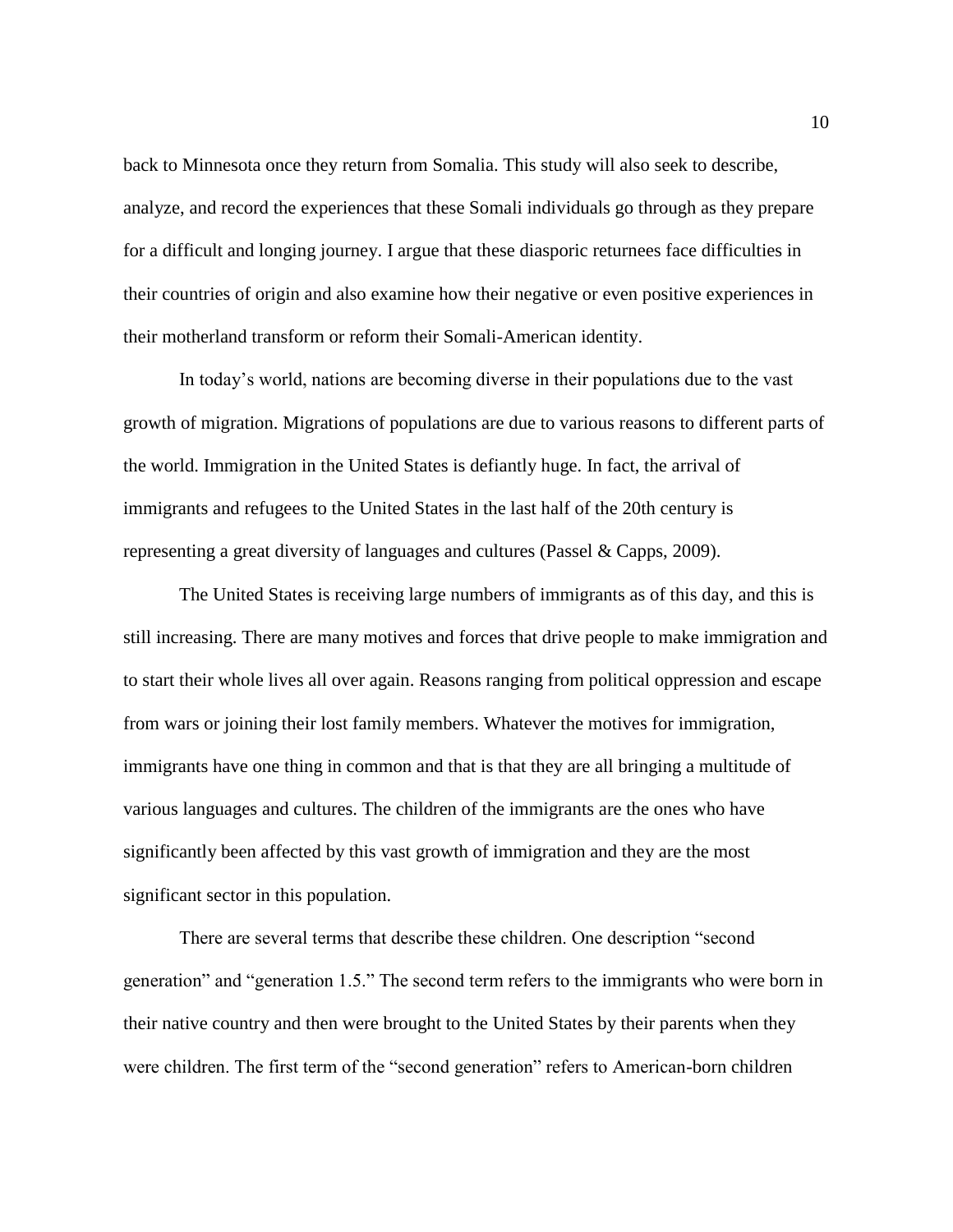with one or both parents being the ones who immigrated to the U.S. as an older adult (Harklau, Losey, & Siegal, 1999).

As a result of the increase of immigration and accelerating change in the communities, we tend to see immigrant children trying to assimilate into their new societies. As they make sense of their new home and get acquainted, established and successful, there is this longing for that visit to return "home." Such travel is never too straightforward though and it is simply one that requires negotiation between two worlds. For the immigrant's children who are born in America, they do not have to try to assimilate into the American society because they are already born into it. However, these immigrant children are coming from families where there are two cultures, so they must show respect to their families' ancestral origins. We can see this present in the Somali community where a young Somali who was born in America is required to create a balance between the Somali culture and also the American culture, so in a sense they are trying to please both cultures.

According to American Community Survey Reports, current estimates of the number of Somali immigrants living in the United States vary widely, ranging from 35,760 to 150,000 and 2010 American Community Survey data indicates that there are approximately 85,700 people with Somali ancestry in the U.S. Of those, about 25,000 or one third live in Minnesota (American Community Survey Reports, 2014, p.10). Somalis have been migrating to different parts of the world since the collapse of Somalia in 1990, which led to many Somali families, and relatives scattered throughout different parts of the world today. The first Somalis who came to the United States became part of the professional sector of the American workforce system. Somalis migrated from Kenya, Ethiopia, and the Middle East to the western world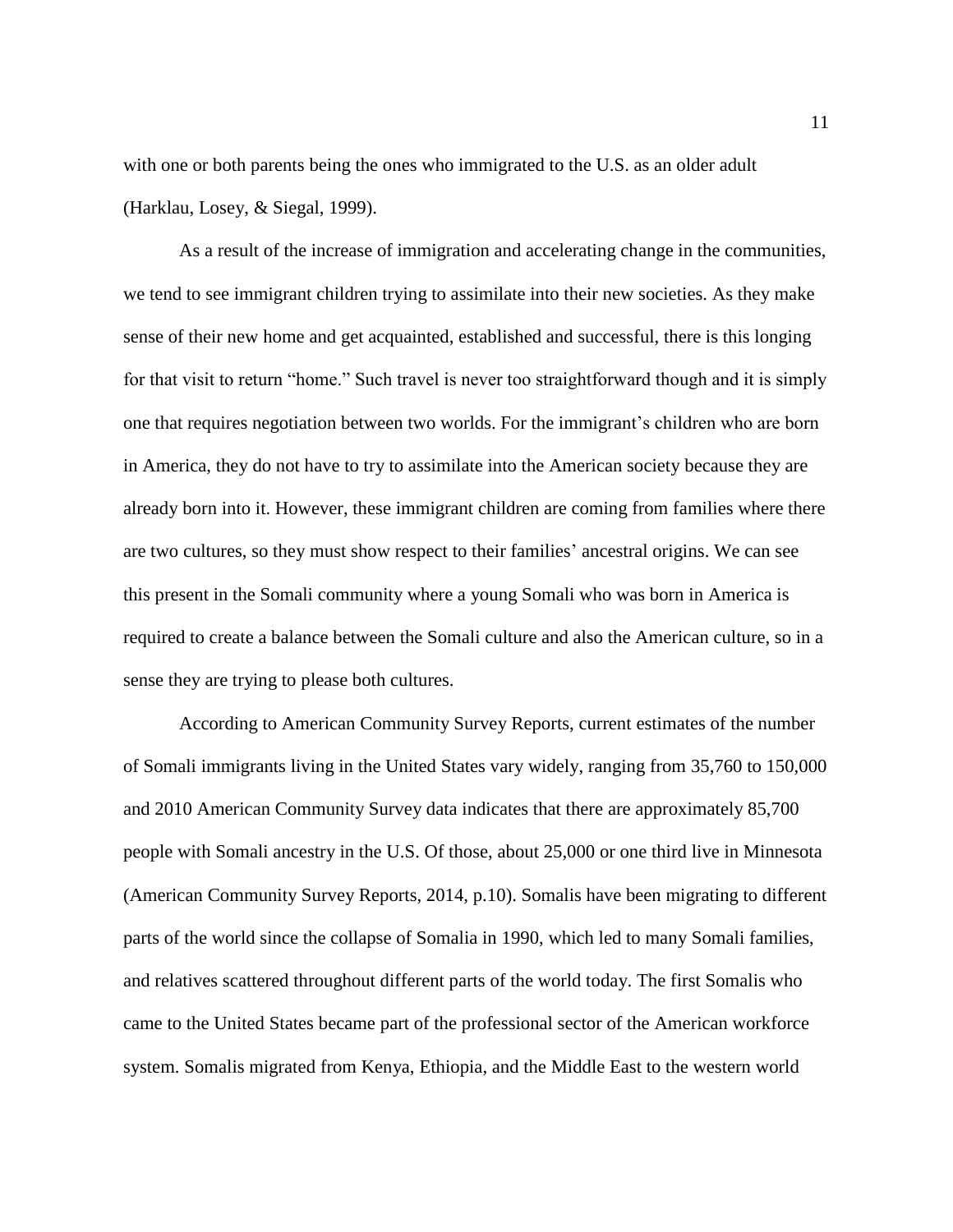with the hope of finding new homes and becoming part of their new communities.

Throughout the years, Somalis have integrated to the American societies by being part of the political, education, and health sectors. "But today the largest numbers of Somalis in the West are found in the UK (unofficial estimates suggest as many as 250,000) and North America, particularly in Minnesota and Ohio" (Elmi, 2010). Somalis are of Muslim origins and have found themselves to become part of the Muslim communities in America. Although Somalis consider themselves to be part of the African origins, they do not consider themselves to be in the same category of the African-Americans. A report from the Office of the United Nations High Commissioner for Refugees estimates that more than 1 million Somali refugees are living around the world. Of those, about 10,000 have returned to Somalia in the last 5 years (UNHCR, 2013).

In order to understand the issues that drive immigrants to visit their "homeland, "country of origin" or "motherland" (these terms will be discussed further in the later chapters) it is necessary to examine the large populations that are going back. The phenomenon of visiting the homeland and returning to one's roots is common across many immigrant communities, but it is a special concern for the Somalis, who have suffered many years of war, emotional memories, and physical trauma. Why do so many Somalis still attempt to visit this country of painful memories? This study focuses on the complexity of the connections between language and identity and how these intersect with a return visit to the motherland among Somali-Americans.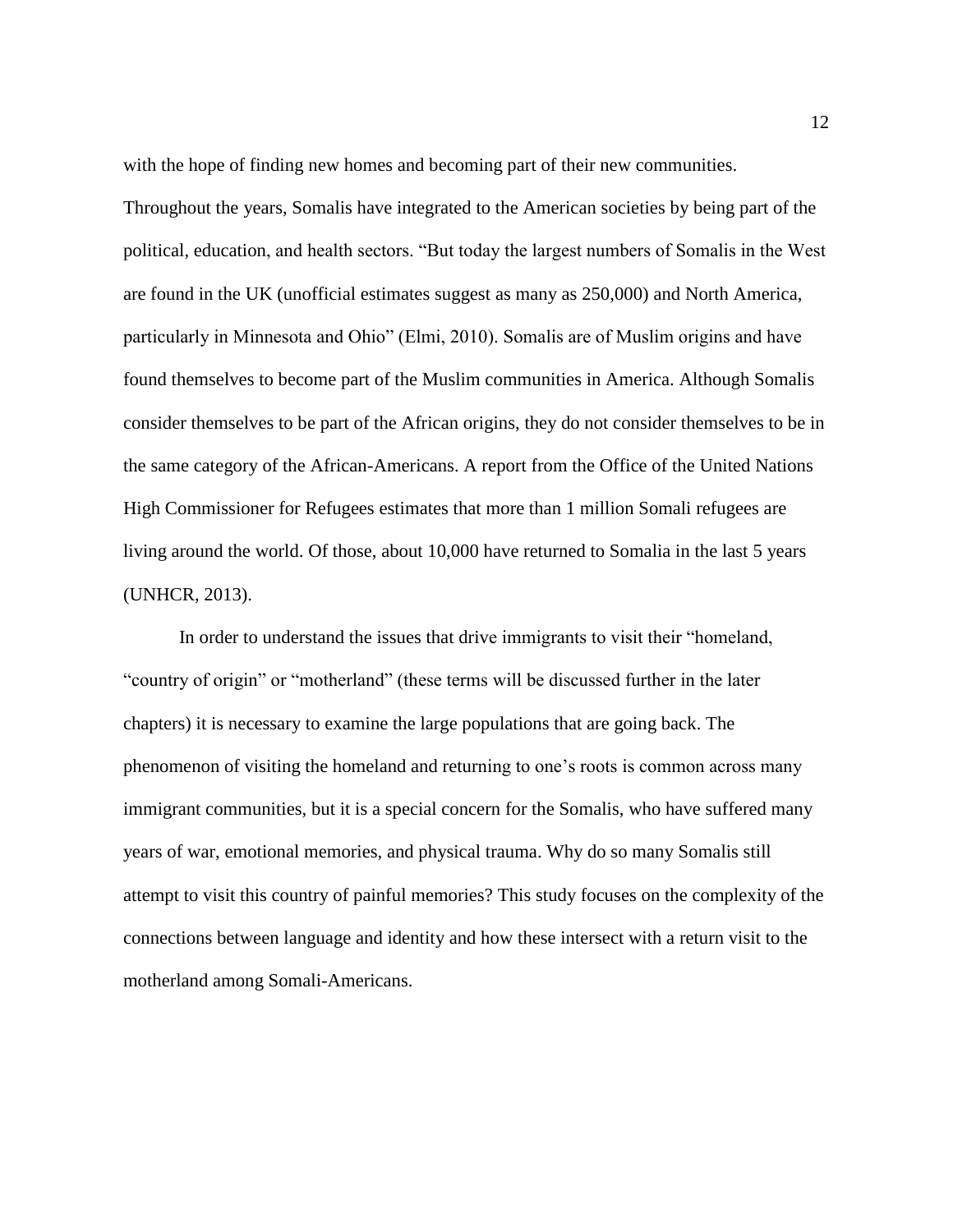#### **Chapter 2: Literature Review**

#### **Identity**

Our views of identity and its formation have changed over the years. Bonny Norton has defined identity as "how a person understands his or her relationship to the world, how that relationship is constructed across time and space, and how the person understands possibilities for the future" (Norton, 2000, p. 5). She recognizes identity as a site of struggle and sometimes comes with various contradictions. Identity is also constantly transforming across time and space related to the desire for affiliation, recognition, and security (Norton, 1997, p. 411). Norton (2000) also describes that identity must be "understood with reference to larger and frequently inequitable, social structures which are reproduced in day-to-day social interaction" (p. 5). Stuart Hall (1996) defines identity as not so much about "being" but rather a "process of becoming" and thus representation and symbolism are at constant display in the identity process (p. 10). This tells us that identity is not consistent and thus fluid or always changing depending our social interactions and where we are at the moment.

Wegner (1998) addresses identity as not who we are, but rather through the communities we are involved in and those we choose to not participate in. He separates identity into the social and individual levels. Wenger (1998) ties identity into the specific social structures or communities as he divides it into: 1) identity in practice, 2) identities of participation and non-participation, 3) modes of belonging, 4) identification and negotiability, and 5) learning communities (p. 148). Practice is defined as "the formation of a community whose members can engage with one another and thus acknowledge each other as participants" (Wegner, 1998, p. 149). For a person to feel like they belong in a certain group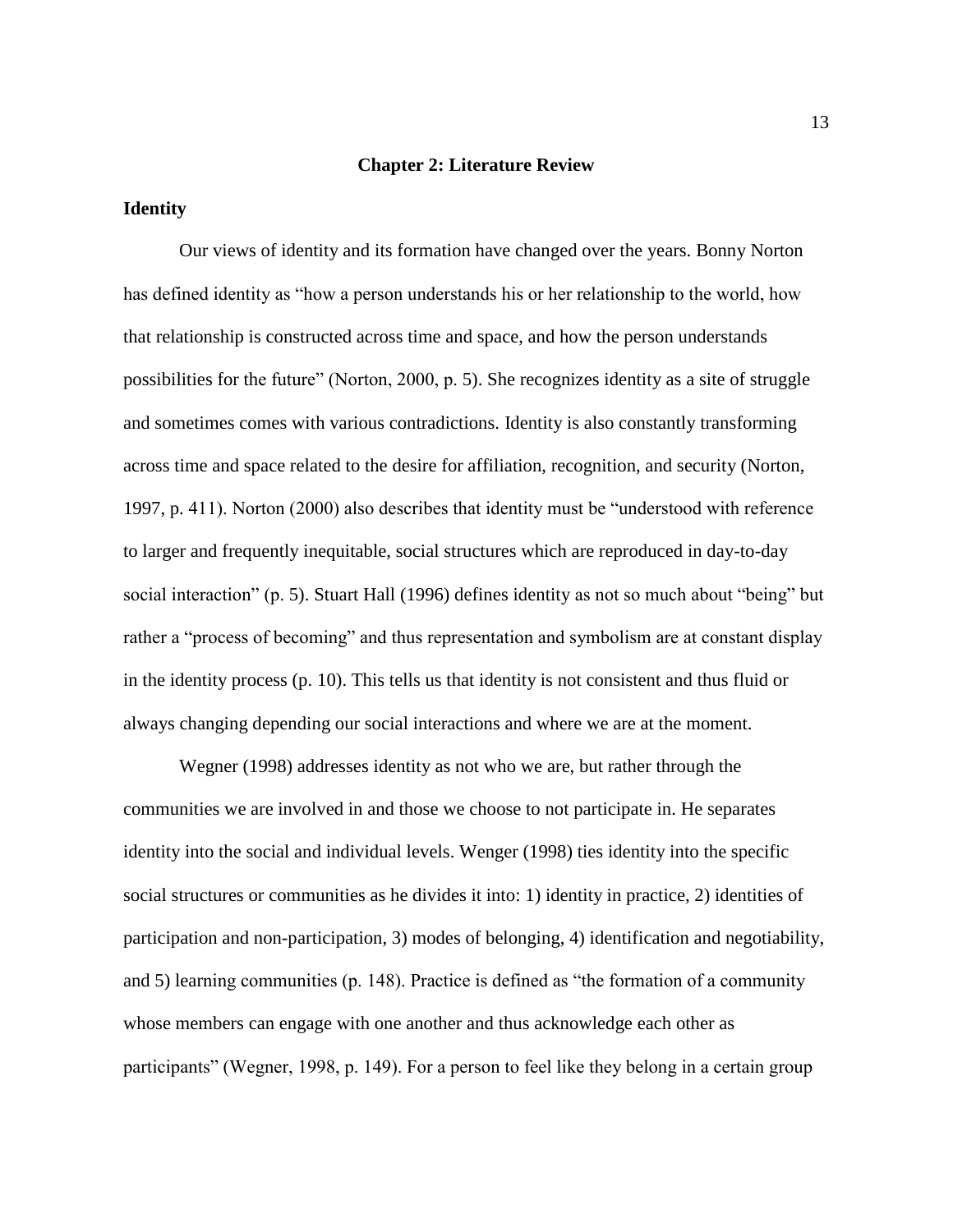or community, they must be able to go in that community and feel comfortable interacting within that group. This is how identity comes into the picture because part of identity as Wegner puts it, is that the individual associates him or herself in a certain place when he/she for sure feels comfortable in that group. Wegner says that our identities are shaped by a combination of participation and non-participation. We come to know who we are by things we familiarize ourselves with and how we can put those things to use. We also know who we are through the practices we do not engage ourselves in.

This means that we will not go into something that we are unfamiliar with or we do not associate with. In the end, the communities that we participate in are the communities that we identify with. Wenger (1998) presents three modes of belonging as a way of understanding identity formation: engagement, imagination and alignment. The three modes are not mutually exclusive, and are best conceptualized within their interrelated combinations. For example, alignment 'focuses' imagination, and engagement 'grounds' it, allowing it to be negotiated in practice. Engagement is fundamental to forming communities of practice. It describes the active involvement in the mutual processes to negotiate meaning, enabling access to participation. It is by necessity bounded in character and there is a limit to the number of activities and people we can engage with. Yet this 'boundedness' can be changing. For this reason, when thinking of identity, we only think about the communities that we fit into, but don't discuss the communities that we cannot assert ourselves in and this is an important factor in our identity and something that Wegner brings into a great perspective.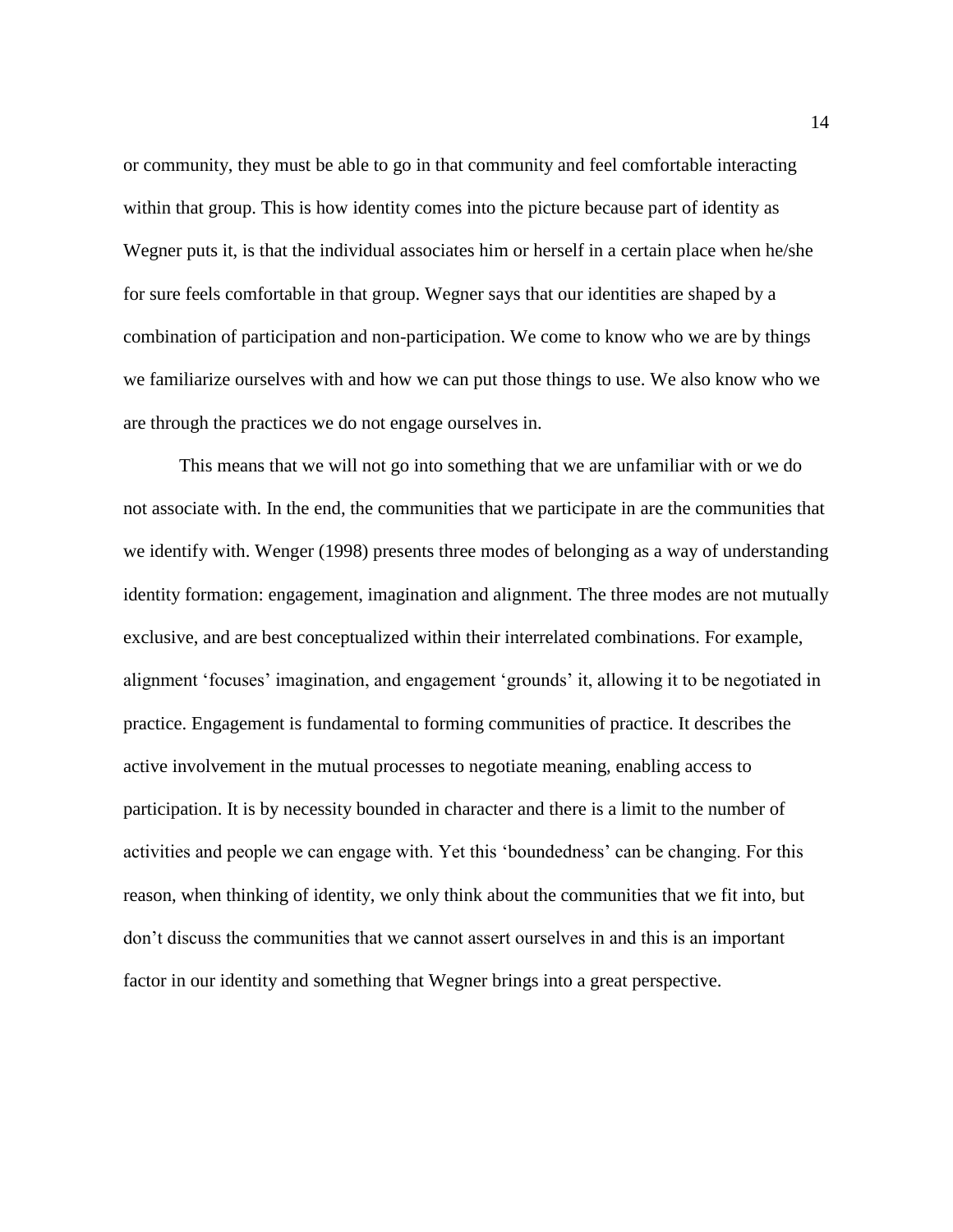Our identities are neither fixed nor direct, but always in a state of constant transformation constructed in social contexts. Wegner (1998) uses the term trajectories to describe identity as it being part of our social construct. Trajectories give us a clear formation of how our identities are negotiated through participation in certain communities. Those who are already in the community will stay with that community and those who are new members can choose to either accept or reject to be in this trajectories. However, this does not mean that the community cannot reject an individual because communities have power too and people can choose to leave a community if they choose to. In discussing identity, we can say that identity is a lifelong formation that eventually leads us back to our roots; to selfrecognition and to who we are.

Building an identity is not easy as its always changing; moreover, balancing immigrant identity is merely impossible. "Building an identity consists of negotiating the meanings of our experience of membership in social communities and the concept of identity serves as a pivot between the social and the individual, so that each can be talked about in terms of the other" (Wenger, 1998, p. 5). Immigrants are consistently doing this in which they are trying to make both sides of the community happy and along with trying to represent each culture equally. When thinking about the social structures of immigrants, identity becomes very complex in that they are trying to negotiate not in one society, but more than one or two social structures. For example, a Somali immigrant living in Minnesota where he/she is dominated by a large community of Somalis and another living in Missouri who comes from a Somali community that is not so large will come from different social constructs and thus this becomes more complex in how their identities are shaped.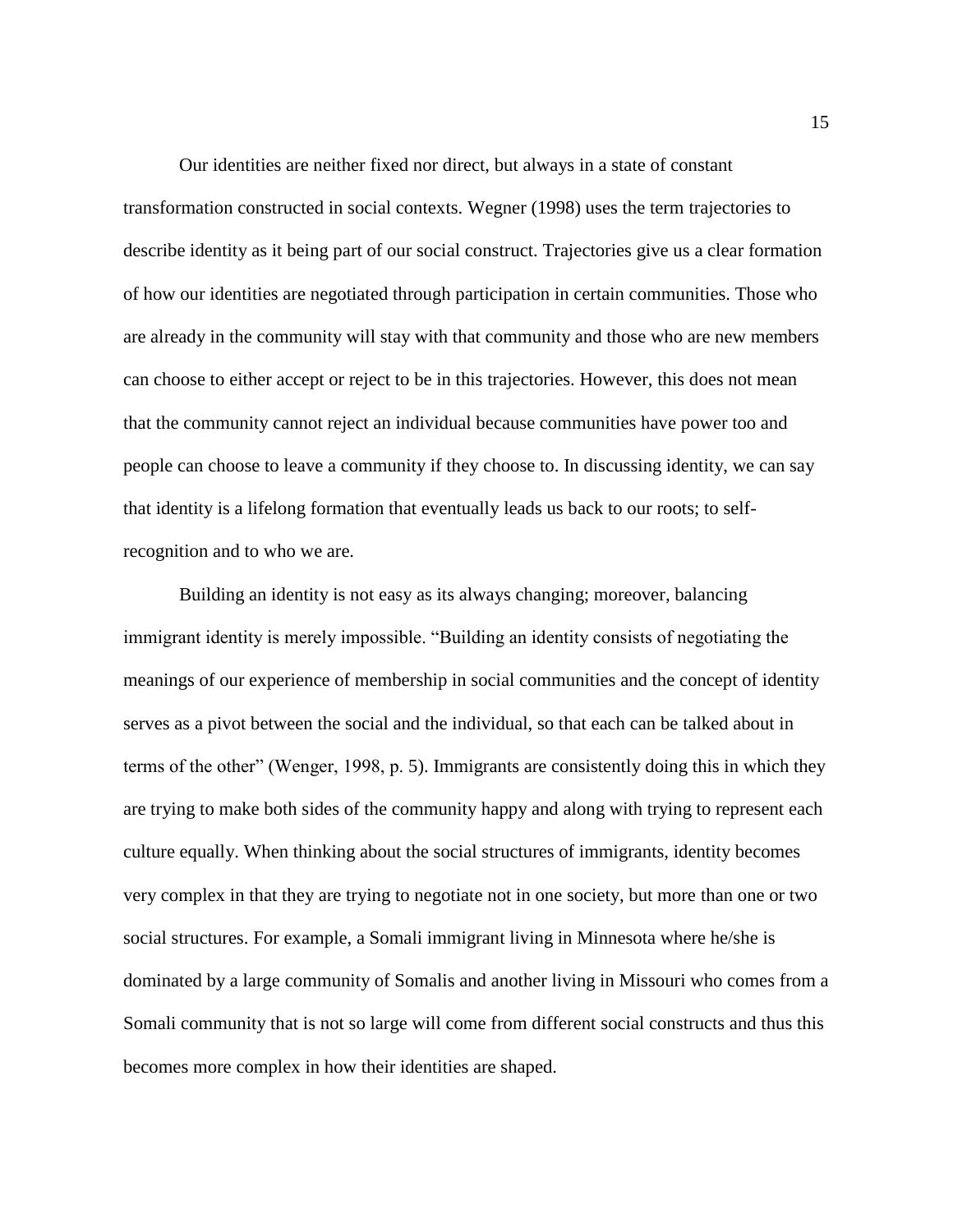When immigrants migrate to different parts of the country, they are faced with interacting with other cultures; ones different from theirs. "Cultural clash" is often an incorrect metaphor in defining the struggles theses immigrants face because it reinforces false dichotomies between two different cultural groups as Ngo (2008) argues:

The cultural difference model for understanding immigrant experiences sets up binary oppositions between tradition and modernity, East and West, and First World and Third World, among others. This oppositional framework is problematic for at least two reasons. First, the emphasis on traditional cultural values reifies the notion of culture, poisoning it is as something that is fixed or a given, rather than as a social process that finds meaning within social relationships and practices. (p. 7)

The term "cultural clash" is not an accurate term that describes the immigrants experience or identity, but it is a preconceived term that is recognized by the immigrant youth themselves because that is what the new society that they moved into thinks and expects. Bhabha (1994) describes the immigrant identity in the terms of "hybridity "and "third space" to describe the different cultural spaces an immigrant creates. Hall (1996) argues that identity is "the relation to the other, the relation to what is not, to precisely what it lacks" because identity is constructed through social and broad practices (p. 4).

When it comes to the immigrant identity, understanding multiple identities within the self is not questioned as immigrants living in societies different from theirs are experiencing multiple identities. Their lives are cut across linguistic, cultural, and national boundaries and they bring two societies into one social field. Blanc-Szanton (1985) describes "trans migrant identity" not and just as one identity, but several identities, each coming from a different society, culture and communities" (p. 8). "Transmigrants take actions, make decisions, and feel concerns, and develop identities within social networks that connect them to two or more societies simultaneously" (Basch, Glick. Schhiller. & Blanc-Szanton, 1985, p. 9). In other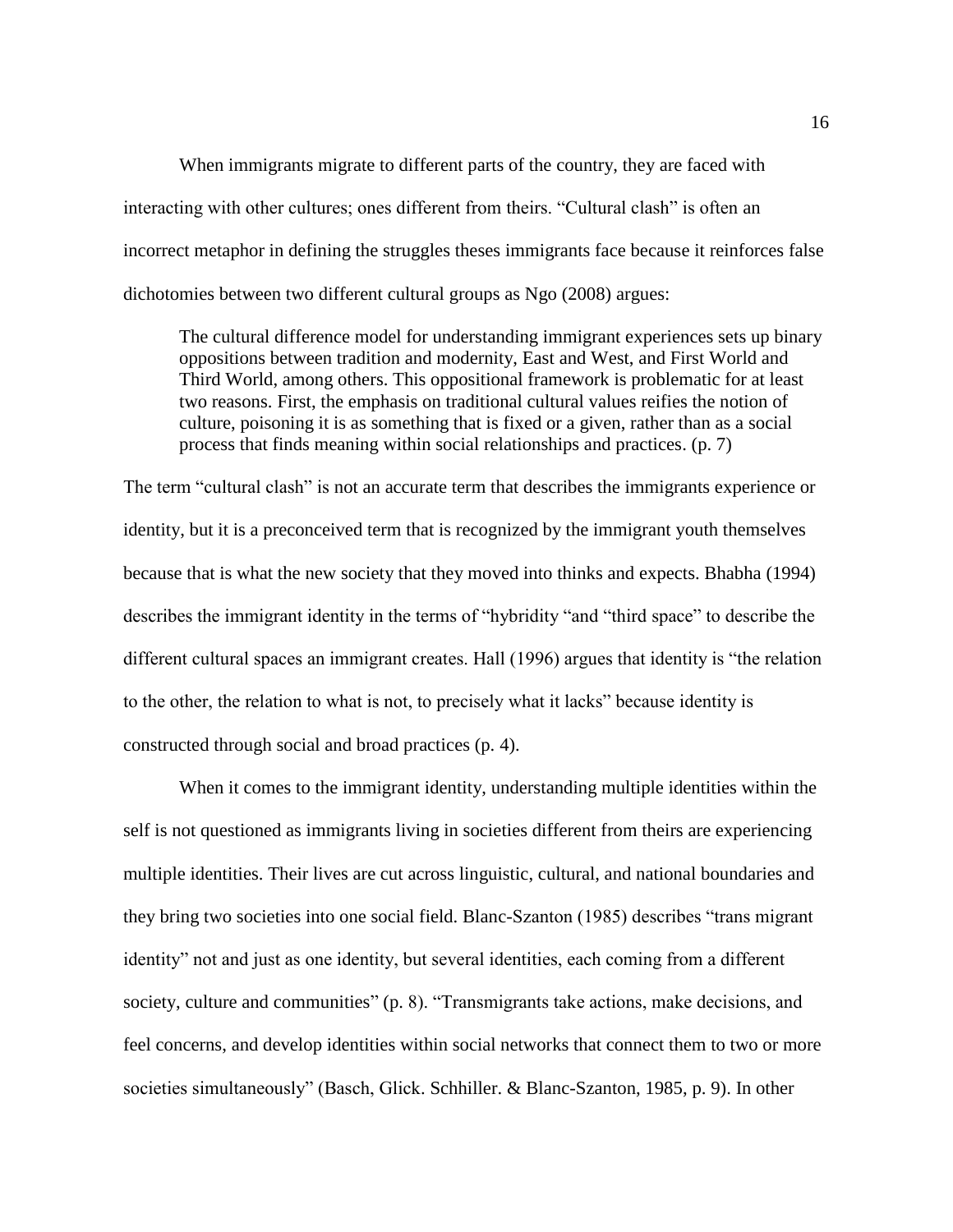words, "transmigrants" do not identify themselves in one place, but they put down roots in the country that they are living while maintaining this longing for the homeland, and often have an urge to return to their adopted country.

In discussing immigrant identity, we must explore racialized and ethnic identity through experiences of those living in the United States. "Racial and ethnic identities crosscut and compete with each other for dominance, with race almost always overriding ethnicity" (Tuan, 1998, p. 22). For example, the first generation of Somali-Americans may identify themselves as Somali, or even Somali-American, but in the real world, they are identified as "black immigrants" or "African American" (Traore & Lukens, 2006, p. 7). This means that unlike most Americans who have the ability to choose ethnic heritage, such as a white American circling Irish ethnic origin in an application; immigrants have a racially imposed ethnic identity when they move to a different country. They may be able to speak about their ethnic identity in a social setting or a public setting, but they are automatically wrongfully identified about their ethnic identity, in other words, their ethnic identity is a socially defined and co-constructed identity.

#### **Somalinimo or Somaliness: What is the Somali Identity?**

The Somali identity is influenced by the place the people are from and where they end up making their new homes after migrating from their country of origin. A large part of the Somali identity is the Somali clan identity, which mostly plays a larger role with the older Somali migrants. Another part of the Somali identity is the religion where the Islamic values are part of their everyday lives. Also since a lot of Somalis have migrated into lands, which are not theirs, some Somalis express this nostalgia for returning to their adopted country. Like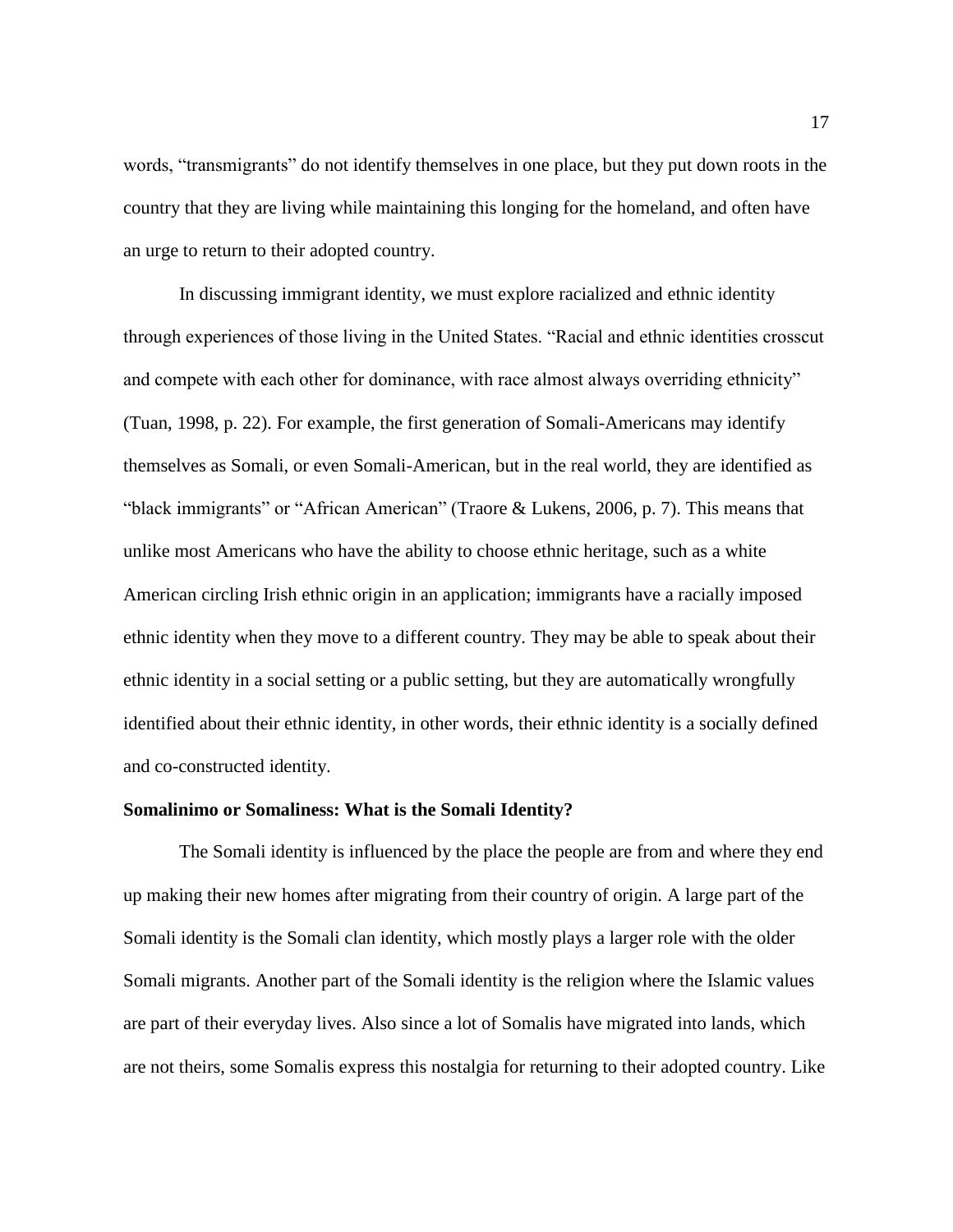most other immigrant populations, issues of belongingness and identity crisis are affected by the second generation Somalis as their connection to Somalia is not as strong and their ideas of home are not as vivid as the first generation of immigrants.

When discussing the immigrant ethnic identity such as the Somalis, it is interesting to see that all Somalis reject other imposed ethnic identities. Martha Bigelow (2010) discusses Somali youths imposed, assumed, and negotiable identities as:

A common imposed identity is that of refugee—an identity that may be assumed given the history of Somali migration to Minnesota. Identity is imposed if the person identified does not have the opportunity to contest this categorization. An assumed identity is one that is also not negotiated, but unlike an imposed identity, the individual thus positioned accepts it. Negotiable identities are those that are contested or challenged by individuals or groups. (p. 99)

For example, a teen born in the United States of Somali parents may be inaccurately assumed to be a refugee by educators and actually never have the opportunity to ever negotiate this imposed identity. An example of an assumed identity is when a Somali girl born in Kenya is identified as Somali by her teachers and friends and she accepts this unconditionally.

## **Racial Categories: Blackness, Assimilation into American Mainstream Society**

Like many migrants who immigrate to America, they are expected to blend in with American society or become part of the American culture. "Skin colour, particularly blackness, is one of the principal categories of social stratification in North America." It is delegated to any person with any visible African characteristics and determined through what Davis (1991) referred to as the 'one drop rule', meaning that 'a single drop of black blood makes a person black' (Kusow, 2006). Somalis are categorized as "black" in the American system, but that's not what Somalis classify themselves before entering America as they consider themselves from the Somali origins. This is because skin color is not something that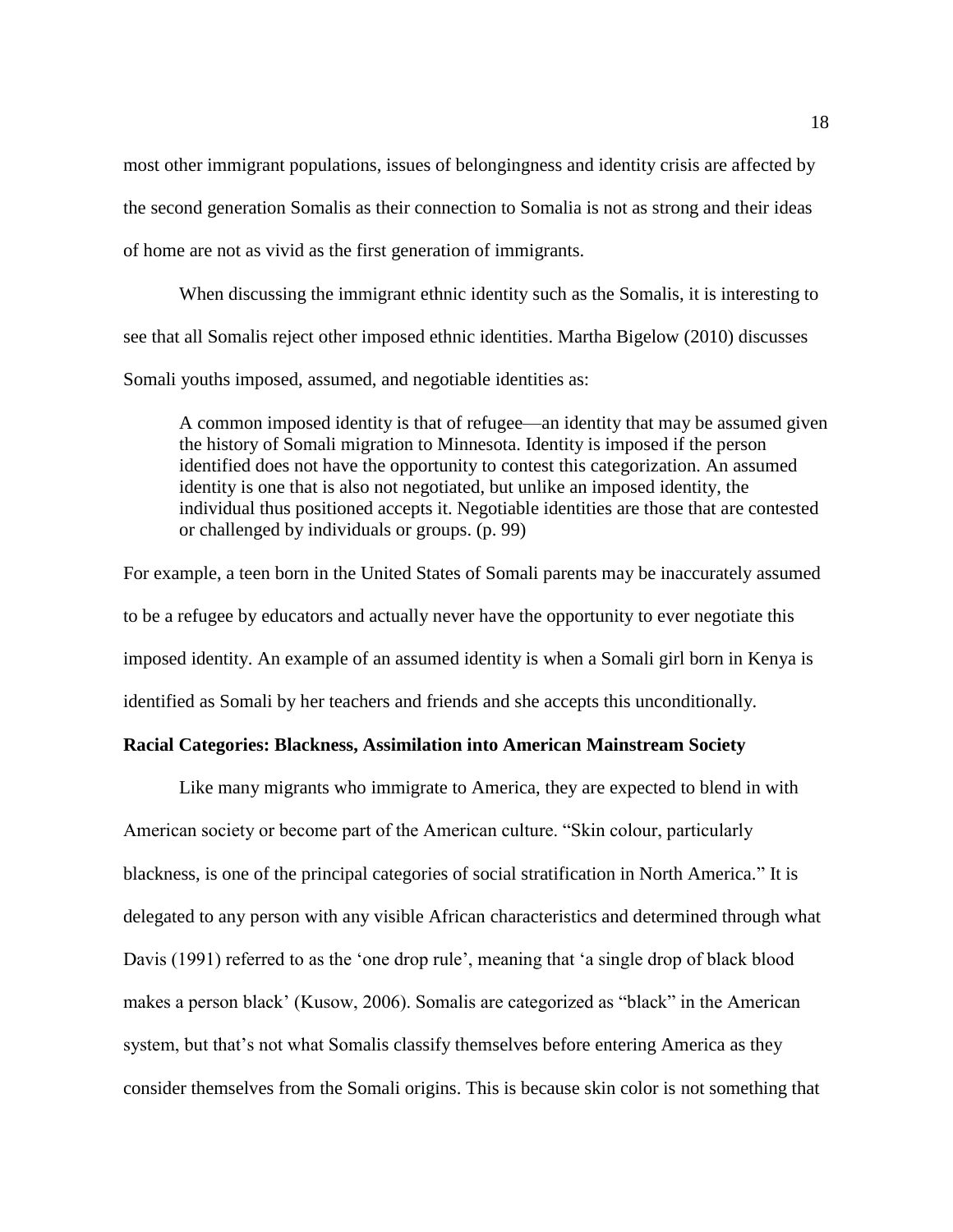the Somali people use to distinguish each other. However, this idea is not the same when Somalis come to America because they are classified into a group based on their skin color. This means that when Somalis come to a society that distinguishes between black and white, they have to choose and see where they fit in. Somali people are not only migrating but they are moving from one set of society to another, and this means that their identities are also changed because of this social conformation as well was behavioral expectations. Kusow (2006) talks about this identity change that occurs with immigrants:

In Mexico City, for example, Chilangos are considered a smart and successful ethnic group in the Mexican social context; however, once they cross the border, they confront the ethnic classification system of the United States. Because Chilango identity is not available in the local cultural resources of the United States, the immigrant from south of the border simply becomes Mexican, Mexican-American, or Hispanic American depending on geographic location within the United States. In other words, once in the United States, a Chilango is no longer seen as smart, but rather as a person without ambition and perhaps stigmatized as welfare-dependent. (p. 4)

Similarly, Somalis in America face the same situation as they are classified as "Black" and not "Somali." These new classifications aren't always positive either and they are loaded with connotations that are contradictory with the immigrants' original identity. This is also causing a clash from Somali individuals, as they are confused in which identity to choose. Again identity is fluid, and the need to choose is there. Although we recognize that our identity is not always set, there is that individual level that we struggle with in trying to pick one identity over the other.

#### **Language**

The concept of complexity in identities for immigrants is not all alone, and language for the most part plays a crucial role in the reconstruction of identities among immigrants.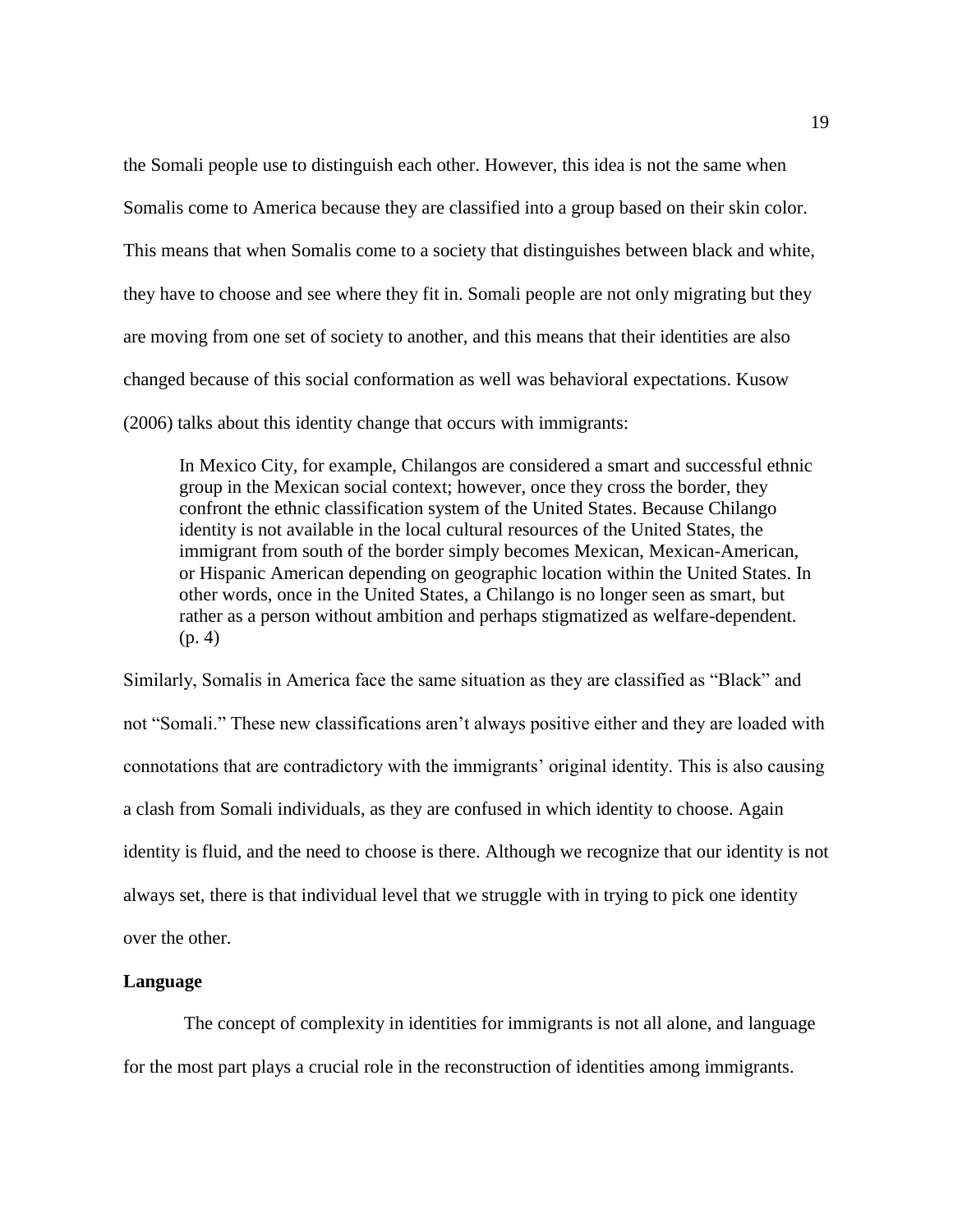Researchers highlight the fact that identity, self, and agency are linguistically constructed and negotiated. They view the connection between identity and language as "an intimate and mutually constitutive relation" (Beltz, 2002, p. 16), especially since language has important symbolic value (Wei, 2000) and plays a crucial role in establishing one's place and role in society. Immigrant youth who most likely come from homes with speakers of more than one language often have to navigate between, within, and among different language communities. This is one of the greatest challenges of immigrant population's face.

"Heritage language speakers negotiate their own identities in connection to these different languages and their power relations and social distributions in society" (Peyton, Ranard, & McGinnis, 2001, p. 18). Heritage language here refers to the speaker's first language or the language that is mostly spoken at home. The term heritage language or HL will be used extensively in this study, and Fishman's definition of heritage language will be used. Fishman defines the term heritage language as "the non-English languages spoken by newcomers and indigenous peoples" (Fishman, 2001). According to Fishman's definition, heritage language may or may not be the learner's primary language. With this study, heritage language will be used to refer to the participants' language that is spoken at home, which in this research is Somali. There are many studies that have shown how cognitive development of HL really has a positive correlation with how learners choose to assimilate in the society. Shibata (2001), in her research on the academic achievements of a group of second-generation Japanese-American college students, showed the positive relationship between English language proficiency, Japanese language proficiency, and academic achievement. According to Shabita, the knowledge of Japanese language gave students access to enrichment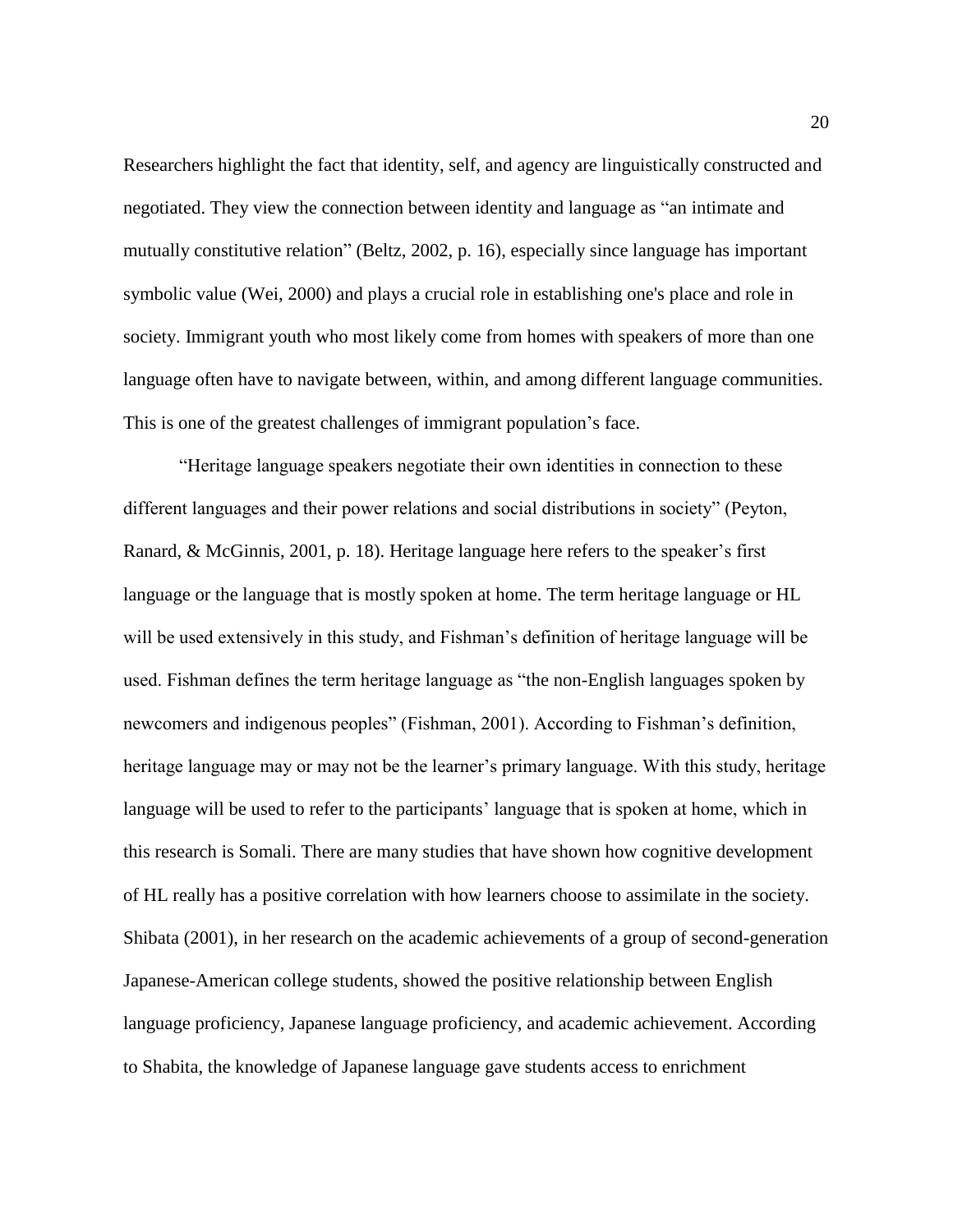educational material available in Japanese as well as granting them access to study circles in which the knowledge of Japanese language was a must (Shibata, 2001, p. 333). Likewise, the Somali community may benefit from this as it may lead to young Somali youth building a better understanding of their Somali language and culture.

It is crucial to understand identity and the processes of identity negotiation within and among language communities. Swartz, (1997) proposes two important concepts for heritage language speakers: language as cultural capital and subject positioning. According to Bourdieu "language capital" as he quotes Bourdieu "language capital is part of one's cultural capital, where identity is developed, described, and contested. Cultural capital is a term used by Pierre Bourdieu, in which he extends the understanding of capital in economic terms to "a form of power as capital in differentiated societies" (Swartz, 1997, p. 75). Over here, Bourdieu mentions that there is power when it comes to the two different societies, and he says that the cultural capital is the culture that is stronger. Those who are coming from homes in which there is two cultures that clash, there is For immigrants living in the United States who come from homes in which multiple languages are spoken, this creates a personal struggle because they belong to at least two language communities. For immigrants living in America, they are forced to negotiate two languages, two communities, and thus two identities. Off course, they have to balance these two languages, but living in a place like the United States where English is the dominant language or is the major language, use of minority languages becomes at risk. For example, the Somali community really values the essence of the Somali language in their community, so if an individual who is of Somali origin does not speak Somali, that individual may receive a sense of shame and not being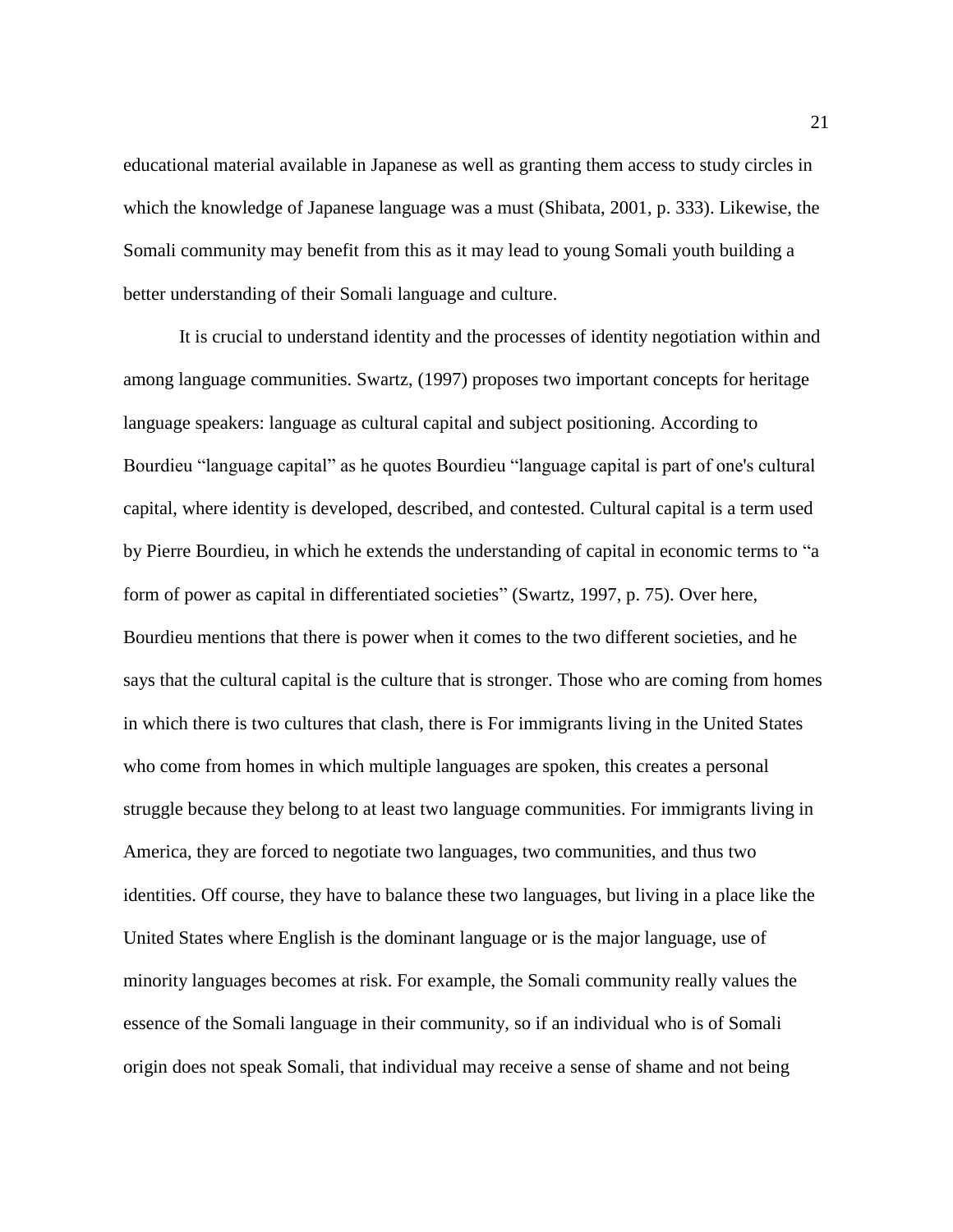accepted to be part of that society. For this reason, Somali immigrant youth are consistently trying to be part of both these language communities.

Today, the implicit fears that minorities will not learn English and discussions on immigrant languages as a threat that can lead to a division of nation or loyalty to other countries are still at work to create an atmosphere of fear, distrust and even hatred of other people and other languages. We can see that in the American schools, which the numbers of immersion programs are many, but there are not Somali immersion schools as of this day in Minnesota. In the United States, the language with valued cultural capital is English, and other languages do not have as much cultural or market value. The consequence is loss of languages other than English within the first and second generations (those of individuals who immigrated to the United States and of U.S.-born children of immigrants respectively), since the speakers of those languages, and society in general, do not see them to be as valuable as English (Swartz, 1997, p. 89). This may create certain kinds of attitudes about one's language. If their language isn't given attention in the society that they live in, negative attitudes or choices of their heritage language will be influenced and thus they may not use their heritage language due to the negative attitudes. According to Valdés (2001), bilingual individuals or immigrants are situated in a language continuum in which the choice of a language depends on socio-cultural contexts and the strength of identification with and connection to the heritage culture and language. Wallace (2001) defines subject positioning as an important component of the identity negotiation that takes place in the effort to negotiate the self and the status quo (p. 19). Thus, subject positioning contributes to the development of heritage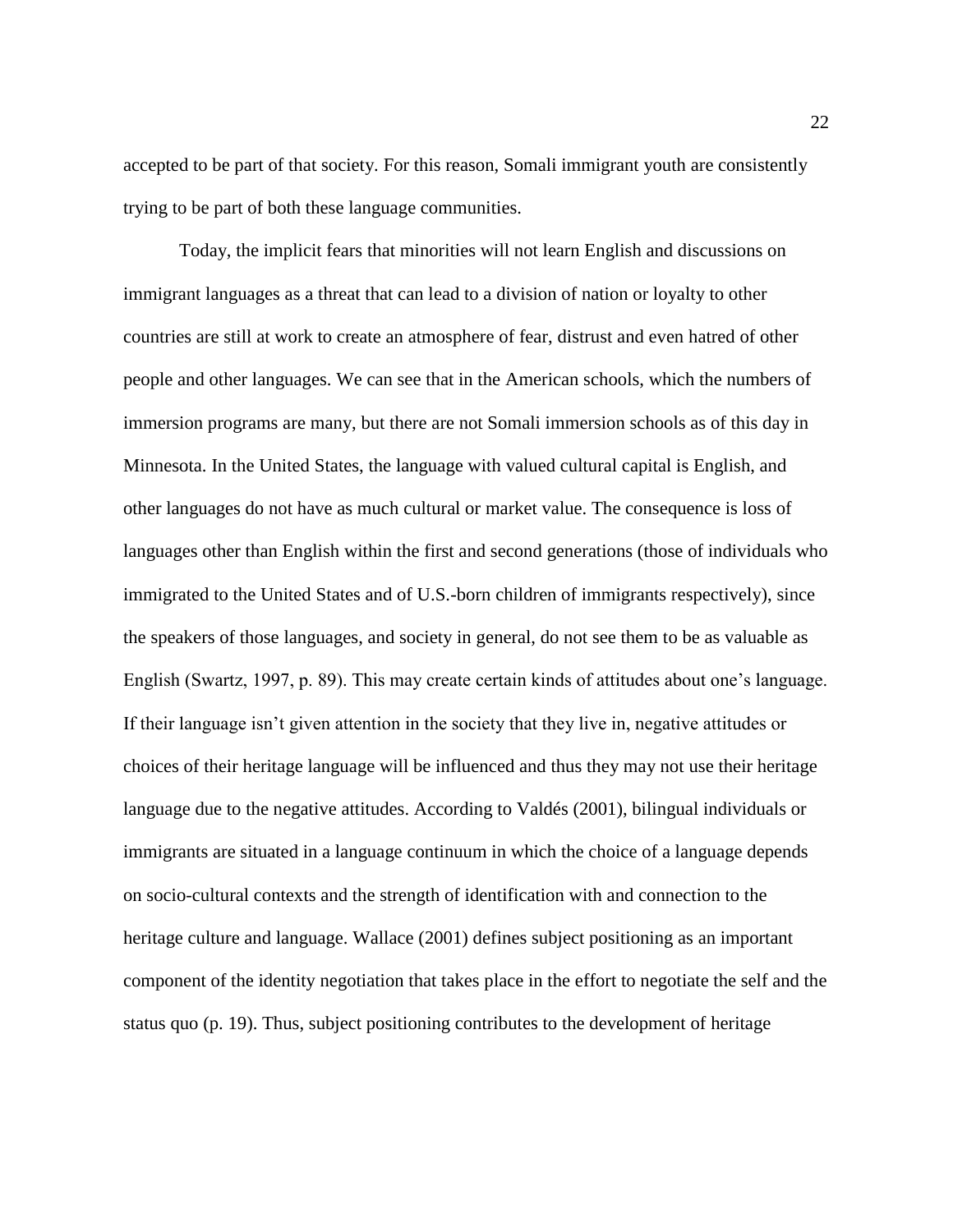language speakers' "self-concept" (Turner, 1999, p. 30) and provides another opportunity to express agency.

It is hard to imagine immigrant youth coming from various cultures identifying with only one culture, as the heritage language identity requires negotiation between at least two languages and cultures. As Wallace (2001) illustrates, heritage language speakers belong to the dominant discourse community and the one of the heritage language at the same time and sometimes even find themselves in between these multiple communities. Therefore, identity is negotiated based on a multicultural view of the self in order to make sense of the gaps that immigrant language speaker's deal with.

#### **Defining "Country of Origin", "Motherland", "Homeland"**

When using terms that relate to a person's origin, we must be very careful as we can easily misinterpret or make a false imposed terminology on the individual. The term "country of origin" can be complex in various ways as it may mean two different things to certain individuals but more often immigrant youth. A Somali youth, who migrated to the United States when he or she was a teenager, may call their "country of origin" Somalia. However, when looking at the case of Somali youth who were born and raised in America, their interpretation of "country of origin" may be different in a sense that they may consider America to be their "country of origin" because they have never visited Somalia. On the other hand, Somali youth who are born and raised in America may define their country of origin to be Somalia, as they tie it to their ancestral roots or where their parents were born or came from.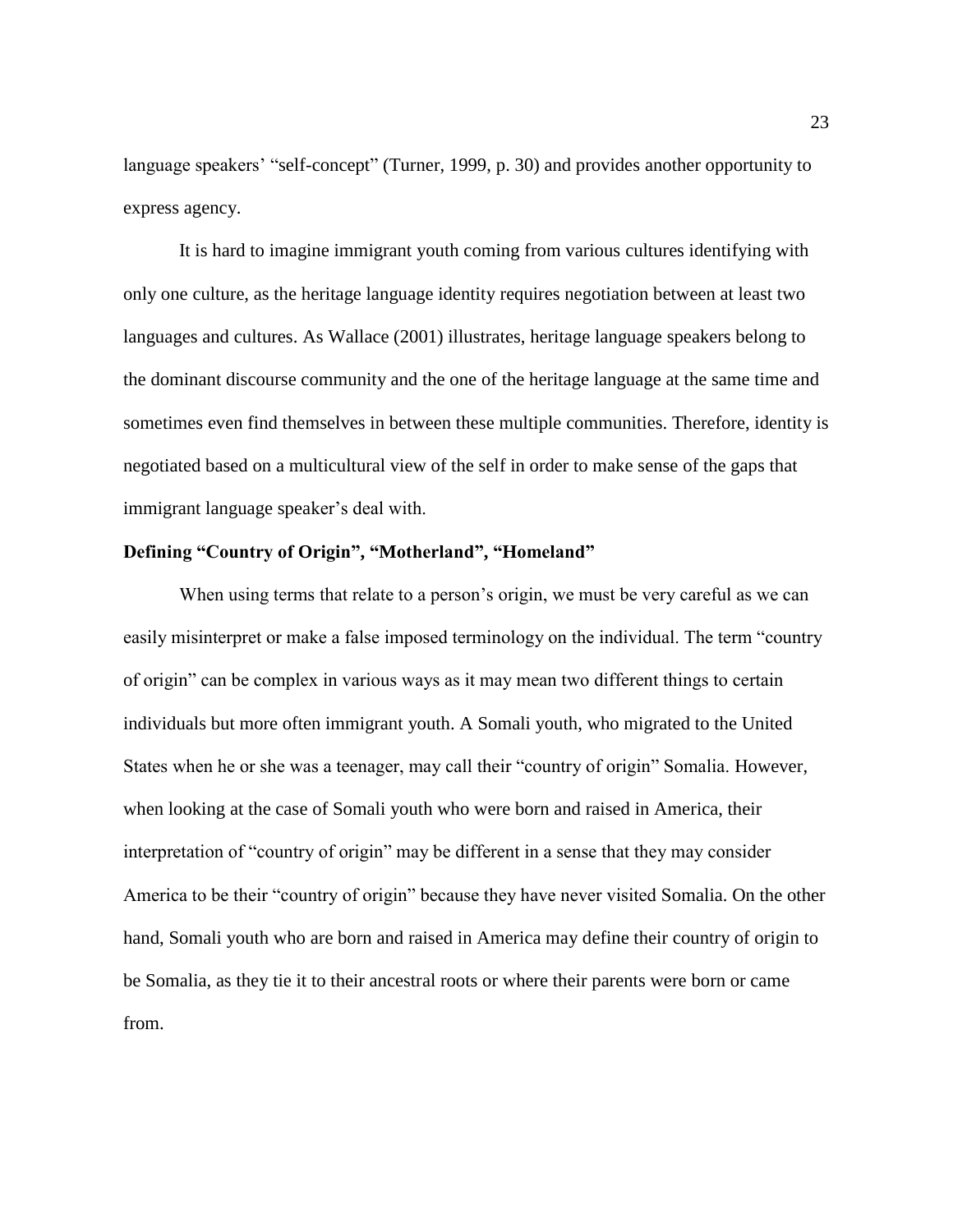Similarly, the terms "motherland" and "homeland" also refer to the same meaning as country of origin, however these meanings can be interpreted in various ways depending on where the individual was born, where they were raised, and how they choose to personally identify where their "country of origin" is. For the purpose of this study, "country of origin" will be used to refer to the country with which an individual identifies himself or herself, and not the country an individual is born in. Thus, immigrant youth look at everything from two perspectives, and having two meanings of "country of origin" exemplifies the complexities of defining these terms.

## **Forms of Migration: "Return Migration"**

 $\overline{\phantom{a}}$ 

There are many reasons in which immigration may take place for various reasons, and in this section, we will explore these terms and ideologies. Dustmann and Weiss (2007) distinguish migration as being two types, which are "between temporary migrations and permanent migrations" (p. 237). A migrant is a temporary migrant if he/she stays in a particular country for a limited period of time. At the same time the migration may be permanent from the perspective of the immigrant as he or she may leave their country of origin1 permanently, but remain temporarily in any one-host country<sup>1</sup>.

Immigration scholars such as Dustmann (2003) have become increasingly interested in second-generation immigrants having this sense of attachment to or longing for their country of origin. Long & Oxfeld (2004) have actually examined how Diasporas have continued to be migrating, but few have studied how a large number diasporic people have been visiting their

<sup>&</sup>lt;sup>1</sup> Dustmann (2003) express country of origin differently here, and they are referring to the concept that an individual leaves the country they were born in or their country of origin.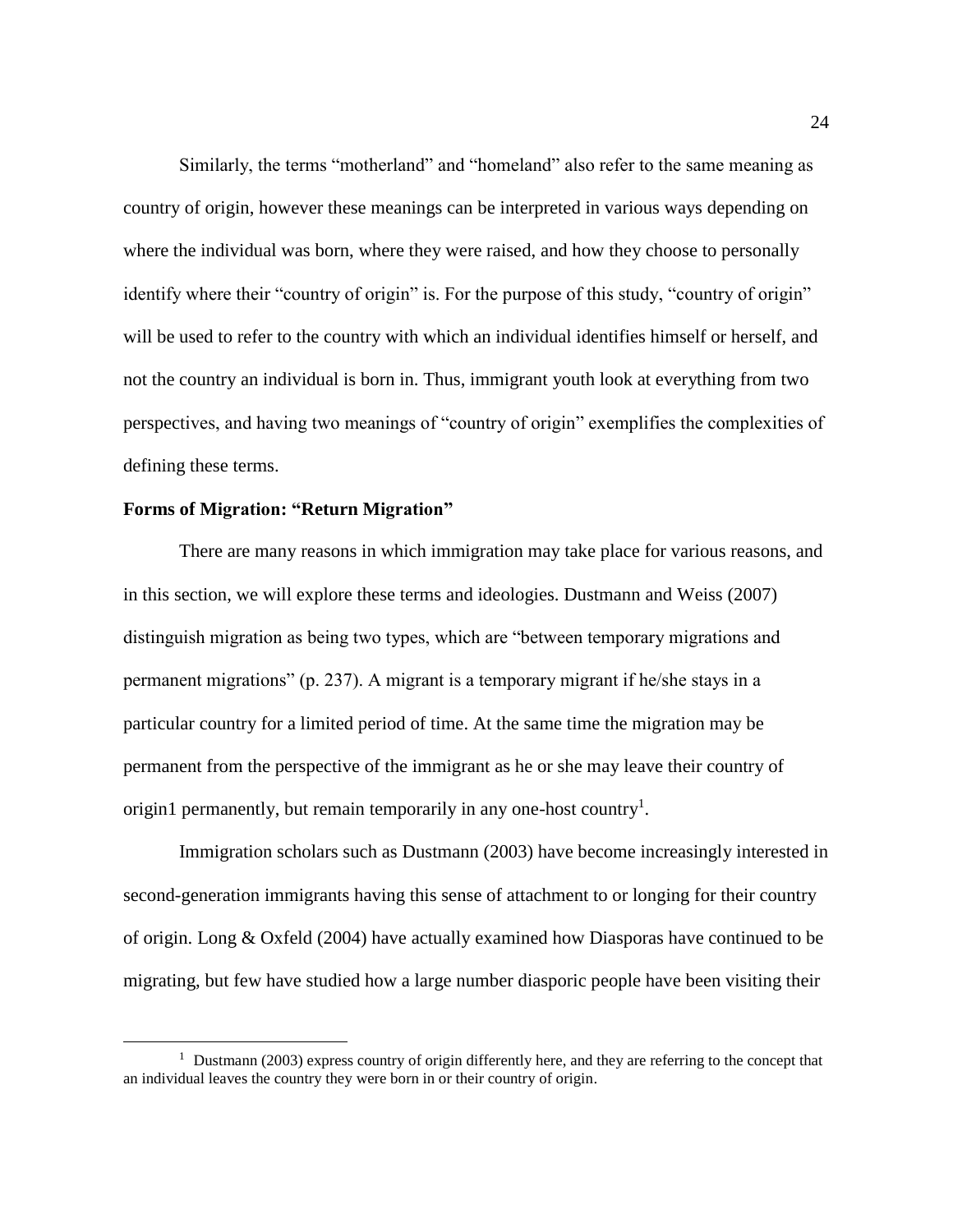country of origin. It is important to separate these kinds of returnees into two types. The first return is immigrants from first-generation decedents who move back to their country of origin or the country where they identify their ancestral roots permanently (Long & Oxfeld, 2004, p. 118). The second group refers second-generation immigrants who lived outside of their country of origin for many years and have returned to stay for a short amount of time either due to visiting families or connecting with their ancestral roots. In this paper, I will focus on the second-generation immigrants who have returned to their country of origin and explore their reasons and motives.

Return migration has received significant scholarly attention lately in line with a growing interest in the complex routes operated by transnationalism (Salaff, Shik, & Greve, 2008). Return migration can be categorized in two ways. The first type refers to the return of first-generation immigrants to their country of birth, a topic of considerable interest to academics and policymakers because of the purported benefits to be accrued from the financial investments, knowledge and networks accompanying return to the homeland (Saxenian, 2006). The second type refers to the return of later-generation diasporic descendants to their country of origin, which is also known as counter-diasporic migration (King & Christou, 2006, p. 818). These writings focus on the way that roots, identity and belonging prompt the return migration of diasporic descendants although they grew up abroad (Potter & Conway, 2009; Tsuda, 2009).

Moreover, 'return migration' can be defined as second-generation immigrants returning to their countries of origin or the country in which they identify themselves with and redefining their sense of self and identities. For whatever reason these immigrant youth are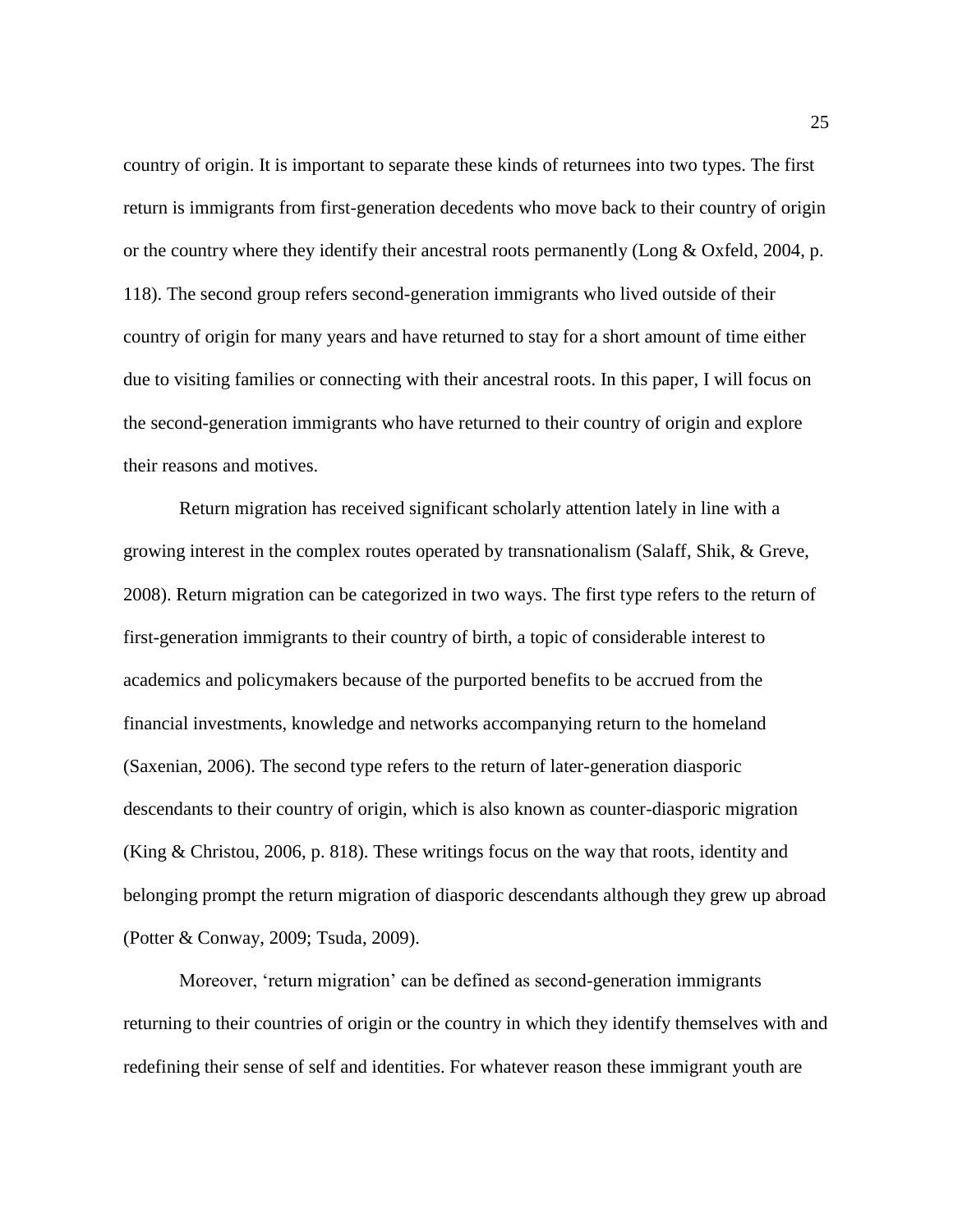visiting their country of origin, they may be running from a society that does not truly accept them for their individual selves. We can say that return migration is a complex and contested experience not just for those who have never seen these countries of origin, but even the ones who lived in countries in which their ancestries came from for many years and those returning to their countries of ancestral origin may both have different cultures due to the change in time and different cultures. However, the idea of "home" becomes an intriguing question when second-generation immigrants who have lived beyond the boundaries of these countries go back to their country of origin. Returnees' double consciousness impacts upon them with the shocking revelation that rather than returning "home", they are seen as foreigners to their own people. Oberg (1960) describes culture shock as "an occupational disease precipitated by the anxiety that results from losing all familiar signs and symbols of social intercourse" (p. 177). Alder (1975) defines this process as reverse culture shock or "the transition into one's home culture after having lived and worked abroad" (p. 15). We must distinguish that reverse culture shock does not mean the same thing as culture shock. Those who deal with reverse culture shock can be many including returning international students to their country, shortterm tourists, or immigrants who are visiting their families in countries outside their border.

In relating this with the second-generation Somali diaspora that were born in the U.S. who went back to Somalia for a period of time may feel reverse culture shock although some may think that they will be able to assimilate within people of their own kind. This may be due to the fact that they have lived outside this country for a long amount of time, and they are not acquainted with the cultural aspects within the local Somali community. Also those who returned to their country of origin may feel the opposite or be "ethnically privileged"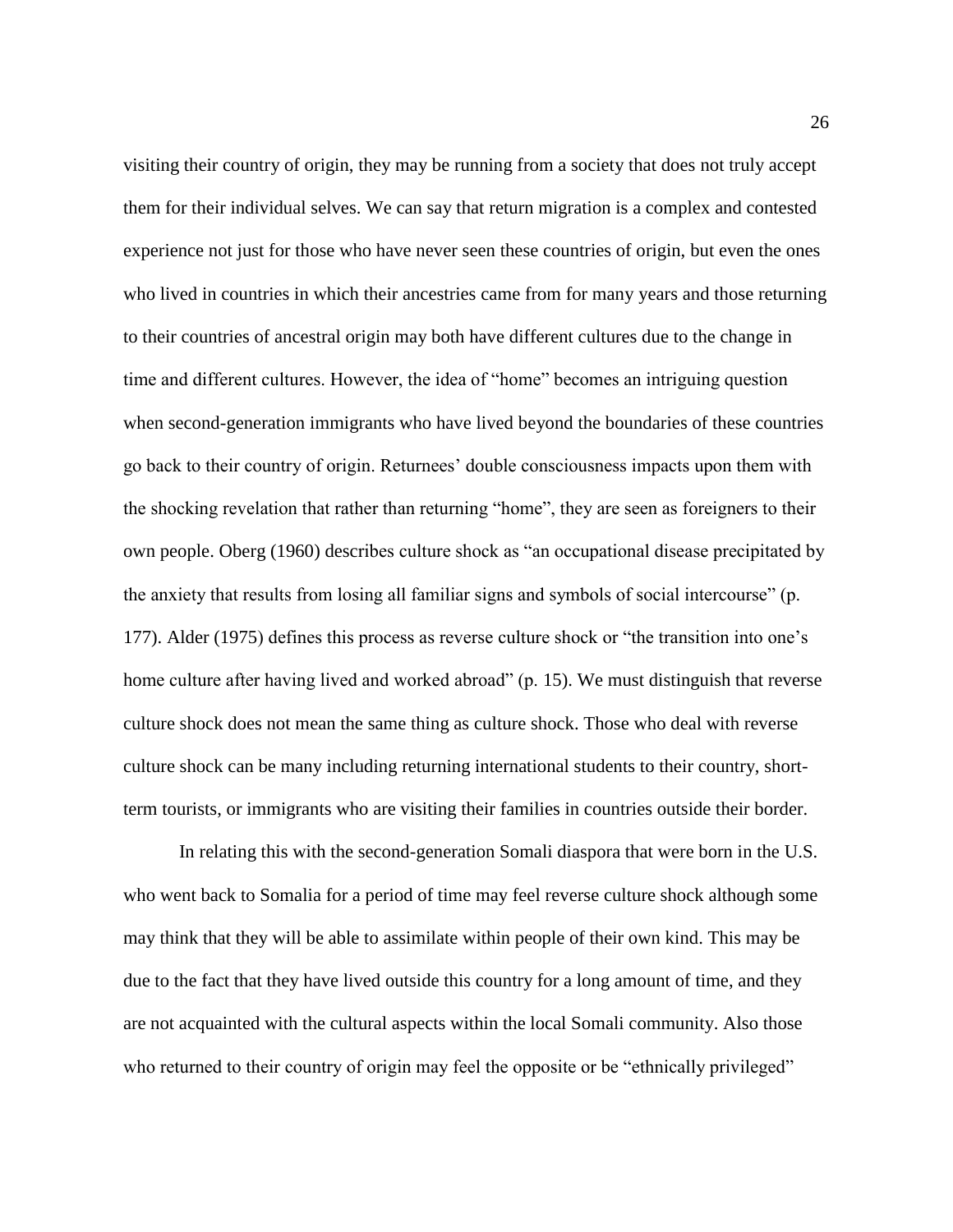(Tsuda, 2009, p. 88). Ethnically privileged migration can be considered a sub-set of counterdiasporic return because it refers to the movement of people back to their ancestral homelands even if they have been raised abroad but it is distinct because the ancestral homeland also provides them priority to admission and special treatment of rights because of perceived ethnic affinities (Brubaker, 1998).

More literature in this field provides examples of countries that create special migration policies for those who return to their countries. One example of this is in Israel where there is a law that gives Israelis abroad the right of return and a route towards citizenship (Joppke  $\&$  Zeff, 2001). Another example is the nikkeijin who are of Japanese ancestry but carry foreign citizenships from western countries which entitled Japanese citizenship even thought they were not born in Japan (Tsuda, 2003). One can argue that these ethnically privileged migrants are driven to return to their country of origin for some time due to the privileges that they receive from their country of origin. For example, young Somali youth returning to the country of their ancestral origin who are educated, may receive some kind of admiration from the local Somali community because they are bringing them assets that they never had access to. For this reason, these highly educated Somalis who are returning to their country of origin may be defined as ethnically privileged as they receive some sort of attention and positive treatment.

The assumption that people will live in one place for their whole lifetime, one culture, and live by one cultural norm is impossible. Rather, second-generation immigrant children will identify themselves with two or more societies. This is what many researchers in this field are calling transnational migration. When people hear the word immigrant, they think of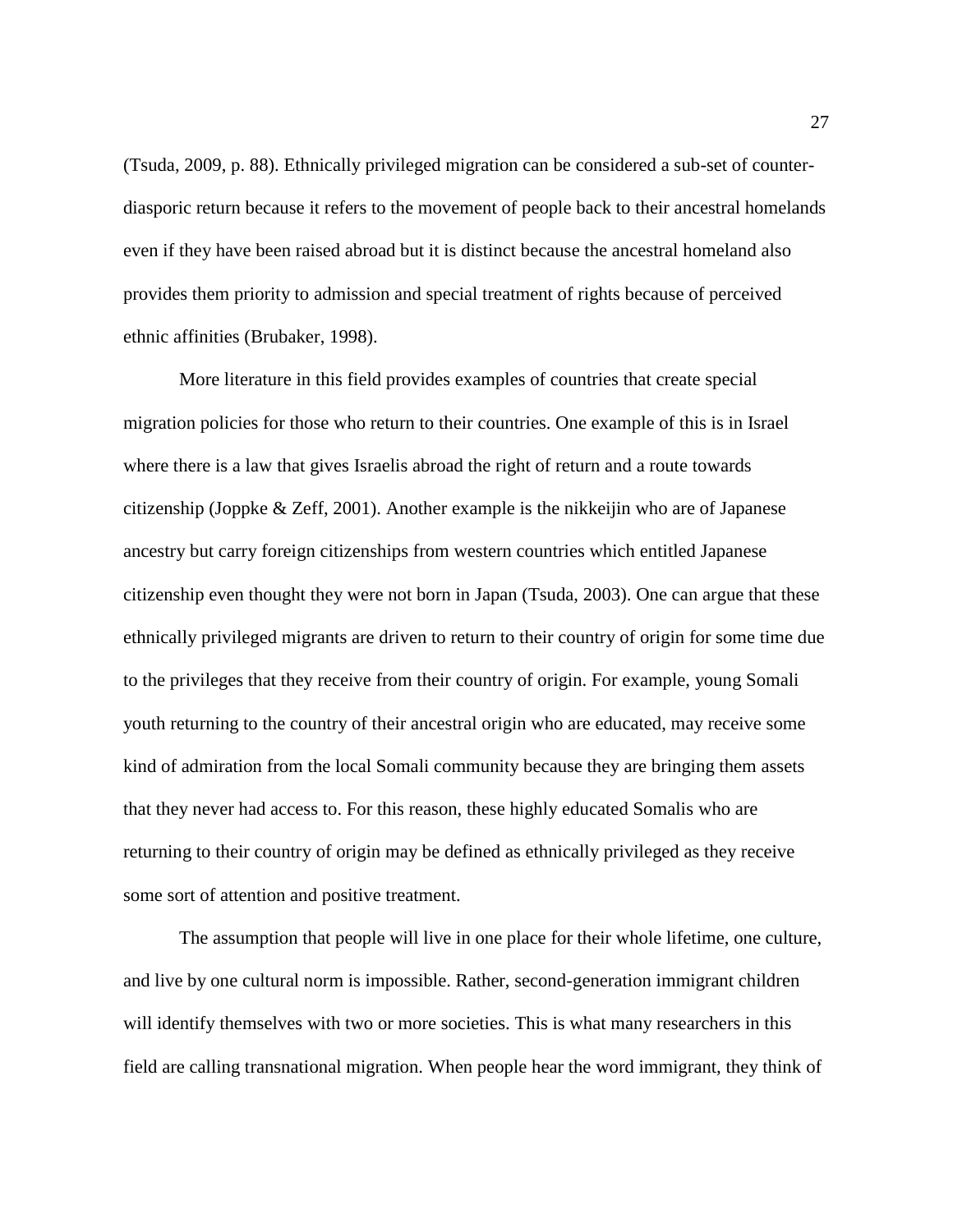people coming to a new land and assimilating to new languages and cultures, but they do not often consider the homes and lives that these immigrants have left. However, the generation 1.5 is stuck in two worlds or they are always trying to balance both cultures because they have been exposed to both cultures. Both these groups have one thing in common and that is wondering of their self-identity, the negotiation between two broadly different worlds and the multiple complexities within and across each of these worlds. Bauman (1996) describes modern identities as resembling those of pilgrims and this appeared to be that he speaks directly to immigrants. Those who immigrate from their countries of origin whether it is due to war, safety, or poverty or those who are born into a society that does not fully accept them often face this notable nostalgia for their motherland (p. 19). The questions of "where did I come from" and "where do my roots take me" come into play into this battle with trying to balance two societies.

This "visit" has been given several names in today's world and one is roots tourism (Feng & Page, 2000; Kibria, 2004, p. 256). Roots tourism can be defined as a type of tourism in which people travel to the communities of their ancestors for such purposes as leisure, visiting family and relatives, discovering the culture of the ancestral society, and searching for one's roots and identity without the intention of permanent settlement or other work-related purposes (Feng & Page, 2000; Kibria, 2004, p. 258). Also in response to the increasing number of immigrants going back to their motherland, scholars have investigated the motives and travel reasons for this trip. Even though there are lots of reasons that may explain a roots visit, such as economic, political, or connecting with local communities, many gaps still exist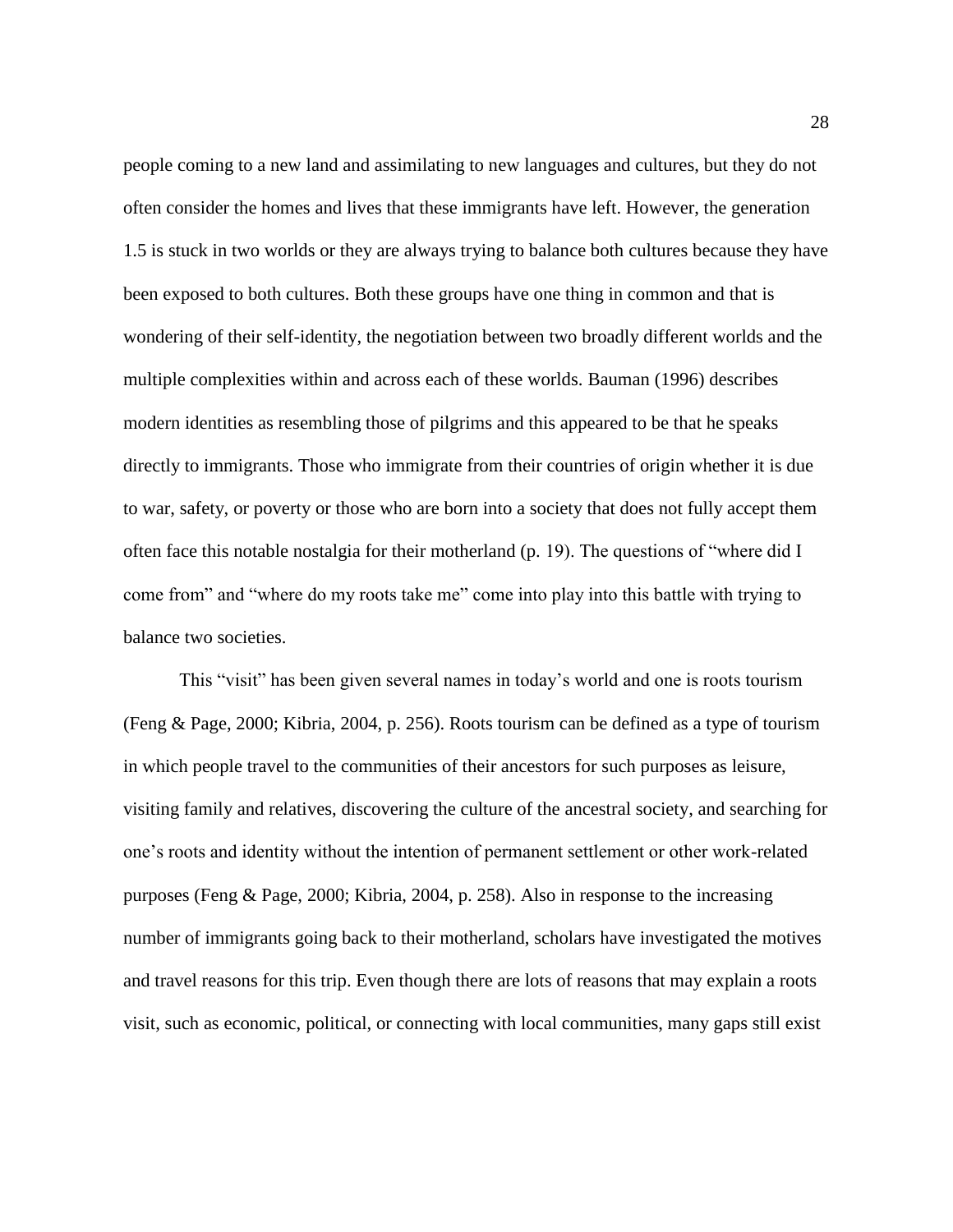in understanding why immigrants visit their motherland. For example, we are still not sure about its influence on the returnee's identity.

Immigrants facing pressures from their communities eventually lead to the suspicion that there is somewhere else for them. That maybe the American community is not the whole and that maybe they have two places to call home instead of one. The urge to go back to one's roots is present in all communities and in fact there is always an urge among each individual to really search for this place of full belonging and full acceptance. We will explore this complexity of returning "home" and the implications that this return has on an individual's identity further in the coming sections as we get a more in depth analysis of the actual individuals who have returned to their country of origin, specifically Somali.

#### **Research Questions**

- 1. How do Somali-American youth identify themselves? (At school, home, with friends and as a whole).
- 2. What are some underlying reasons why a large number of Somali diaspora are going back to Somalia?
- 3. How does the self-identification of an individual who grew up in America change when they go back to Somalia?
- 4. Why are these young Somali youth choosing to come back to America and not stay in their country of origin?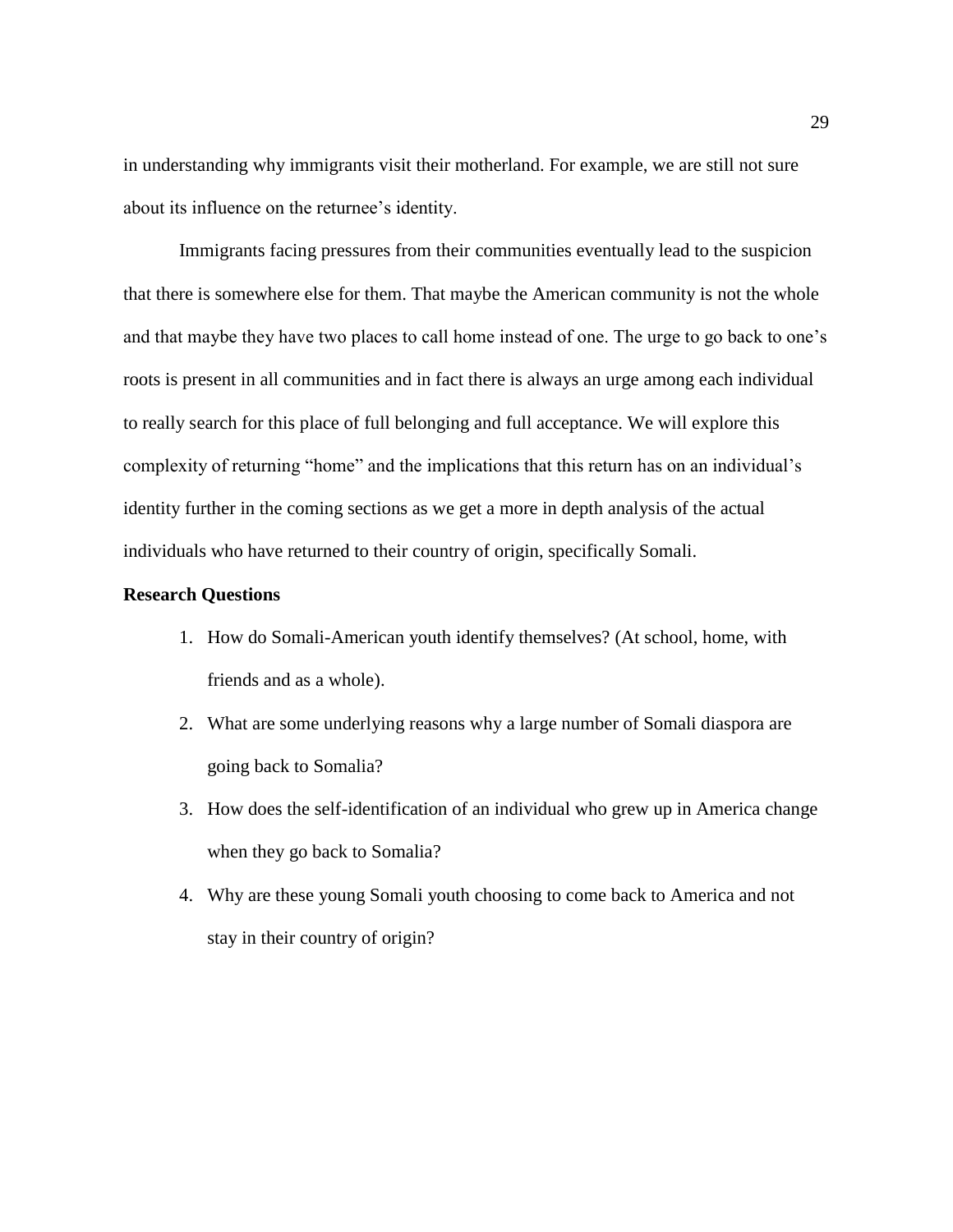#### **Chapter 3: Research Methodology**

Selecting a good and appropriate methodology in the field of second language research is essential because as a researcher, it will help to establish a framework to conduct good and valid. This is a study of human behavior, which involves interpreting the attitudes and choices of individuals, which makes it very complex. For this reason, the study requires a qualitative analysis. In qualitative research, objects are not reduced to single variables but are studied in their complexity and entirety in their everyday context in order to experience and understand what exists in their current life (Flick, 2002, p. 5).

#### **Participants**

In this study, I sought second-generation youth of Somali ancestry who were either born in the United States or were brought to the U.S. at an early age (before elementary school). For this study, 10 individuals of the Somali origin were interviewed. Eight of the participants migrated to the U.S. with their families at the age of 5, and two of the participants were born in Somalia and migrated to the U.S. in their early teens. It is important to note that prior to starting this study, I wanted to only interview second generation Somali-Americans however, for a deeper understanding in this phenomenon of return migration, I wanted to get the perspective of the parents who were first generation Somali-Americans.

This study consisted of a total of 10 participants who were living in Minnesota and recently returned from their country of origin. The participants who decided to voluntarily be a part of the research were given a consent form to sign and confirming that they had a right of their information being confidential. After the participants filled out the consent form, they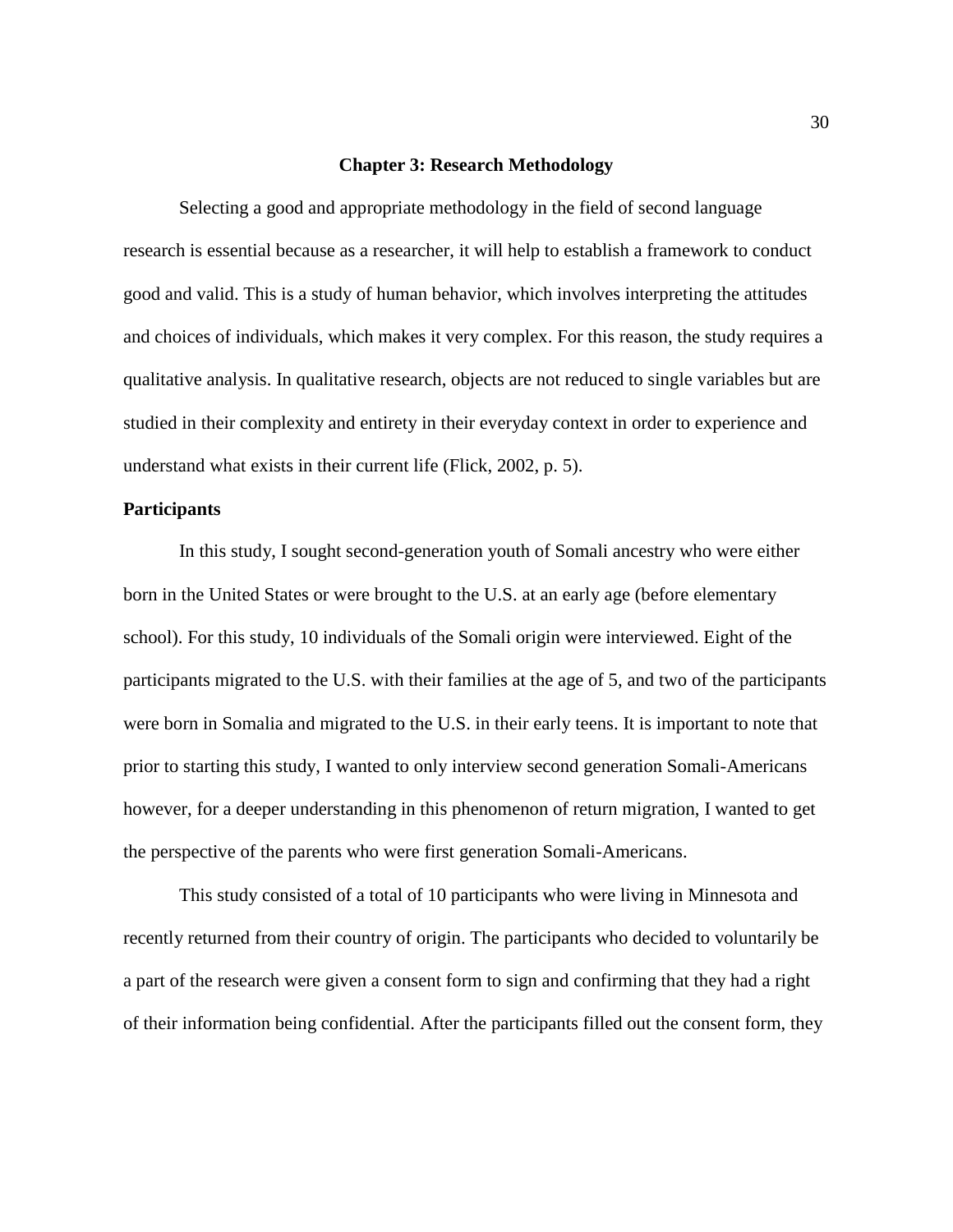were given a demographic information form to fill out. This form-collected information such as their age, career profession, and county of origin visited.

#### **Materials**

The main instrument that I used for this research was a series of two one-on-one semiconstructed interviews which were mostly open-ended that consisted of answers about their Somali American identity in Minnesota and also their identity identification when they visited their country of origin. Questions that were asked were also meant to explore their experiences about their trip to their country of origin, their ambiguous views of home and place, and the importance and significance of this trip to the participants. Also the participants that were interviewed were all of Somali origin and due to the fact that the Somali people are of those who love to socialize, the interview instrument was used to make participants feel as comfortable as possible in order for them to talk about their experiences more deeply. Also, although that the Somali like to socialize, they are still very careful in who they disclose their personal information with due to the fact that Somalia has been affected by war and violence for the past 25 years. Thus, Somalis have unconsciously learned to be very cautious in disclosing information relating to their identity. For this reason, this specific instrument of one-on-one, face-to-face interviews was selected, as the participants were more likely to release personal information about their identity as well as their role in their social and professional life. This instrument also allowed the researcher to have an open dialogue with the participants where they could talk about their feelings and reflections in the form similar to storytelling.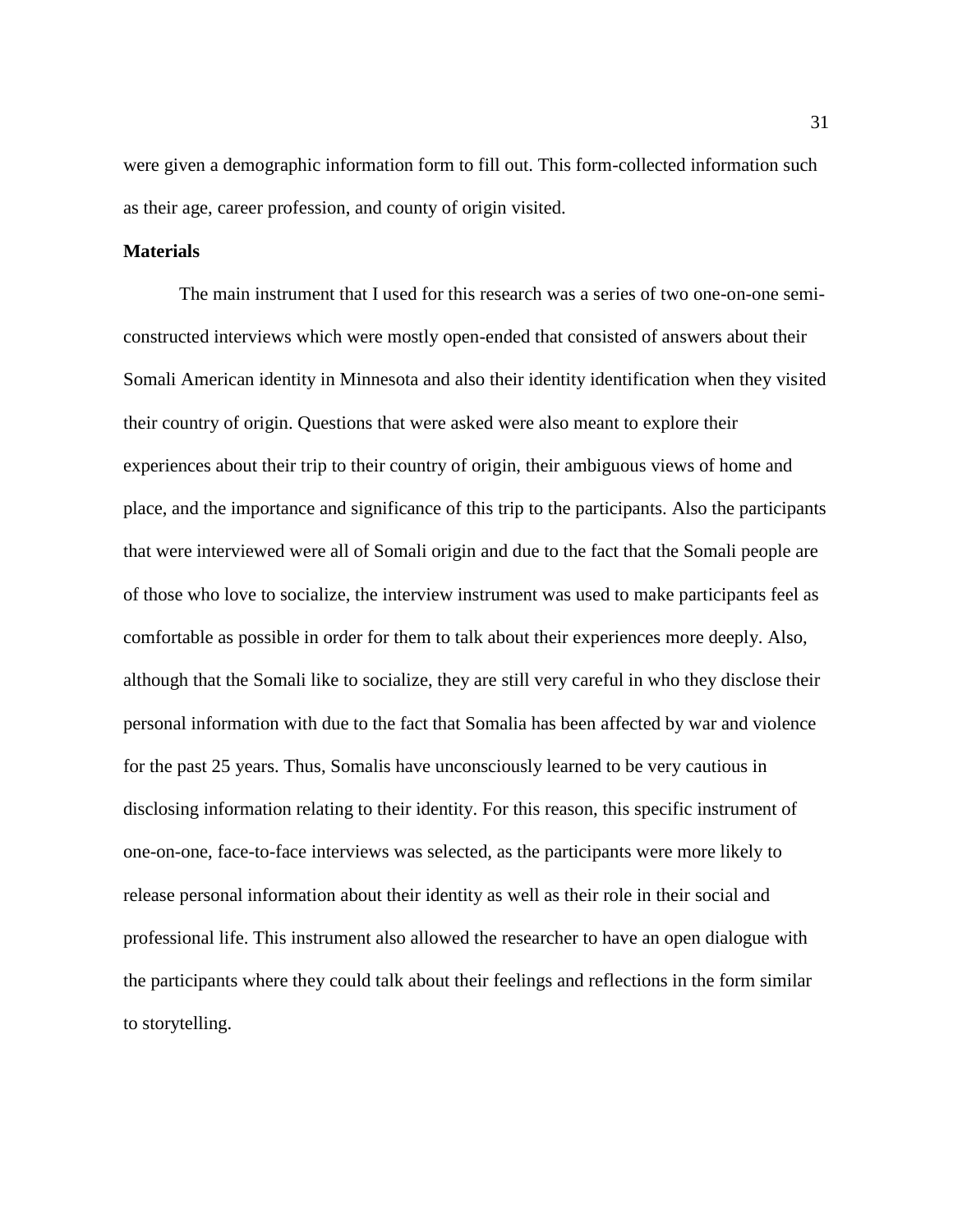I designed the interviews to be open-ended and flexible in order to allow the participants to freely express their ideas about their Somali identity in Minnesota. The questions were divided into two categories, which all lead to the formation of Somali-American identity. The first set of interview questions concentrated on how participants constructed their American identity in Minnesota and situations, which they felt very close to their American identity. These sets of the first interview questions were geared to allow participants to talk about their identity in Minnesota as an American. The second set of interview questions were more focused on their trip to country of origin as well as questions leading to their self-identification and sense of belonging. Throughout the interview, the participants answered the interview questions followed by probing questions to further answer the four research questions.

During the interview, I encouraged the participants to further elaborate in their answers and at the end of the interview I gave them the opportunity to add their comments about anything that they would like to contribute in the interview. The participant scheduled the place and time that was most convenient to them and I scheduled the interviews. I gave the participants a length of two hours for the interview because there were two sets of questions being asked. Length of the interviews varied as some participants took two full hours where others took less than that. Prior to the interview, I asked the participants in which language they felt most comfortable talking. Some of the participants choose to speak both English and Somali while others only choose to speak Somali for the entire interview. All of the participants were fluent in English but some said they felt most comfortable in speaking Somali to deeply express their ideas. I gave this option to all the participants that I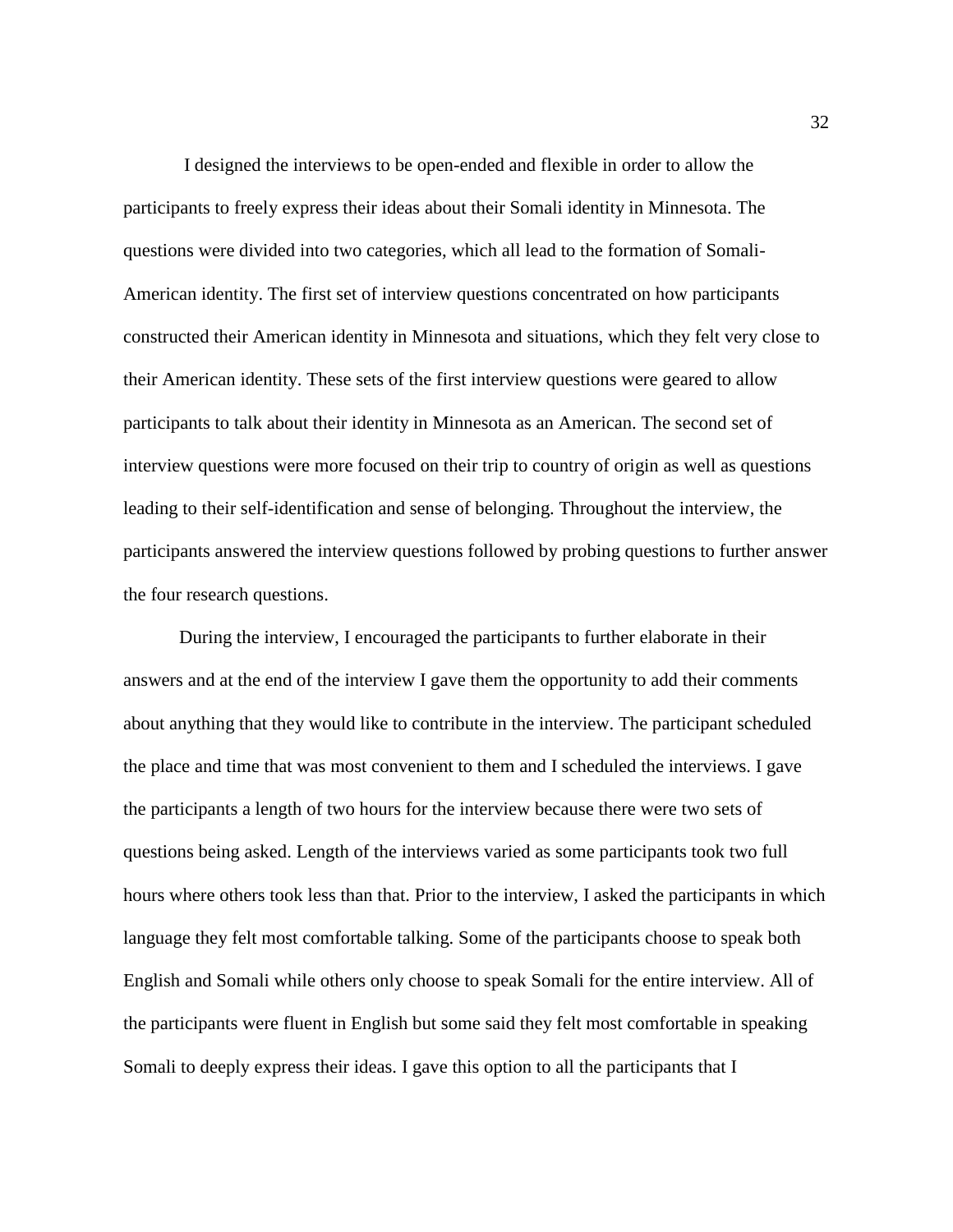interviewed because for this research, I was looking to collect raw data about the participant's view of their identity and I was also asking questions, which required participants to feel comfortable. For these reasons, the participants were given their choice of language to speak during the interview. For the interviews that were conducted in Somali, I transcribed them in Somali and then from Somali to English.

## **Procedure**

The participants were provided with an informed consent at before being a participant for the study and will be given the right to withdraw from the study at any time. This is mainly because the researcher needed to audio record and transcribe after requiring a detailed informed consent. After the participant accepts to participate in the study, they were invited to come to interview with the researcher at most convenient time. Along with the three semiconstructed interviews, prior to the interview, each individual completed a written interview asking for background of the participant and demographic information. This information included age, country of birth, and length of time living in the US, primary language, and the frequency of trips back to the country of origin.

The first set of interviews looked at the individual's life and experiences before they took the trip to Somalia. Whenever trying to interpret the experiences of an individual it is always good to look at the their life before in order to later compare it to the things that they experienced after their journey. Questions like how they felt prior to their trip and the reasons that led to their trip were asked to find out the motives and drives for their trip to their homeland. The two semi-constructed interviews were to be one hour in length. Even though the interviews were conducted in English, the participants were encouraged to use Somali at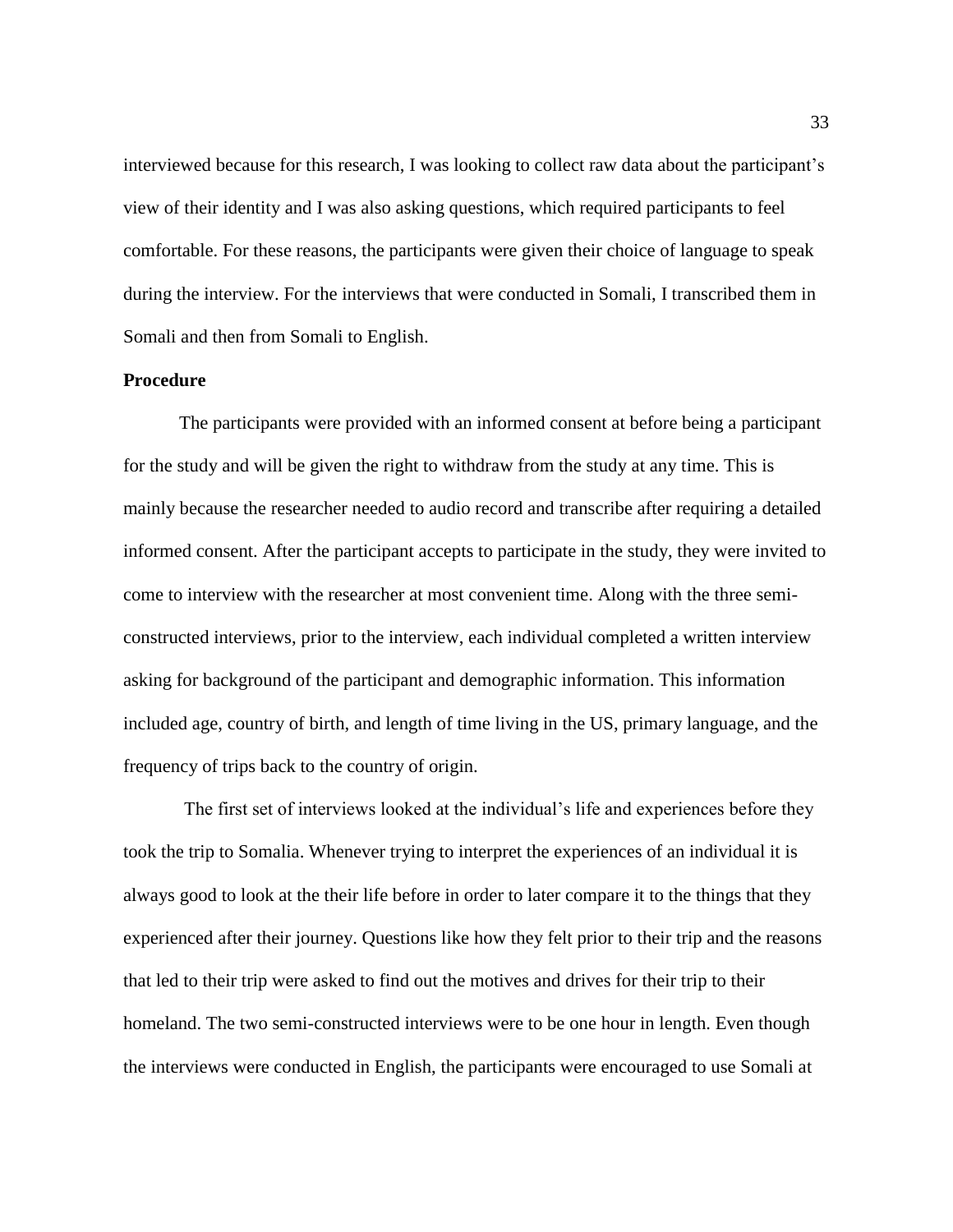any time for any words or phrases of their choice. Also each participant was given a pseudonym to protect his or her identity.

In the coming sections, I will answer my four research questions through the narrations and interpretations of the interviews from the participants of the study. Before I start with the actual interpretation of these interviews. Table 3.1 provides the demographic information of each participant.

## Table 3.1

|  |  | Demographic Information of Participants |
|--|--|-----------------------------------------|
|--|--|-----------------------------------------|

| Pseudonym   |                                             | <b>Current age</b> | <b>Highest</b>                      | <b>Places</b>                                 | # $Of$                             |
|-------------|---------------------------------------------|--------------------|-------------------------------------|-----------------------------------------------|------------------------------------|
| <b>Name</b> | Age of<br><b>Entry to</b><br><b>America</b> |                    | <b>Level of</b><br><b>Education</b> | visited                                       | returns to<br>country of<br>origin |
| Fatima      | 3                                           | 27                 | <b>Masters</b><br>degree            | Jigjiga,<br>Eithopia.<br>Hargiesa,<br>Somalia | $\overline{4}$                     |
| Musa        | 22                                          | 42                 | <b>Masters</b><br>degree            | Hergaisa,<br>Somalia                          | $\mathbf{1}$                       |
| Sadiya      | 14                                          | 26                 | <b>Masters</b><br>degree            | Mogadishu,<br>Somalia                         | $\overline{3}$                     |
| Yasin       | 16                                          | 33                 | <b>Bachelors</b>                    | Mogadishu,<br>Somalia                         | $\mathbf{1}$                       |
| Layla       | $\overline{4}$                              | 19                 | <b>High School</b>                  | Boorama,<br>Somalia                           | $\mathbf{1}$                       |
| Mahad       | $\overline{\mathbf{5}}$                     | 20                 | <b>High School</b>                  | Jigjiga<br>Ethiopia.<br>Hargeisa,<br>Somalia  | $\overline{2}$                     |
| Abdi        | 15                                          | 36                 | PhD                                 | Hargeisa,<br>Somalia                          | $\mathbf{1}$                       |
| Salman      | 10                                          | 33                 | PhD                                 | Djibouti                                      | $\mathbf{1}$                       |
| Nur         | 23                                          | 39                 | <b>Masters</b>                      | Hargiesa,<br>Somalia                          | $\mathbf{1}$                       |
| Salma       | Born in<br><b>USA</b>                       | 33                 | <b>Bachelors</b>                    | Mogadishu,<br>Somalia                         | 5                                  |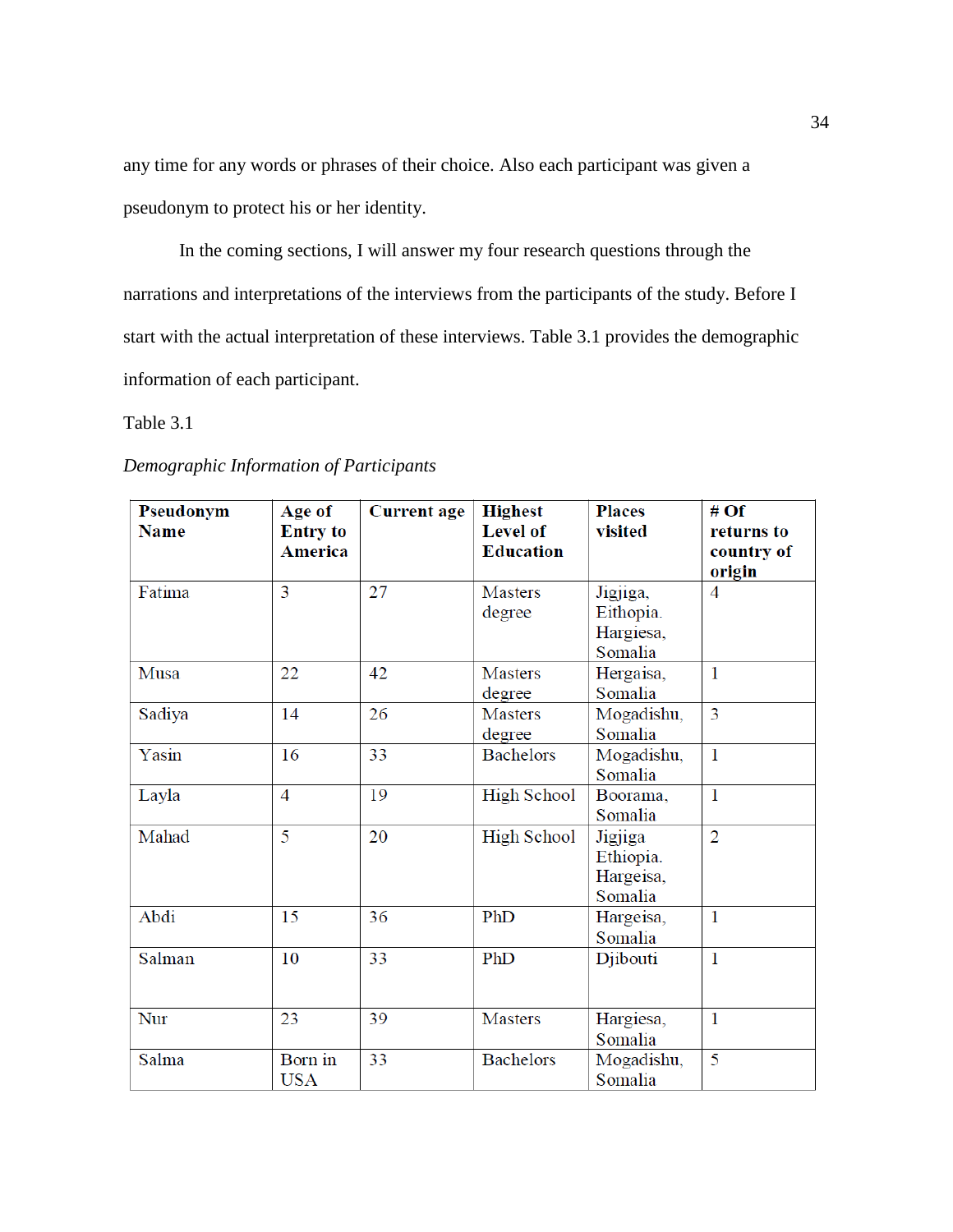Most of the participants who were involved in these interviews were educated individuals who were well established in their careers and personal growth. The age that they came to Minnesota was collected and the age varied from participant to participant. It is important to note the age in a study like this to see how age plays a role in how their experiences played out. This number of visits to country of origin was also recorded to see the number of times they visited. It is interesting to see that those who came to Minnesota when they were older than the age of 15 only visited their country of origin one time while those who were either born or came to Minnesota at an age younger than 15 years old visited their country of origin more than one time and some even visited up to five times. We will see if age may or not play a role in the participants visit to Somalia as well as their identity construction.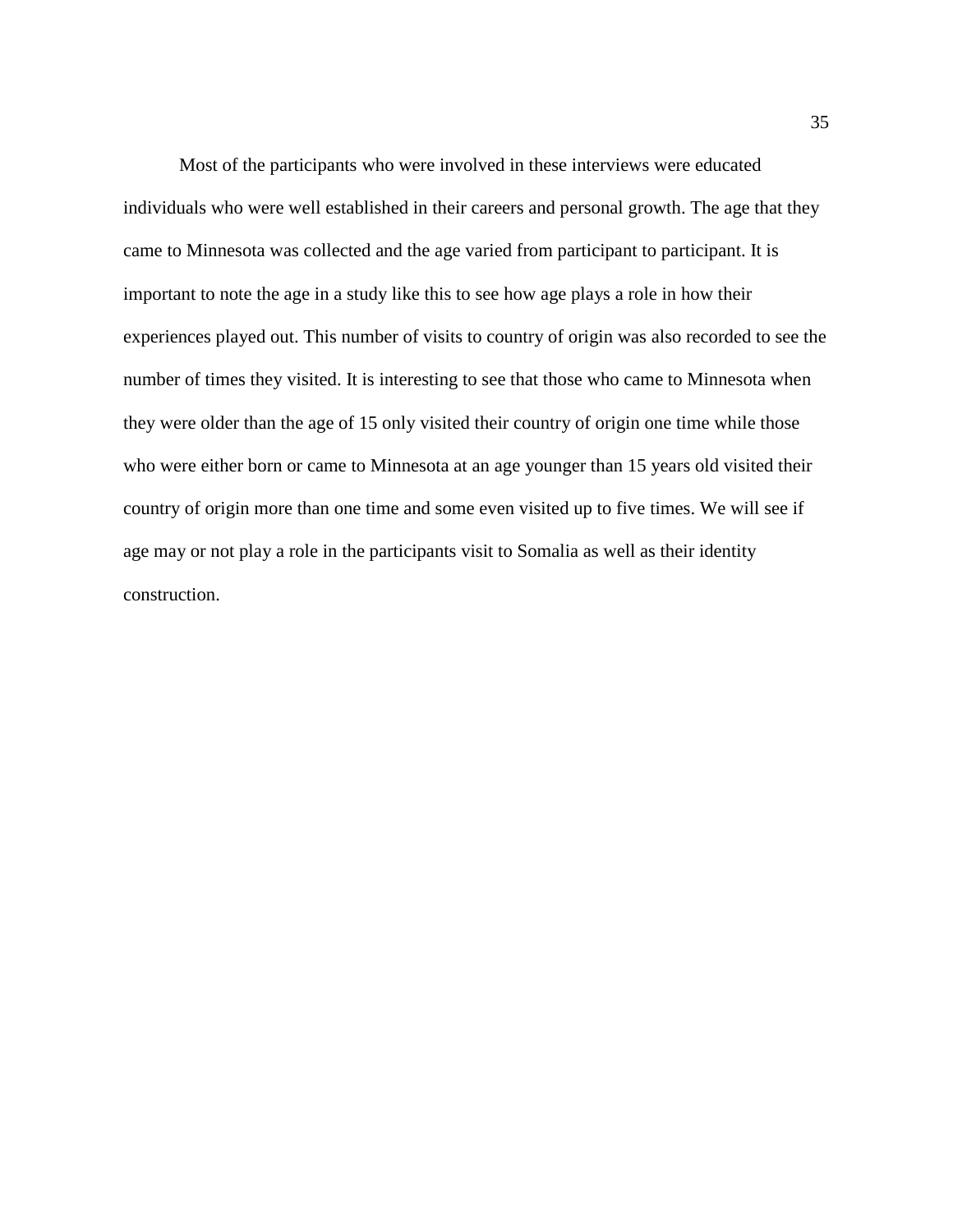#### **Chapter 4: Results**

This research study required the data to be analyzed using a thematic analysis, which is the most common analysis for a qualitative research such as this. Boyatziz (1998) describes thematic analysis as "a process of encoding qualitative information to process, analyze, and/or interpret information" (p. 4). The goal of this kind of analysis is to systematically code themes and subthemes associated specifically to the research questions. This process requires close reading of the text and associating those into codes and sub-codes. In order to do this, I first transcribed the audio recordings from the participants and then began coding and sub-coding the transcripts into specific categories, based on the research questions. I used online software to transcribe the interviews into text called Transcribe. The themes I used here are identified as 1) the way in which Somali-Americans identify themselves in their American roles in Minnesota, 2) various reasons for Somali-American youth visiting their country of origin, 3) participants encounters with the locals in their country of origin and the significance that has on their identity as a Somali and as an American, and 4) perceptions of country of origin before the visit and after the visit as well as impact of identity with being Somali. By categorizing in this format, it helped me to organize the qualitative data better.

After transcribing the interviews into English, I reviewed the participant's expressions and tried to see which theme they best fit into. At this phase, after breaking apart the data into themes, I begin to look at the overall context and the relationship each category had. The objectives of this research were to determine how Somali-Americans from Minnesota identified themselves and if that identification changed or not with their perception and view of themselves as a Somali.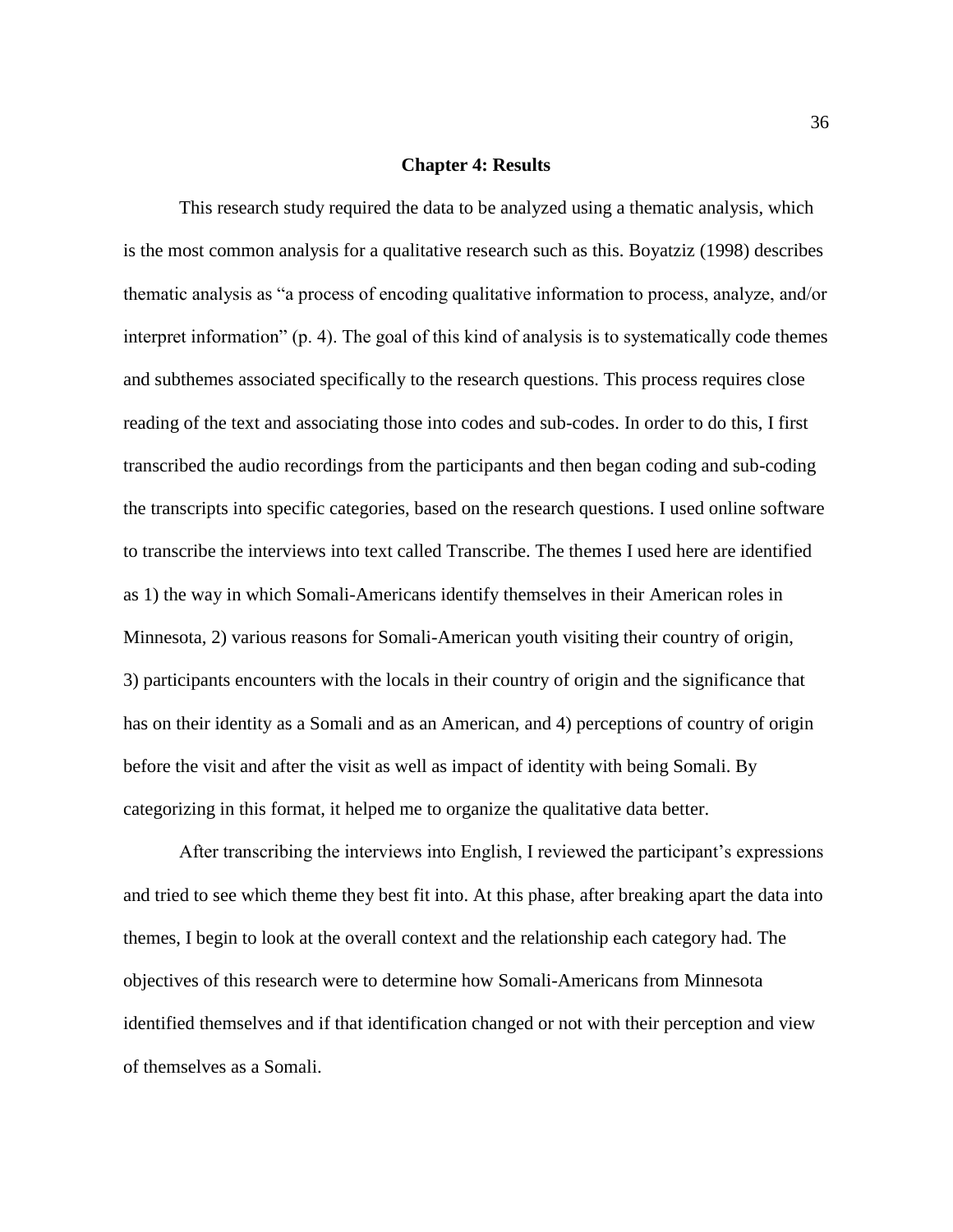In qualitative research like this, which holds the participant to feel cultural sensitivities in discussing their biographic information; it is a must for the participant to be comfortable with the researcher's identity and have full trust in the research. Therefore, the position of the researcher is very important to the participant and brings up the discussion of emic verses etic. According to Streubert, Speziale, and Carpenter (2003), an emic perspective is considered to be the insider's point of view studying one's native culture and its people individually; etic is the outsiders' perspective studying a people and a culture as objects. For this reason, having an emic point of view could lead to collecting more information and also having a deep understanding of the participants. Being a part of this research, I was seen as an insider to the participants who were all of the Somali origin. But I was also perceived as an outsider being a female women getting higher education and I have not been back to Somalia. I was in between two trajectories because I was part of the Somali community here in Minnesota, but have not been back to Somalia. I have only seen Somalia through what the media showed me, which was through pictures and videos. This created some kind of tension in terms of having trust in me. Also my level of education seemed a little intimidating to some of the participants and this caused a little of discomfort and awkwardness. The participants felt comfortable towards me, as I understood the political and historical system that was present in Somalia. Throughout the interview, the participants also asked me about my immigration process and coming to America. Even though the Somali people are divided by the clan system, Somalis in the diaspora all have one thing in common which are the stories of war, separation, and immigration to the western world. Through sharing these stories with the participants, they felt very connected to me and this played a big role in how they answered the interview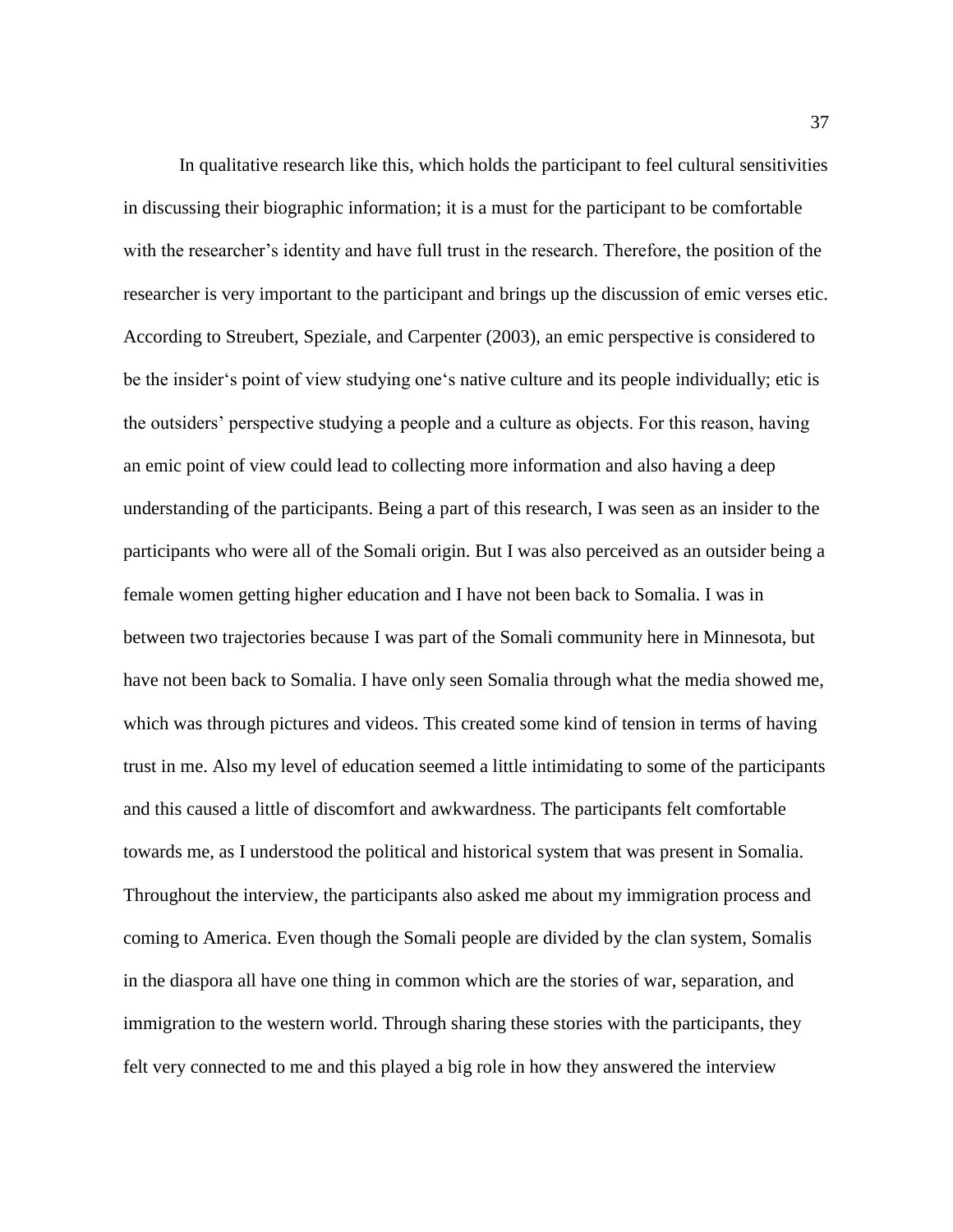questions. This role was really important when the questions of identity came up and some individuals of those who were second generation had difficulty answering "who am I?" or "Is there a time you felt proud to be American?" These may be simple questions for first generation Somali-Americans to answer, but for second generation Somalis who are still trying to discover their identities struggle with these kinds of questions. Despite the difficulty of answering these questions, the participants felt comfortable asking follow up questions and saying "Is it okay if I answer this in Somali?"

#### **How Do Somali-Americans Identify Themselves in Minnesota?**

In this section, we will explore the first research question: how do Somali-American youth identify themselves? This research question dealt with how the participants identified themselves in Minnesota. I asked how they identified in all contexts such as school, home, and social life. I also asked them to give me situations where they felt very close to their American identity as well as their Somali identity. One study participant, Fatima, 27, who entered the U.S. at the age of 3 and has visited her Somalia four times, described here identity in America as:

"Well as I see myself as a Somali first before I see myself as an American because I am obviously different so even though I grew up here, I don't identify as an American fully. I incorporate my culture into everything that I do. I am more Somali than anything. So yeah, my identity in America is a Somali Muslim. I try to contribute to society by working and volunteering. I guess that's what being an American all is about. I guess my American Identity is living the American the lifestyle. Where I go to school, I practice my freedom of speech, I drive, and I do everything that an American has the right to do. I feel like I have a sense of entitlement. As a Somali in America, I feel like I am trapped between two cultures. I am too American to be fully Somali, and too Somali to be fully American, so As a Somali in America it's kind of hard balancing out my culture, my religion, my values and also living in America because it's completely different."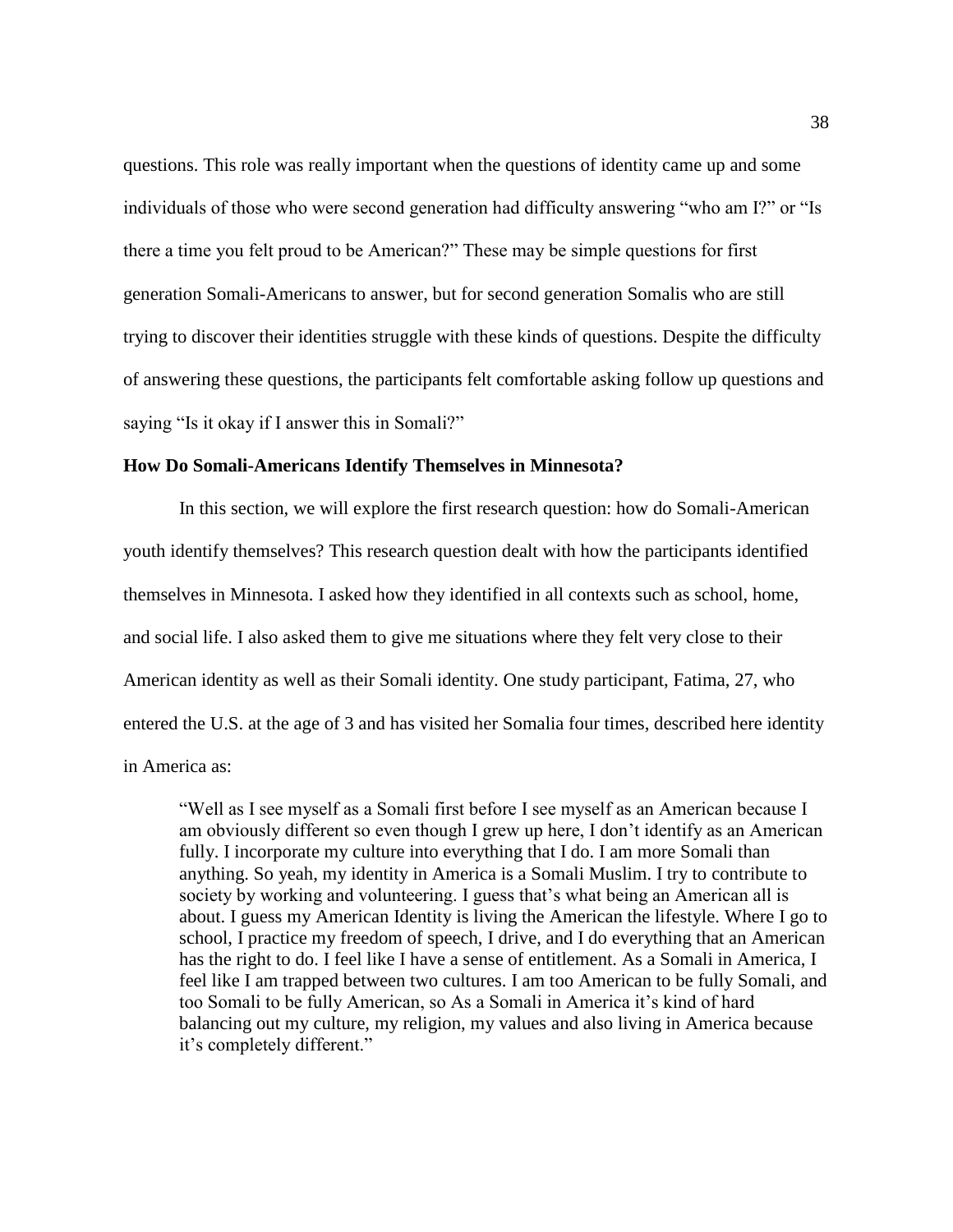Fatima was one of the several participants who said that she identified as being a Somali first more than being an American. She distinguishes her American identity by associating the things that she does as an American citizen such as working, going to school, practicing her amendment rights, and being able to contribute to the American society. With that being said, she's also trying to somehow incorporate her Somali identity into her American identity. This is hard for her and it seems as if she's still trying to balance these two cultures. She uses the word "trapped" to describe this feeling of not being Somali enough or American enough. She seems like she has to make a choice between the two identities. This choice is defined between the Somali culture and the American culture. She's not trying to assimilate in the American culture because as she says she's not American enough anyways. This isn't assimilation; it's like an alignment and a repositioning between several aspects of identity.

Another participant, Abdi, 36, who entered the US at the age of 14, and visited his country of origin for the first time as an adult had also responded to this question saying:

"I would say I kind of have multiple identities. Depending on what time and what day. One shift I might be Somali. I am at the Somali mall. I am sipping tea at the 24 mall or karmel mall. Talking to people about stories about Somalia and what's happening. So that's really my Somali identity. That evening I get back home, the following morning I am a professional who is working at mainstream institution. I am wearing my American workforce clothes. So I would say it's mixed. It changes. The American part I would say it's working at a professional setting exposes me to the American identity. Coming into interactions with non-Somalis. When traveling you know having that American passport. Celebration of American holidays such as Thanksgiving. Manners also play a huge role in my American identity. For example, when I am with a Somali community I can just be like you know loud! I can yell your name and say 'Hi Shukria' in a loud voice, but when if you were an American, I would need to lower my tone."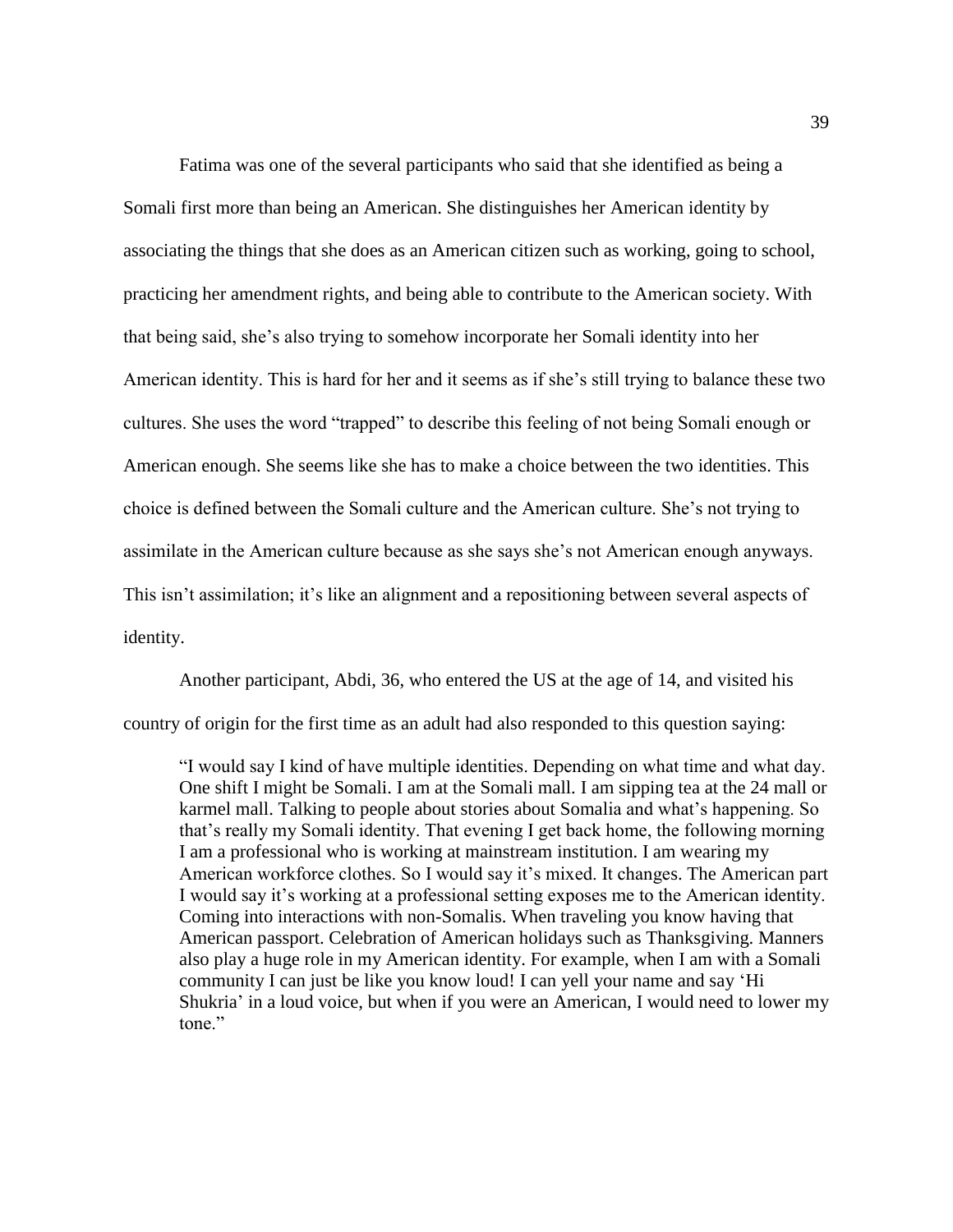Abdi here does not seem to choose between being Somali or an American. He feels that there are certain situations where he feels Somali or American depending on the social context or where he is at by location. To him, identifying as an American or as a Somali really just depends on the social context. He distinguishes being an American from Somali by being in the American workforce, and social interactions with the Americans. Unlike, Fatima, Abdi doesn't really say he is American or Somali. Instead he shows that he is in between the two, and calls it "mixed."

Along with this question, participants were also asked to talk about a time they felt close to their American identity and disconnected from their Somali identity. This question was meant to bring out more explanations about their American identity. Musa who came to the US as an adult talks about an incident where he felt close to his American identity:

"Those instances always come up when I travel internationally. Last year was the first time that I travelled back home to Somalia, but I do travel to other countries. A year ago, I was traveling to Dubai and a couple of other places. That's when you feel proud of being a United States citizen because of the benefits that's offered. If anything happens to you, you have access to the Embassy and the counselor services and as soon as you arrive some of those other destinations you receive if there's alerts for security or others. So always you feel proud of being a US citizen when you actually visit other countries and also when your here and enjoying freedom. When you have the freedom to speak freely. When you have the freedom to participate in the political process. When you have the freedom to start your own business. When you have the freedom to practice your own religion."

It is important to note that Musa talks about his experience leading to feel more American occurred outside of America and not within America. For him, the American identity assures safety and thus revitalizes his American identity because of feeling a sense of security. Those things like freedom of speech, freedom of religion and being about to express who you are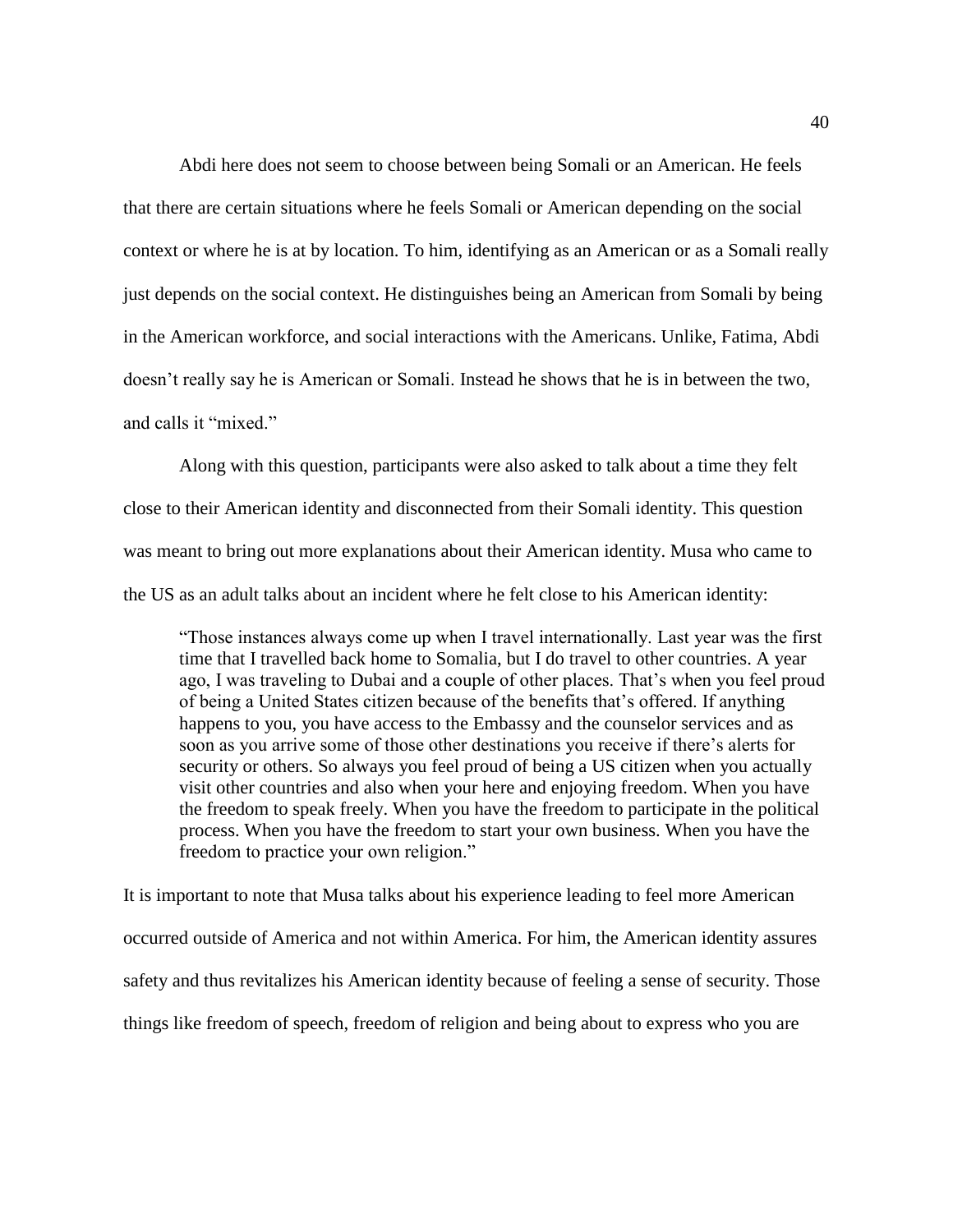comes prevalent when he was outside of America. He feels lucky that he has the opportunity to have these rights, which may not be attainable, if he were not American.

Leyla who came to the US at the age of 4 also addressed this question of a situation that she felt more comfortable with her American identity much more differently:

"I can't think of a single situation. It would be with the whole Somali tribal thing. When I am around people that are talking about tribes, I feel like I can't relate with them, and feel more American. The whole tribal thing in Somalia doesn't make sense to me. I just don't understand it the whole tribal thing. I don't understand why people use it to hate on people. I am thankful that I had the chance to come here and live here, and see that tribes aren't a big deal. Somali tribes still exist in America, but more as clicks. People here do talk about tribes, but it's not used to hate people. Somalis here do get along, but I am sure tribes still exist in America."

The Somali clan system is really important and membership in a clan is determined by ancestral linage. "The clan system is the most important constituent social factor among the nomadicpastoralist-Somalis" (Abdi, 2001). The clans function as ethnicities of the Somali nation. Clan affiliation is the main identity-providing factor within the Somali nation. The clan system matters for all functions of society, even for the structure of the government. Somalis usually know their exact position within the clan system. Some clans have a higher power than others in terms of the political system and also higher jobs. Although this is something that's important, Leyla does not feel this importance of clans. She knows about the tribal system, but it isn't important to her and seems happy that she's an American.

All of the participants seemed to be living comfortable lives before leaving to visit their country of origin. These visits were mostly voluntary and they actually all took a break from their jobs, schools and families to make their trip possible. Some had important jobs that made it difficult to expand their stay in their country of origin.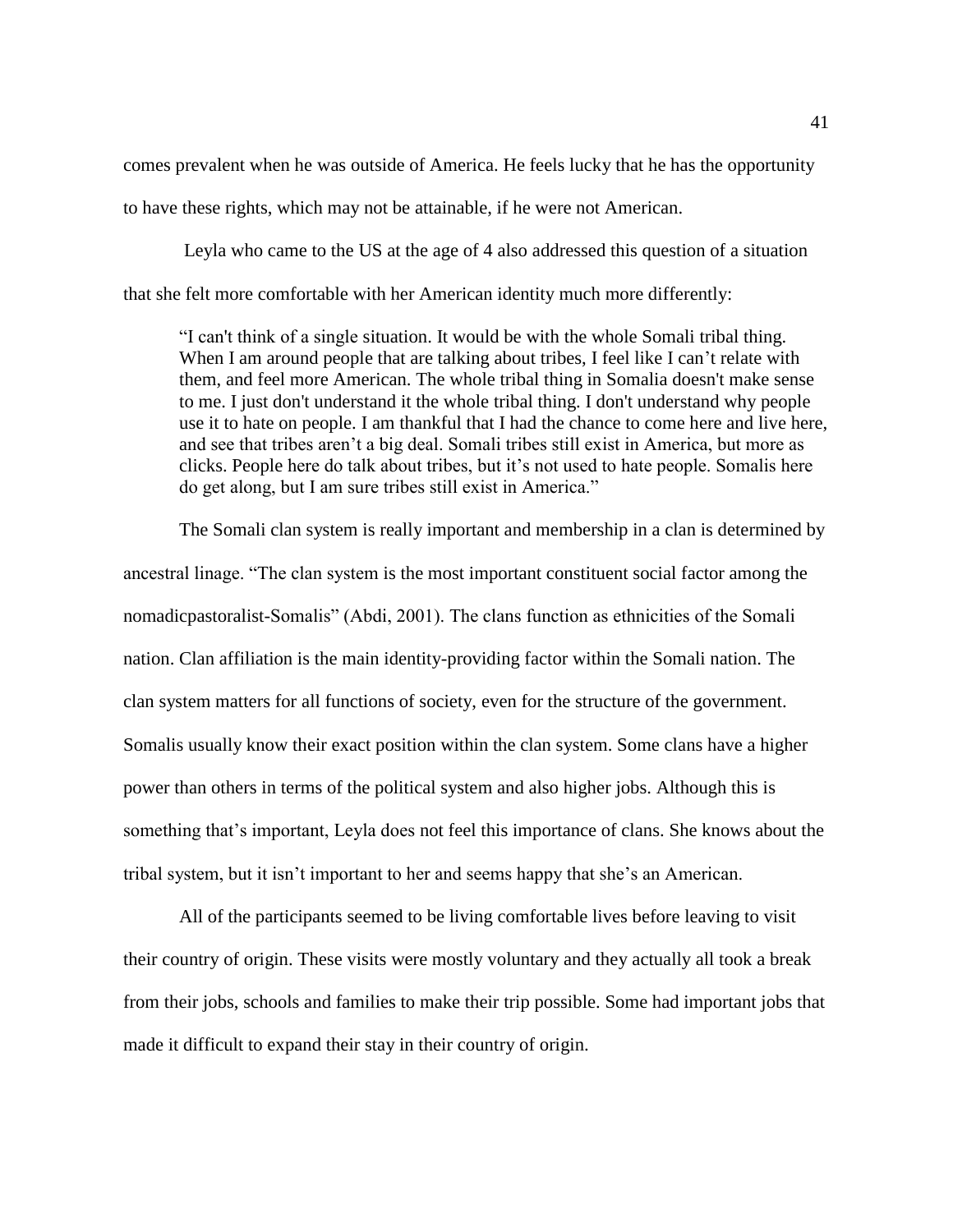I asked each participant to talk about their schedule or life before the trip to see and compare if their life after the trip has changed or not changed. I also asked them their initial reasoning of going back and what their aim was for going back. Fatima, 27, talks about her life before the trip and her reasoning of visiting her country of origin:

"I had a very comfortable lifestyle, I was working full time at two jobs and volunteering. I always had the intentions of going back and staying there, but it just never worked out for me. I guess it's not time for me to do that yet, but it's in the works. It's a future plan of mine to go back and live there. This time when I went back I had a reason. I have two cousins and his friends. One is a radiologist and the other one is a doctor, so we wanted to open up a diagnostic center in my family's hometown. So I basically I went there to scope out the scene, see if I could get a licensed that I had to get from the government, so I went for a purpose this year and it was for business."

From this, we can see that Fatima was not forced to go back, she made the decision to go back. We can also see that she had a comfortable lifestyle before leaving which makes the point that she didn't leave because she was not satisfied with her way of living in Minnesota. This may have to do with finding out more about her Somali identity. Halima has described more deeply in the interview the importance of being part of the Somali community in Minnesota. Even though she said this, she also says that she has been longing to go back and it was always on the back of her mind. Fatima is one of the participants who went back to her Somalia 4 times. She had several visits to Somalia and as she says, the last time she went back, she had a reason behind her return. Another participant Salmah, 25, who was born in Minnesota had a different journey:

"Honestly, I loved my life here in Minnesota. I am as Minnesotan as you can get. I do anything that an American girl does. I don't even dress or act like Somali. When I was first going to Somalia, I was 13 years old. I was in middle school, and I hated my parents for planning my trip. I didn't really care for it. I was just a teenage girl and all I wanted to be was fit in with my middle school friends. I guess that's what you think about at that age? I wasn't ready to leave my life, but my parents thought I needed to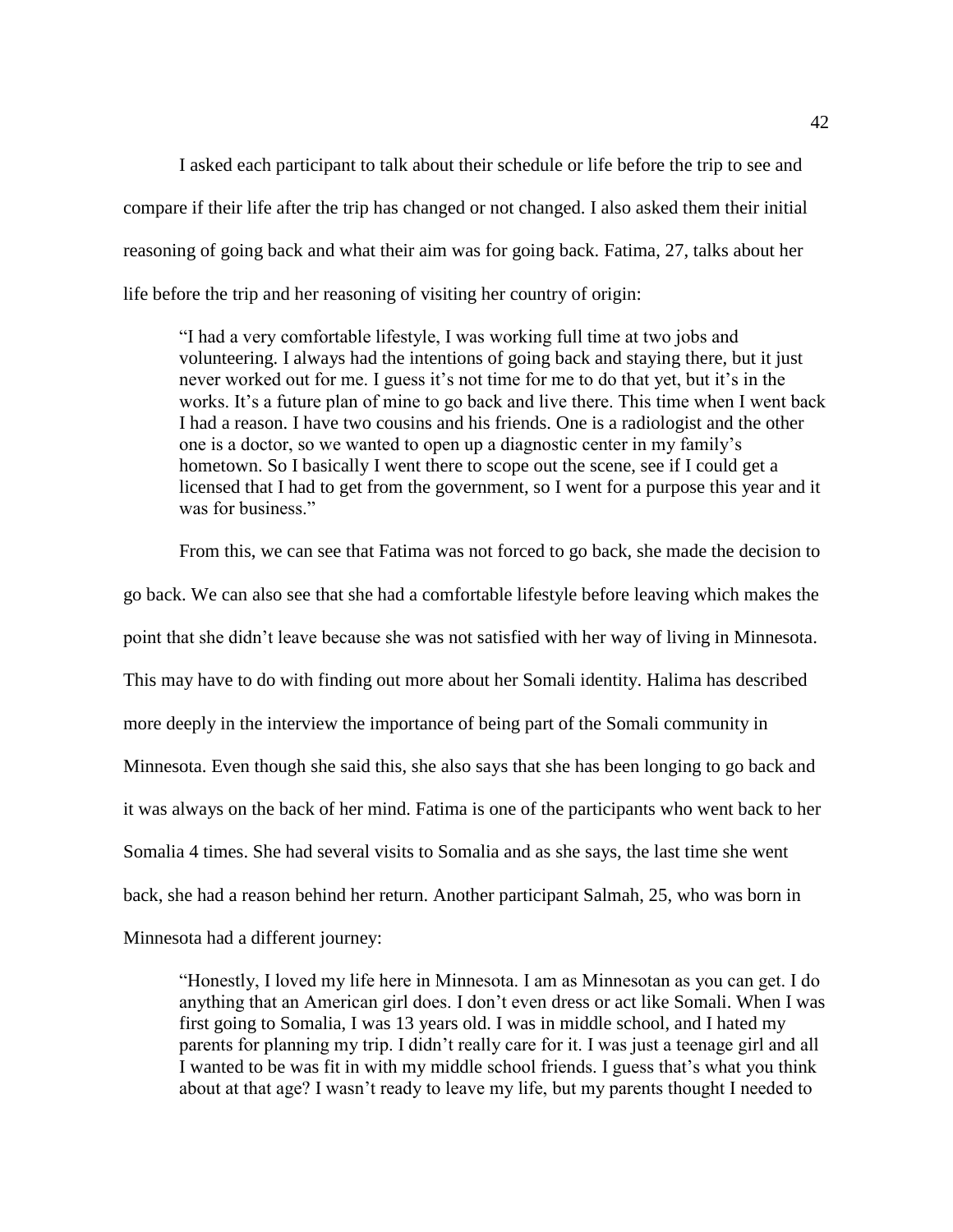go see where I came from. I hated the first visit. I was scared for the most part really, I was horrified. I felt so uncomfortable, and was glad to be back once I got back. Off course I don't feel like this now and things have changed since my first visit."

We can see that Salmah really was attached to her American lifestyle and she was not really

comfortable to leave this life and visit her country of origin. Salmah is the only participant

who has visited Somalia five times. In the above statement, she's talking about her first visit

to Somalia. We will see in the next sections if this ideology changes or not. The participants

were asked about their initial feelings before the trip and most seemed to be excited while

others were worried and scared. Somalia does not have a stable government and this is what

worried most of the participants. A person may get killed and the murderer may not go to trial

or even get judged, and this creates fear and anxiety for those who want to visit Somalia.

Abdi, 36 talks about his initial feelings before leaving and says:

"Oh gosh! I don't even want to remember. Anxiety, worried whether I am going to return safely. Also worried that I probably didn't have enough resources to make a difference while there. But at the same time also a sense of excitement that I am going back to where I came from originally. It was my first time in 20 years."

Another participant Mahad, 20 says:

"Before I left, you know I didn't know what to expect, I only heard stories from the people are related to me and what to expect and see, but it's a completely different feeling when you go. I think I was confident you know. I think that if you know your culture really well, if you speak very Somali well, that helps you, and that makes you of a more likable person. But it feels like if you don't, or if you're not very connected with your culture and you go there, you will have a harder time. I felt happy to go back and see my family and to see where I was born and where I came from, but at the same time you feel nervous because you know what are they going to think? Is he here for dhaqan celis? Or is he here for something else, stuff like that."

Both Abdi and Mahad had mixed emotions prior to leaving. Mahad defined being connected

to meaning that he knows his culture and language. They didn't have many expectations, but

Mahad knew that if he were connected to his Somali culture, he would have an easier or a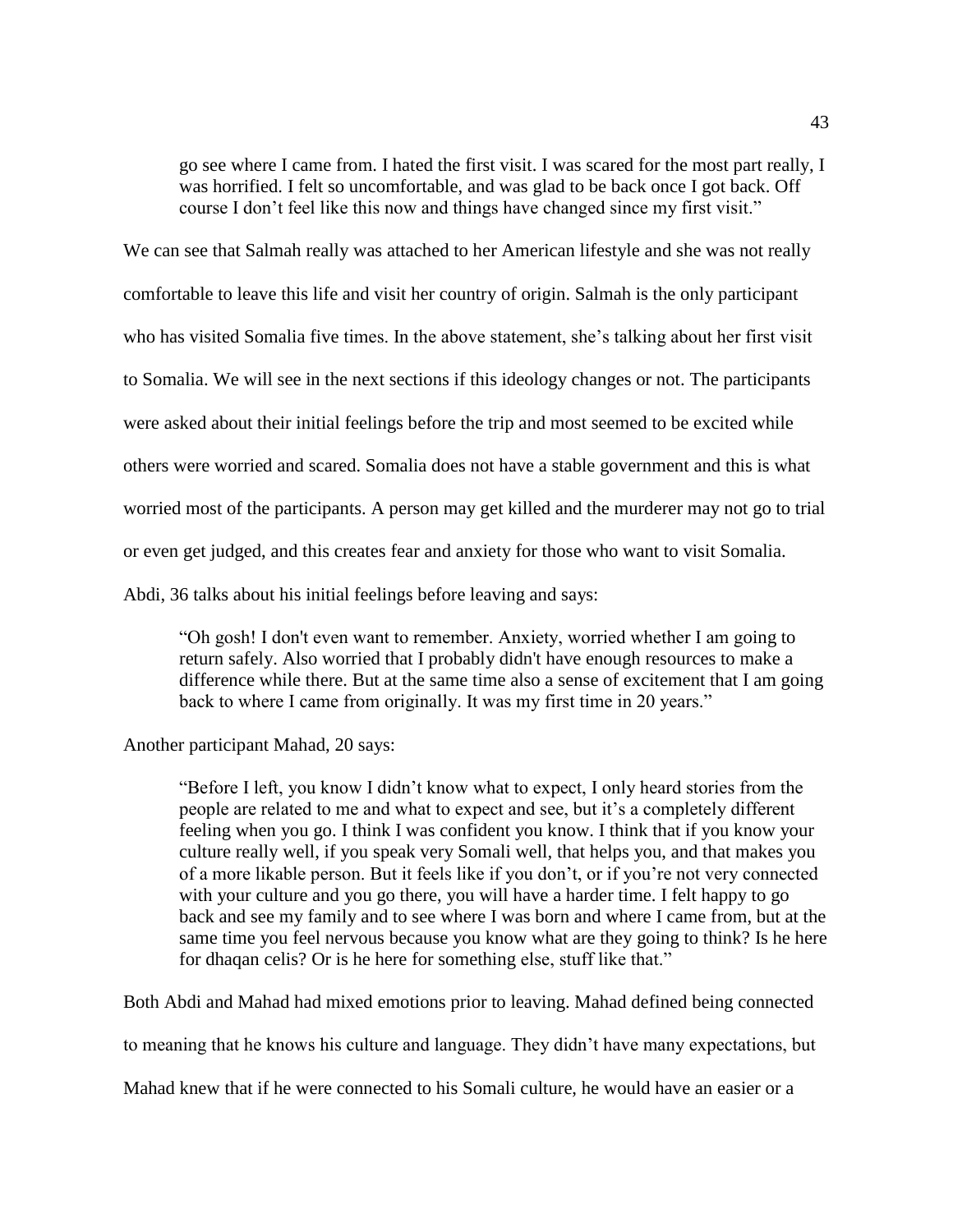better time there. Mahad doesn't really know what the people over there will think of him but his curious to know. He uses the dhaqan celis [Dakan Alis], which translates to cultural rehabilitation. It is a Somali term used to describe for those who have lived in the west for a long time and are visiting their country of origin. The Somali verb dhaqancelin literally means returning to culture, and dhaqan celis refers to a person who is being returned to culture. If someone in is said to need dhaqan celis, it usually carries a bad connotation and those who need dhaqan celis are missing something, either their language or culture. Mahad seemed to be concerned whether the Somali locals will accept him or call him dhaqan celis even though he was confident of his Somaliness.

I asked this same question to the two participants in this study who were first generation Somalis or those who migrated to America in the 1980s. Here are their answers:

"I haven't been to Somalia in 25 years. I left Somalia as a young man and now over 40 years old you know it was a bit strange because a lot of things have changed since I left. You know 25 years things have changed." (Musa, 42)

"I was worried really. Worried about the people I am leaving behind. My kids and wife live here. I was also feeling two things at the time, which were both worried, and happiness. I am going to my country. What will I see? I've been gone for 16 years. How will it look? Did it change? I thought it changed after all those years. Those kind of things were going through my mind." (Nur, 39)

It is interesting to note that both Musa and Nur had expectations of Somalia because they left at an older age. It is important to also mention that these expectations were different from anxiety. They knew Somalia one way since they left, so they expected for it to have changed. They thought that it would somehow look better and that things have changed. They had expectations because they knew a Somalia before coming to America whereas Mahad and Abdi did not have much of an expectation because they left at a young age and did not really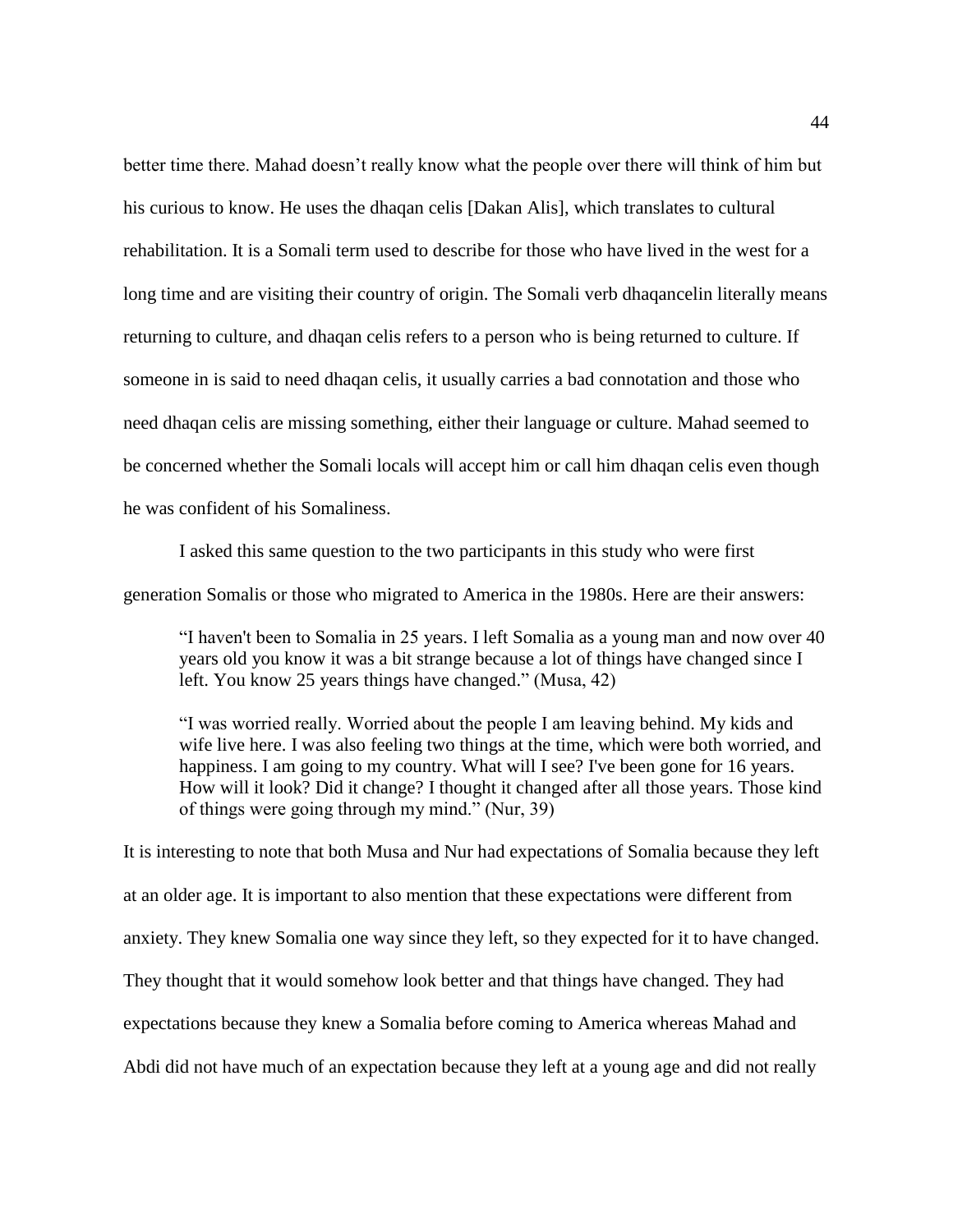have many memories to compare. They just seemed to go with the expectations everyone had told them about.

Language and identity are intertwined, meaning in order to be socially part of a community, one needs to know the language. Also Somalis see the Somali language to be an important aspect of the Somali culture and identity. As more Somalis in the U.S. learn English in order to succeed in American schools and jobs, there is a fear that the Somali language will die out someday. Most of the participants for this study were asked about their Somali skills and were also asked to fill out their proficiency level in the areas of writing, reading, comprehension, and speaking in the demographic information worksheet. Participants were also asked about their language skills prior to visiting their country of origin. Leyla talks about her experience in losing the Somali language. She came to America at the age of 4 and had to learn English in order to help her family in their daily tasks such as going to the doctor, or grocery shopping. She says that her parents noticed when she was losing her Somali, but ignored it due to the fact that she served the role of a translator for her family. Leyla talks about her Somali skills before going to her country of origin:

"Honestly, my Somali wasn't wonderful. I understood people when they spoke in Somali, but the thing is when I tried to speak, I made lots of errors especially grammar. My Somali grammar wasn't good and people would be like I didn't make sense. Another thing with the language is that English naturally follows to me, but in Somali, I have to think about the word order and how to form simple sentences. I think it's because I speak English more. When I came here to America, I spoke Somali very well. I was just a kid at that time. But I slowly lost my Somali. At that time, my parents didn't really mind because they wanted us to learn English. But then my mom went back to school and started to learn English. So we would speak in English to help my mom learn English. There was just a period of time of 3 to 4 years that we hardly spoke Somali. I really hated when relatives would come to visit and speak to me in Somali, and wouldn't be able to understand it or even reply back. I felt out of place when I tried to speak Somali. It was kind of embarrassing. The little bits of pieces of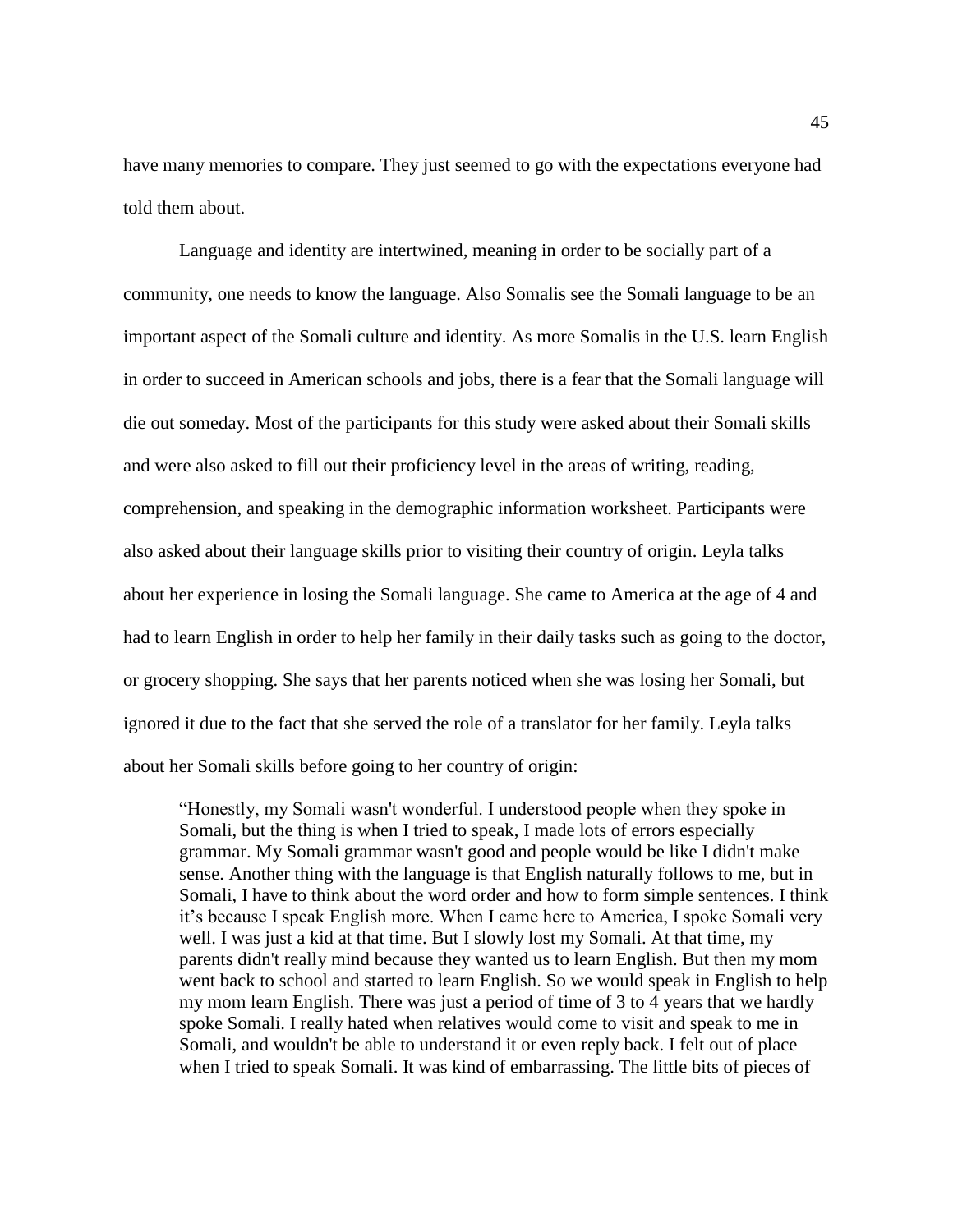Somali that I did speak were so broken that you would think that I was never born in Somalia<sup>"</sup>

We can see here that identity and language plays a big role and she even says that she feels "out of place" when she speaks Somali. Also with people telling her that her Somali is not good shows that she is reassured that her Somali skills are poor because she cannot be understood. Again, identity and language are intertwined and it is clear here in Leyla's case.

Sacdiya who came to America at the age of 14 also talks about Somali proficiency

skills. When Sacdiya came to America, she didn't speak much English, but was fluent in

Somali. She learned English fast and her Somali tends to be stronger than her English as she

says:

"I think as a Somali there are certain things that you pick up, but when it comes to talking to a person that doesn't speak English you have to speak in Somali 100% of the time. I mean my Somali is good. But I realized how much code switching I was doing since I came to America. For example, one word I can't find when I was talking in Somali is the word to describe "weekend" You know when I was there, I would be asked what days I am free, and I would say "the weekend" and people would be looking at me in confused way. I mean there is no way to say it in Somali. At least I think there isn't a way. I think my Somali is great, but since my work requires me to speak English most of the time, I tend to code switch a lot which was more prevalent in Somalia than it is in here Minnesota."

Participants were also asked how they identified themselves when they were in their country

of origin. Leyla speaks about this and she seemed to have been comfortable saying that she's

from America:

"I said I am American. They were amazed when I said that. Oh my god! They treat people from America like royalty there I swear. They would literally just be like "Oh that girl waa qurbo joog" and they would give me stuff that I want. They would try to talk to me. I don't know they just really like it. They think America is like the greatest place in the world. Over there they think that money grows on trees and stuff, and they are like you guys are so lucky, you're so rich. You have this and that. And I am like no! It's not true! They were super curious. I later found out that it's not good to say that. You should not tell the locals where you're from otherwise they will take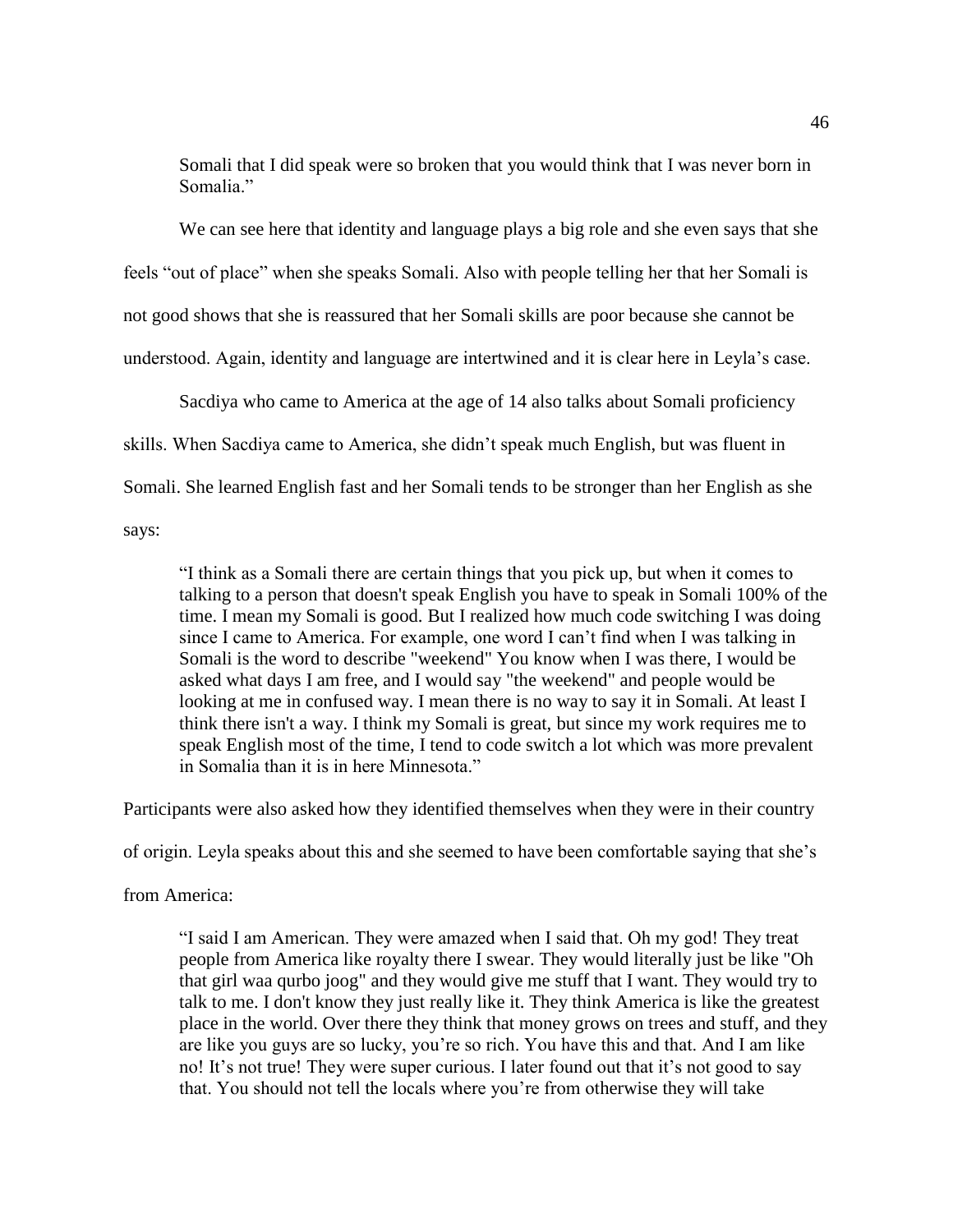advantage of you. When I went to Somalia that was when it really hit me, oh my god! I am so American because I identified so much with the American culture and I never noticed it before until I went back to Somalia."

Here we can see that Leyla had very close identity identification with the American culture and even though she was in Somalia, she still said she was American. She did get some kind of special treatment from the locals because of the way she presented herself and like she says, she was treated like royalty. But in the end she realized something, she was so Americanized that she didn't realize that until she actually experienced it. With that being said, she also got the big picture that she shouldn't really say where she's from to the locals because they may treat her differently. People also said she was qurbo joog [kurbo jog] which is a bad connotation and means a person who lived in the west for a very long time.

Fatima had a different experience that was kind of similar to Leyla, but she did not say where she was from and identified herself as Somali, but the locals called her something different.

"I wouldn't have to say anything. I identified myself as a Somali. When I went there the first time the first thing I did is I bought a baati and garbarsaar, I tried not to wear my American style clothing and I tried to look like everybody else but for some reason, everybody could pick me up out of a crowd. Like I am walking there and they would say, 'When did this girl come from America' Like I didn't even have to verbally say anything. Just by looking at me, even though I am dressed exactly the same as my cousin or my aunts. I don't know if it's the way I talk, I don't if it's I look people in the eye, I don't know what it is. I think it's probably the way I walk or maybe my face looks different. When they gave me that look, I was kind of like, oh my, maybe I am not Somali. Maybe I am American. These were literally my thoughts and I was so confused at one point. There's something different. It has nothing to do with clothing style. Maybe the way they carry themselves. They tend to walk faster people from the west. Where the locals especially the women walk slower because wee xaragootaan. And girls from US or UK are walking way faster. There are things that you can automatically tell that this person is not from around here. Mannerisms, the way they move, I don't know, what it is."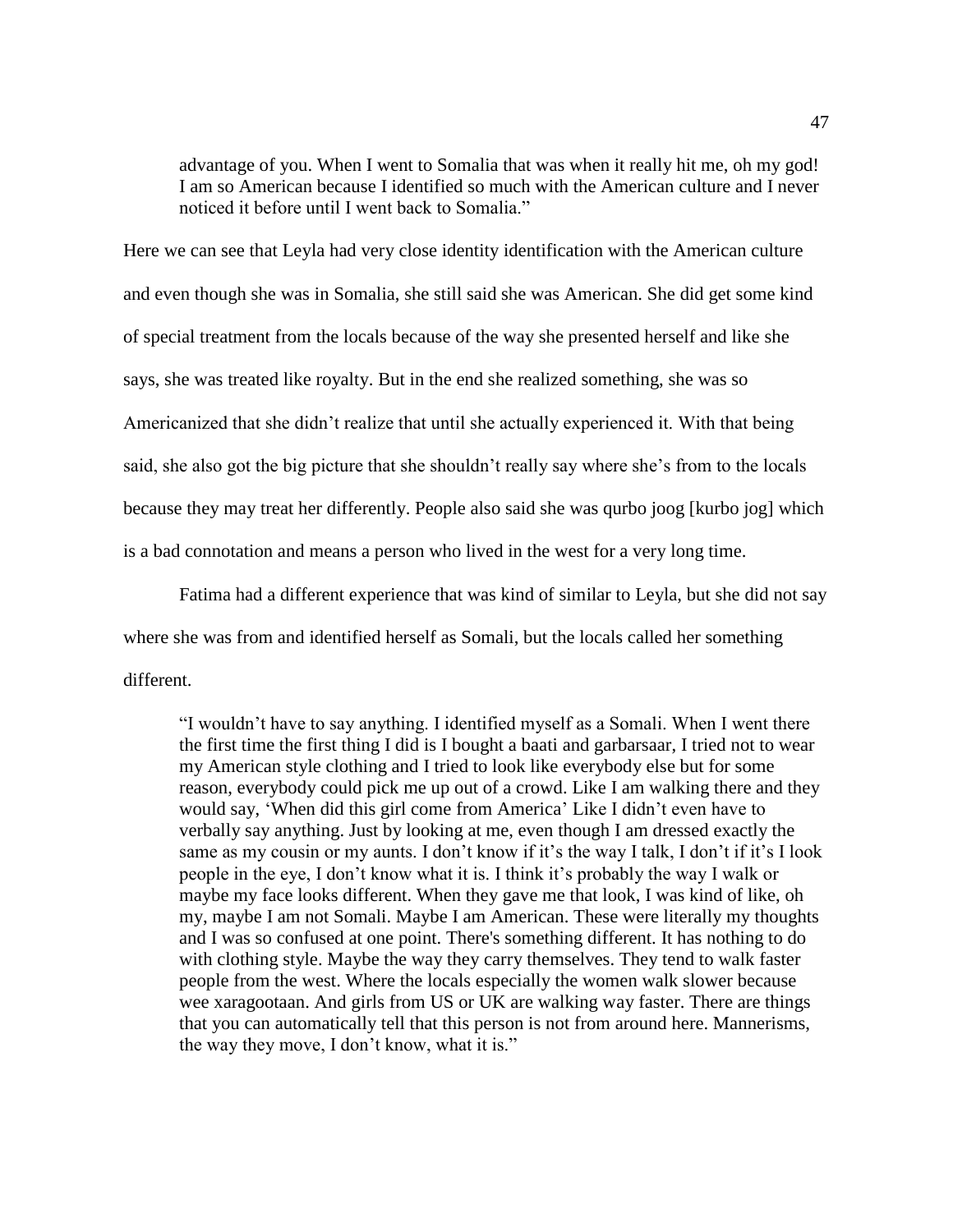Identity is not only what we think about ourselves, but it is also what others have to do with what others think about us. Even though Fatima identified herself as a Somali when she was in America and also when she went to her country of origin, she was not getting the same from the locals. She says she dressed like them and wore a baati and garbarsaar, which are both traditional clothes that the Somali women wear. With all this hard work and trying to look like them, she realized that it was impossible and clothing had nothing to do with it. People identified her to be from the west, and these reactions from the locals gave her this feeling of questioning her Somali identity.

From these narrations on identity and language, we can realize that identity is not only our views of ourselves, but also the views of others who come from the same culture we are trying to identify with. Possibly it is a process that is fluid and is shaped according to circumstances and opportunities. Identity may depend on the family one is born into, the culture, one's community and one's life experiences. As I have talked about identity in my literature review, identity is both individual and also group oriented. For example, one of the participants in this study, Fatima identified herself as Muslim first, then Somali, than American. Moreover, identity formation does not come from one side, there are many angles to look at and for Somali immigrants it gets even more complicated. Some of these participants identified better with the American culture and had more positive experiences with their American identity such as when traveling. Their American identity became prevalent when they were traveling because they travelled with their American passports and not their Somalian passports. Most of these individuals were scared before they took the trip, but this trip was also a trip that was not forced, it was something that each individual thought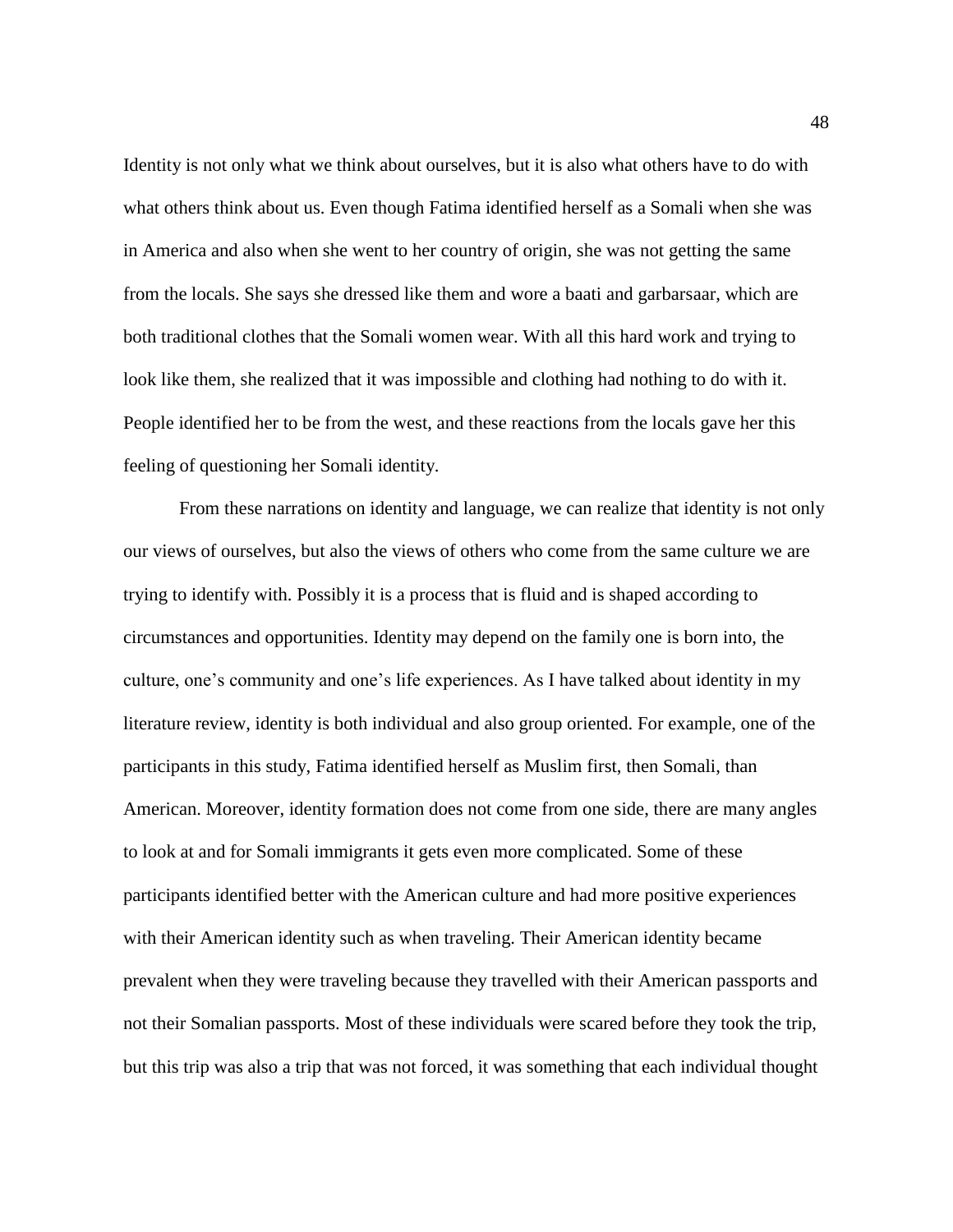through either by themselves or with family members. In the next sections we will follow these participants' stories as they visit their country of origin.

# **Difference of "Returning" and "Visiting"**

It is important to note that I used the term "returning" differently here. This is because the word "returns" being used in this study entails multiple meanings for multiple reasons in different contexts. There are two meanings for this term for the purpose of complexity of this research. The first meaning is the ideology that one returns to their country of origin after being away for so long. This could mean a Somali-American who was born in America, and returned to their country of origin. Notice that return here does not mean staying at one's country of origin, but it's for a short time. The second meaning is one who left their country of origin at a young age and returned to their country of origin for a short amount of time. "Return" in both meanings does not mean the stay of a long time in the country of origin; however, it does mean returning to where the person originally came from. Most people would argue that this is not a "return, but rather a "visit. However, this is not just any visit, it is more than that, its someone going back to their roots and connecting with their origins. In the next sections, we will see this with the narrations of the participants for this study and that their "return" was not just a "visit" but more complicated and much more significant. Salmah talks about how her trip was not just a visit, but also a return to her origins,

"I was never connected with my country or origin. Yes, I am Somali by origin because that's where my parents came from, but I didn't really have much connection to my origins. When I was first going to Somalia, I was so nervous and scared because I though myself as an outsider. This wasn't a vacation for me or a quick trip. I remember that I was trying to prepare few months before leaving. Reading about Somalia, language and culture, I was so scared that I would not fit in. When I got there it was amazing. I am a social person and in Somalia, you can talk to anyone at any age with a cup of shaah or I mean tea. I felt so free there you know almost kind of stress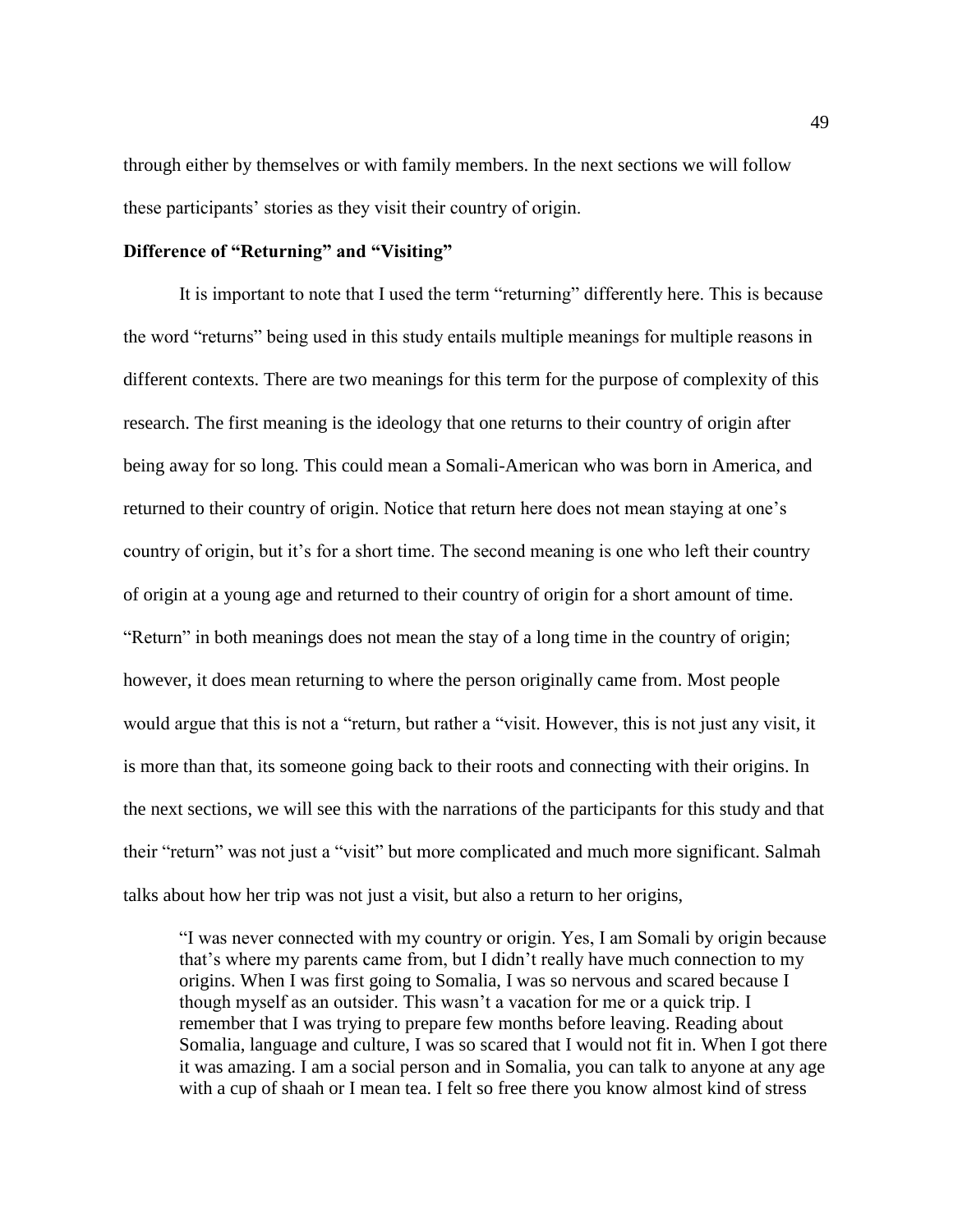free and just extremely happy. This wasn't a visit for me, it was a return to my original origins, it's almost like I had another person inside of me and the only way to release that person was to return to Somalia, and to keep returning."

The participants in this study returned to their country of origin or Somalia. Now where that might be in is a very complicated issue. "The collapse of the state in Somalia and the genealogical and territorial conflicts between Somalis even the difference between the peoples of "north" and "south" Somalia has become as divisive academically as it is politically on the ground in Somalia" (Ahmed, 1995; Besteman, 1999). Somalia has become so separated in terms of geography due to colonization and also by the clan system that it has been called the "Afar Somalia" which literally translates to "the four Somalia." The Afar Somalia has a distinct cultural and linguistic identity of their own and a well-defined territory in the Horn of Africa. This is an area commonly referred to as the Afar Triangle, which is divided between Ethiopia, northern Somalia and Djibouti. Major clans divide each of these areas. In the past, the conflict between the groups was mainly over water, land space, cultural values and tradition. However, nowadays it turned too modern competing over which territory is bigger and has a better government and economy (Yasin, 2010).

For these reasons, Somalia isn't just one nation as some people from the west think of it that way and this is most evident with the northern side of Somalia declaring separation from southern Somalia. In 1991, northern Somalia named itself Somaliland and declared independence from southern Somalia. Somaliland is known to be safer and there are fewer bombs in the streets of Hargeisa, the capital of Somaliland (Ahmed, 1995; Besteman, 1999). Like any country or region that separates, there's tension that is present in the northern Somalia and southern Somalia. Southern Somalia has gained international attention from the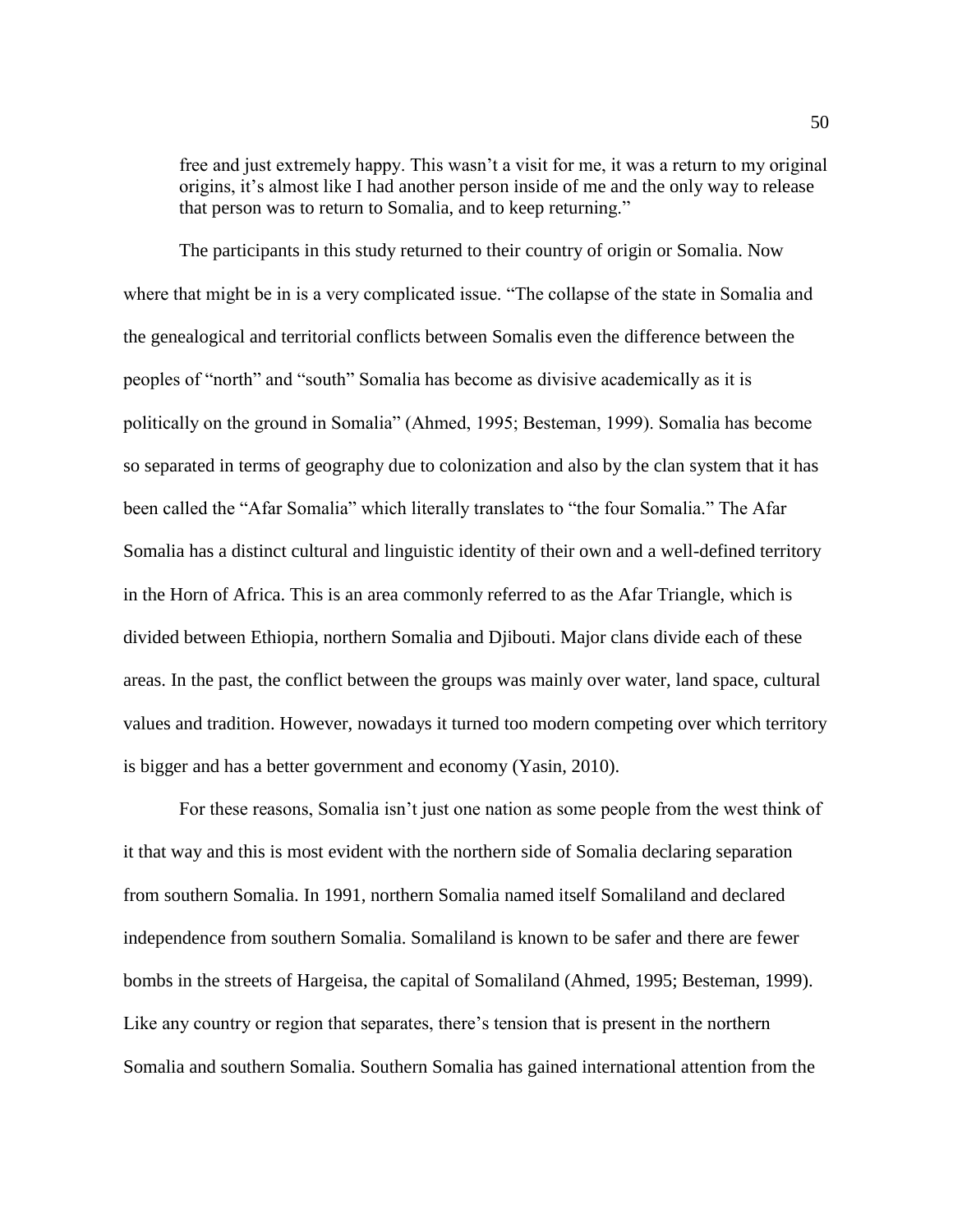international world and is recognized, but northern Somalia or Somaliland isn't recognized and they have not really gotten any aid from the outside world. The people from the northern region of Somalia do not identify themselves as Somalis, but as Somalilanders. Another area that separated from Somalia is Jigjiga, which is in Ethiopia. Whether Jigjiga is part of Somalia region or the Ethiopia region is a very controversial statement. However, geographically, Jigjiga is a Somali dominated region in the state of Ethiopia, but used to be part of Somalia region in the early 70s. The people in this state identify themselves as Somali-Ethiopians and some even carry both the Somali passport and also the Ethiopian passport. The third area with most populated Somalis and was never part of Somalia is Djibouti. Djibouti was founded by the French and was a colony of France until it gained independence in 1977. The Somalis in Djibouti are much different than the Somalis who live in southern or northern Somalia. French is the dominant language, and it has a French influence, meaning the dialect is also different from the other Somali dialects. The people from Djibouti identify themselves as Djiboutians but of the Somali origin. Below is a map showing the regions of Somalia and how it was separated over the years.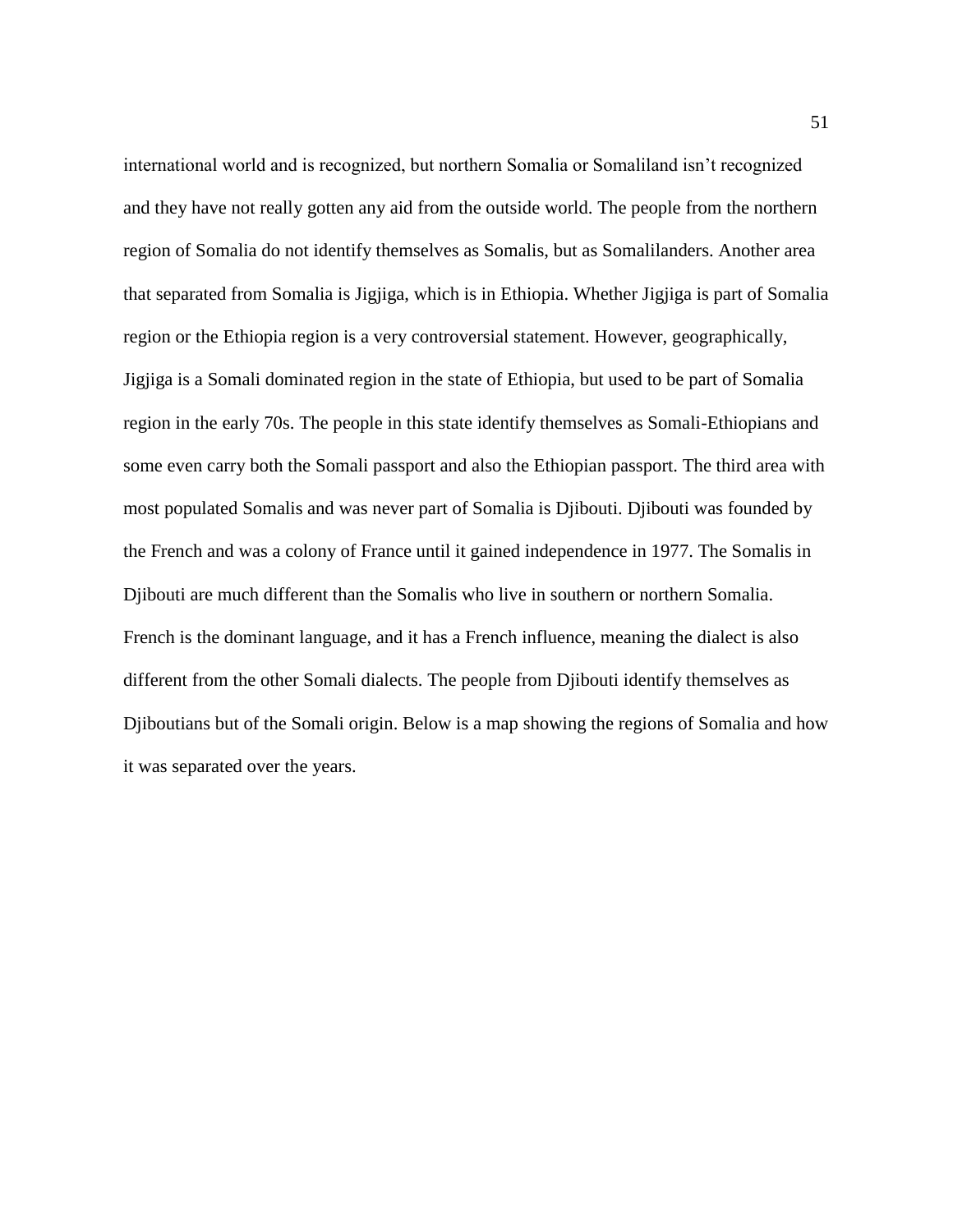Table 4.1

*Map: Separation of Somalia after Civil War* 



Source: (Thomson, 2000)

This map of Somalia shows the separation of Somalia since the civil war. The orange area and light blue area shows the northern part of Somalia, which calls itself Somaliland. The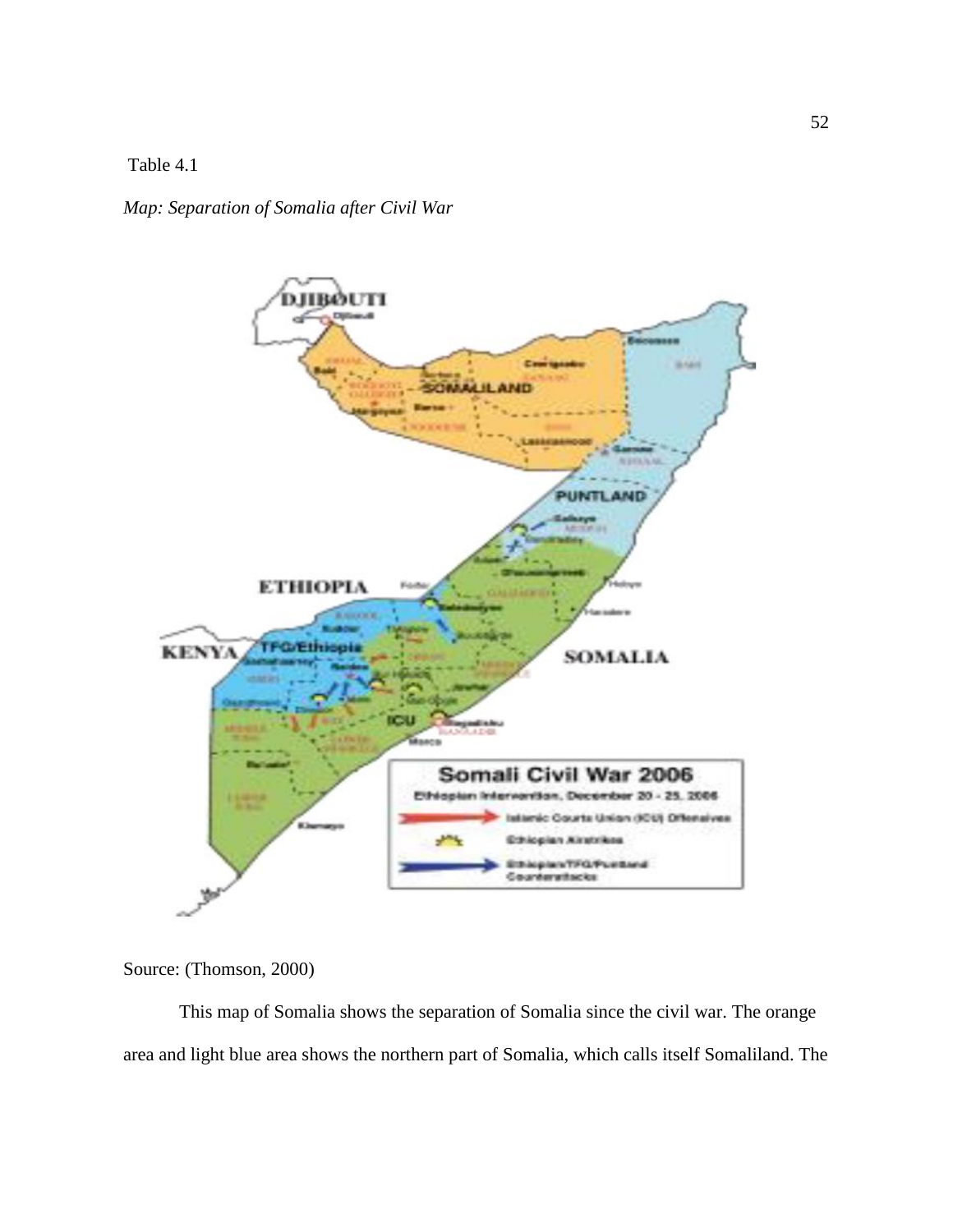green shade color and blue shows the southern side of Somalia, which is the part of Somalia that is recognized internationally.

# **Reasons for Somali-Americans Returning to Their Country of Origin**

Now we will explore the second research question, which aimed to answer the reasons to why these individuals returned to Somalia. I asked the participants the reason they went to their country of origin along with follow up questions. The reasons for their return to their country of origin varied among each participant. Below is a chart showing the most common reasons each participant left to go to their country of origin.

Table 4.2





Participants were given the choice of choosing what their reasons of returning were. Percentage represents the number of participants in this study. As shown above, the reasons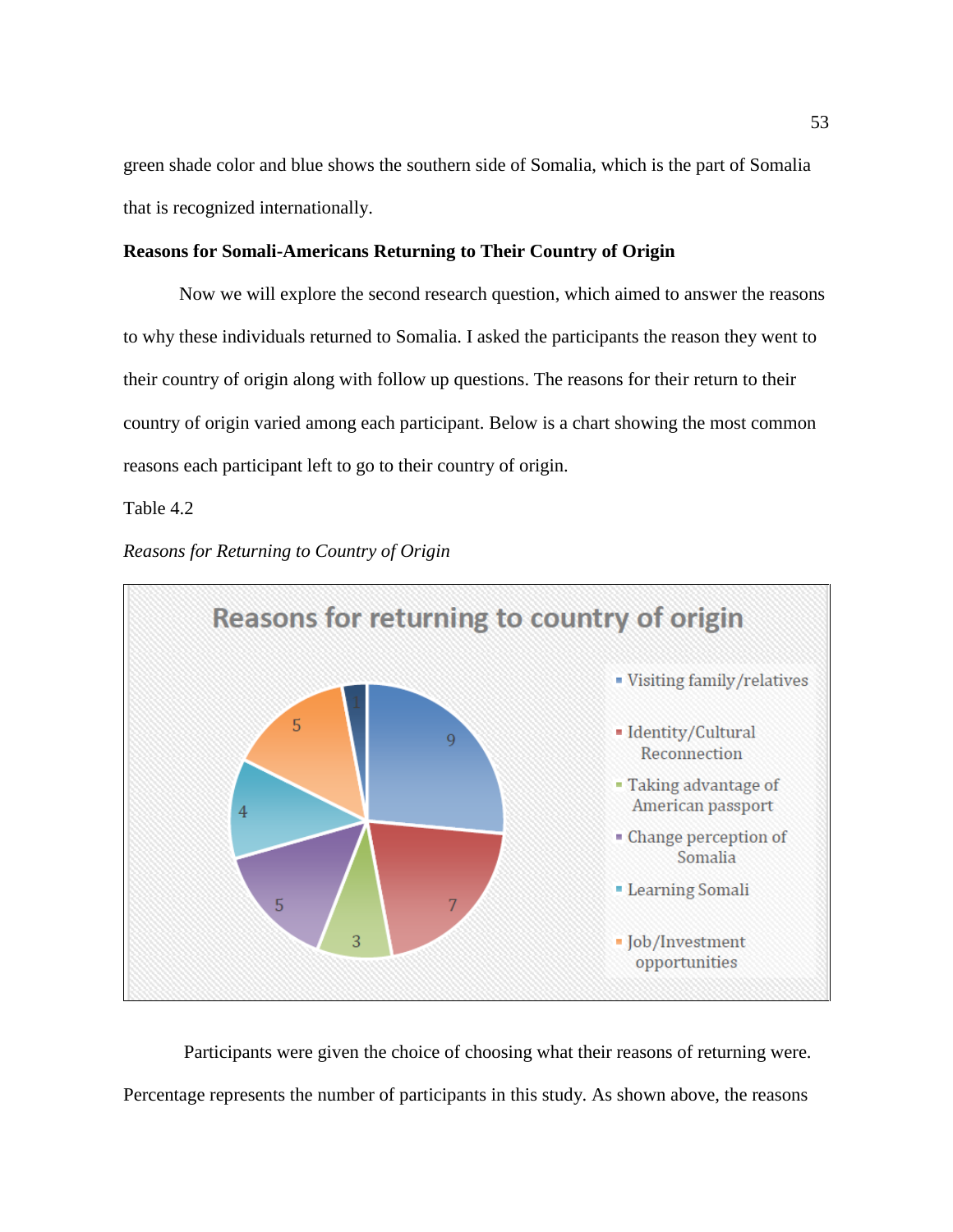for the visit varied, but the most common reason among all the participants was visiting family and relatives. Off course this wasn't the only reason and there were other reasons among visiting family members. The numbers represent the number of participants. As for Abdi, he went as a part of an organization and that lead to him visiting his country of origin and visiting relatives. As he says,

"It was with an organization that I was working for, but Somalia wasn't part of the places to go. It was my decision to go. There was parts of me that really wanted to go. Let's say that even the peace building work didn't happen, I would've still gone. The desire in me, the passion I had to go back, was strong. It was about visiting families. Seeing where I originally came from. As someone who was involved in academia, I was also interested in just doing assessment of where things are in the region now. For some time, I been longing to go back."

Abdi was a part of a peace building organization that visited parts of Africa, but his country of origin was not part of those visits. During the interview, he talked about how excited he was to go to his country of origin, but also didn't know what to expect. He did not just go to visit families as he says, yes that was part of the reasons, but there were other reasons too, such us job investment opportunities in Somalia.

For Sadiya, Nur, and Mahad it was a different reason. They all wanted to take advantage of their American passport. They were among the three people who said they wanted to explore with their passport opportunities meaning that they wanted to take advantage of being an American, Sadiya says,

"I wanted to visit my family. Most of my family are there. The first time I left it was right after I got my American passport, so I felt an urge to fly out! That kind of gives you the idea of "Yes I can travel now" So why not travel back to where you know. The second time I left, there was this thing that was going on Facebook, there was this organization that wanted young Somalis to go work in Somali. That organization kind of put it in my head that I should go check the situation out and see for myself if I actually wanted to work there or not. I also went back because my grandmother was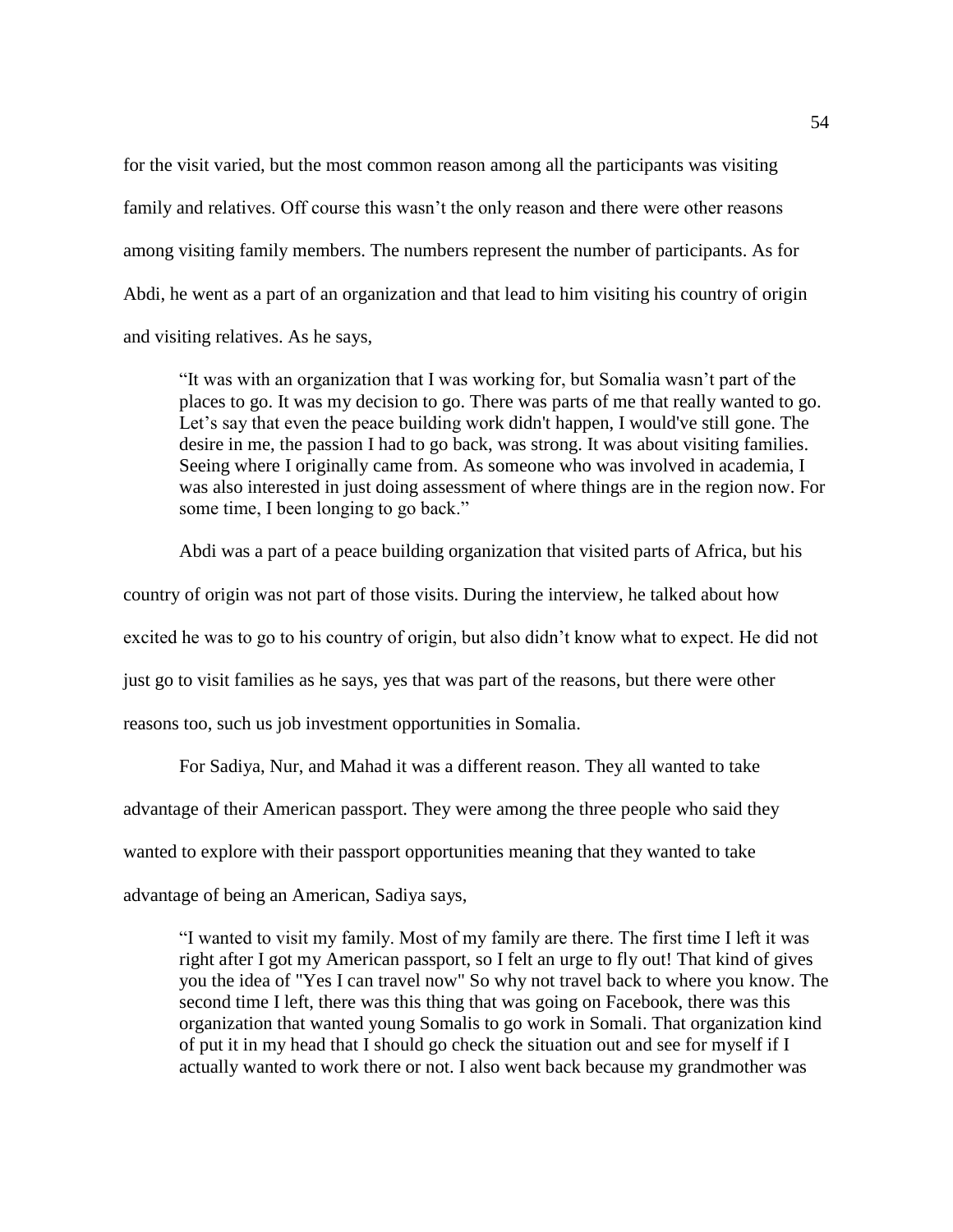alive and don't ever remember seeing her in my whole life so I wanted to have that connection and see her while she was still alive and also see where I came from."

Nur also says,

"There were many reasons, but most honestly, I wanted to have the privilege and opportunity to travel as an American. I had the right. Also, I didn't see my father for 18 years. You can imagine the pain of not seeing your father age. He was sick at the time so I wanted to go and see how he was doing. That's the main reason to why I left. I am glad I was able to and see him. You know the war in Somalia has torn apart families. It separated us. The pain is unimaginable. I also didn't see my mother since I was a kid. Can you believe it? Seeing my mother at this age? My parents have aged so much. I never saw them age. It was awkward you know. It's been so long."

Mahad also adds to his reasoning to going to his country of origin,

"The first time I went, I got my US passport about a week before purchasing my ticket. You know it's not easy traveling, but being an American with an American passport makes traveling so much easier. I went there because number one, the first time I went there, it was Ethiopia and I never went to Somalia. The second time I went because I wanted to go to Somalia at least once if not ever again, but once for sure. But mainly the reasons were family. I went there to go visit my sister and my mom side of the family and I wanted to meet them and see their way of life, and how their living was another reason to go. You know Africa is a tough place to live, and some people don't have food, they don't have water, you know I just wanted to go check out the situation of my side of the family and see how they were living"

As you can see, all these participants have said that they wanted to take advantage of

their American identity, but there were other reasons among these. With all the participants,

there was more than one reason to go to their country of origin. The second most common

reason to returning to their country of origin was identity and cultural reconnection to their

country of origin. Leyla talks about her longing for reconnection to her country of origin,

"I went back for many reasons, but for me it was mostly to reconnect with my motherland. To see where I came from. To see the house I was born in. To see Somalia through my eyes. You know my parents always have told me of this country through their eyes, but I never saw it. I knew I needed to go back and see this place that I came from. I wanted to learn about who I am because I am still trying to figure that out right? Well it's still in the process and I think returning to my country allowed me to see another side of me that I still need to discover."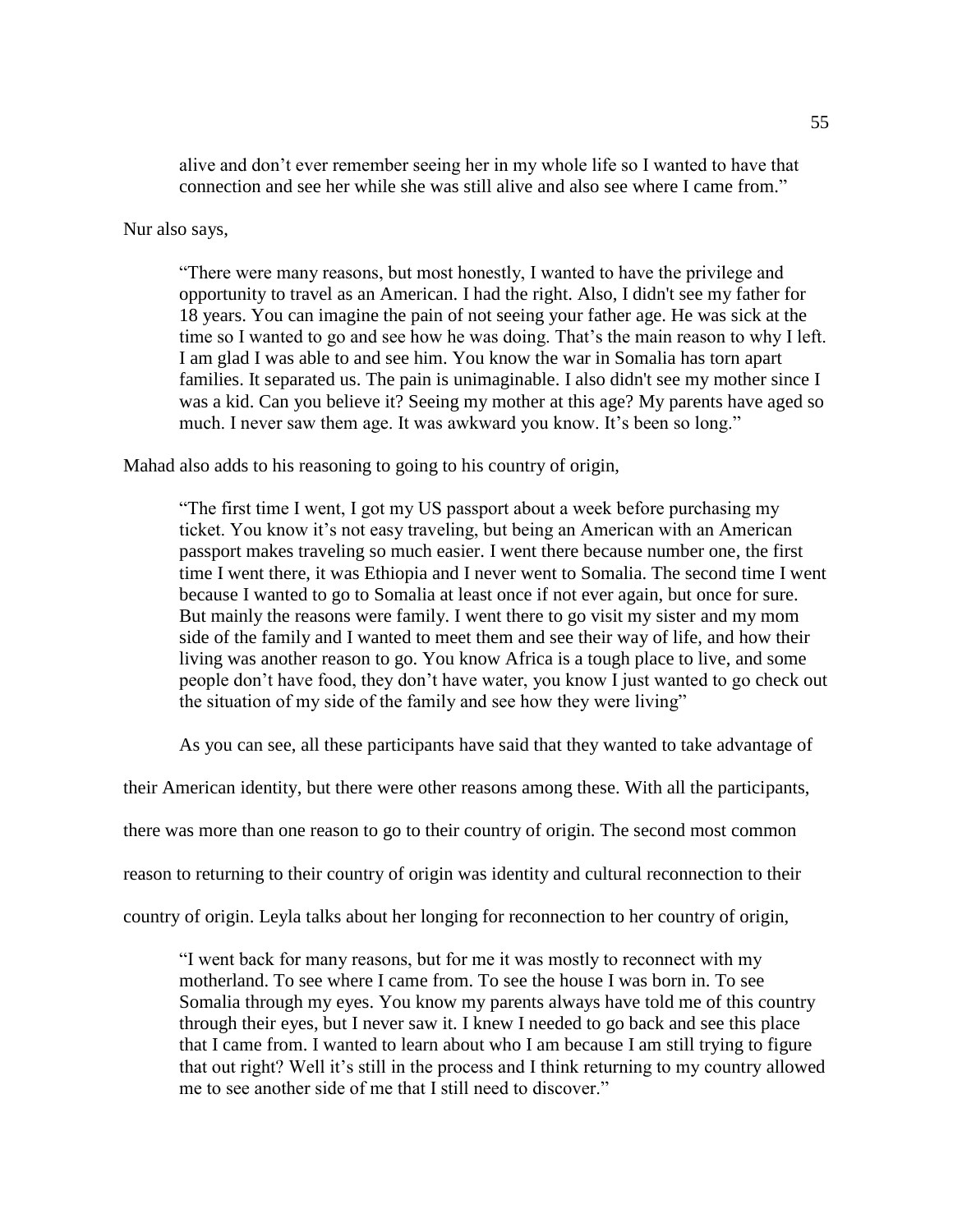For Leyla, she really wanted to learn about herself and she was among the seven people who said they went back to reconnect with their country of origin. The next most common reason to return to their country of origin was job and investment opportunities in their country of origin. Five out of the ten people interviewed have mentioned that they wanted to try to see if they can invest in their country of origin or find a job. Musa talks about his aim to invest in her country of origin,

"One of the main things was for me to visit family but another thing that really attracted me is to explore investment opportunities. Somalia, especially in the north and some other places you know northeastern Somalia are coming out of the grave yard and business is booming and a lot of diaspora are going back to be part of the political system in there and also establish business. So one of my dreams is to go back one day and establish business. I am not so much interested in the political process in Somalia, but more in the business sector."

We can see that even though Musa left to visit families, he also was researching to see if he can contribute to the economic system in Somalia. This was the case for most of the participants. However, for Salma, it was different. She went to her country of origin five times. She says that the first time it was forced or advised by her parents that she should go to Somalia. In face she stated that if her parents did not tell her to go to Somalia, she would

never have went.

"The first time, it was my parent's idea. I didn't really want to go. My mom especially wanted me to go back because I haven't been back since I was 4 years old at that time and she was like you need to go back you've been away for so long. She wanted us to go for a while but she has kept postponing it because of time issues and I was in school and also financial issues. If she didn't have enough this year she would say let's go next year because I don't have enough money this year. I am grateful that I went and that my parents were really supportive in pushing me to go even though I didn't care for it. I loved returning so much that after my first return, I decided to go every summer. My parents forcing me was the first reason why I went, but the other visits were mostly to connect with my Somali identity, learn Somali, and see if I could work in Somalia one day."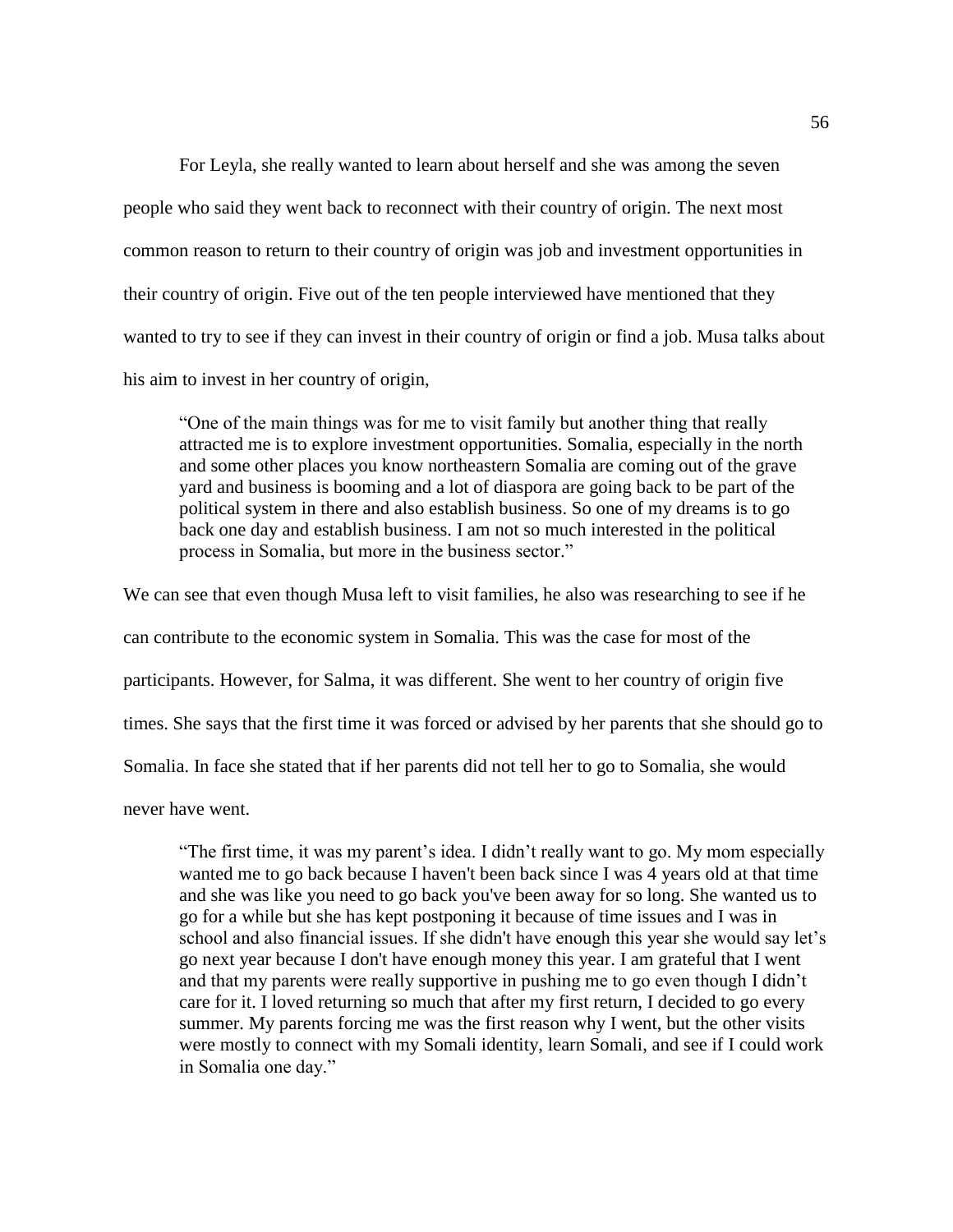Salma's story is so fascinating and remarkable. She was the only participant that was born in Minnesota, but who has returned to Somalia several times. She is also one of the few who stayed in Somalia for an extended period of time. One of her stays was for two years. She also had a mixture of various positive and negative experiences because her stays were longer.

# **Participants Encounters with the Locals in Their Country of Origin**

The experiences of returning to one's country of origin had influences in the returnees' lives in that it provided them information about themselves as they interacted with people who grew up there. Some of the respondents had described that the experiences that they had while they were in their country of origin provided them with inner feelings about their identity and who they are. I asked each participant about the reactions they got from the locals since they were from the west or in other words America or the term in Somali would be qurbo joog. Abdi says that since he had a higher position, he got some kind of special treatment from the locals,

"Because of my peace building work and the foundations I've worked with, there's also a perception that I was already high up there. So the kind of the treatment I would get even from other diaspora members, people who left from Minnesota with me, I would get a handshake and a hug, it was a sense of a special treatment that I wasn't too comfortable with it you know. So overall, I think they treated me well. They gave us more respect than I deserved. I enjoyed meeting with different people, and meeting the young people. I saw historical sites. So it was a mission driven trip slash leisure."

Abdi is very involved in the Somali community here in Minnesota and most people know him for his work. His not only well known in Minnesota, but also in Somalia and for this reason he talks about receiving "special treatment" from the locals. Although it may seem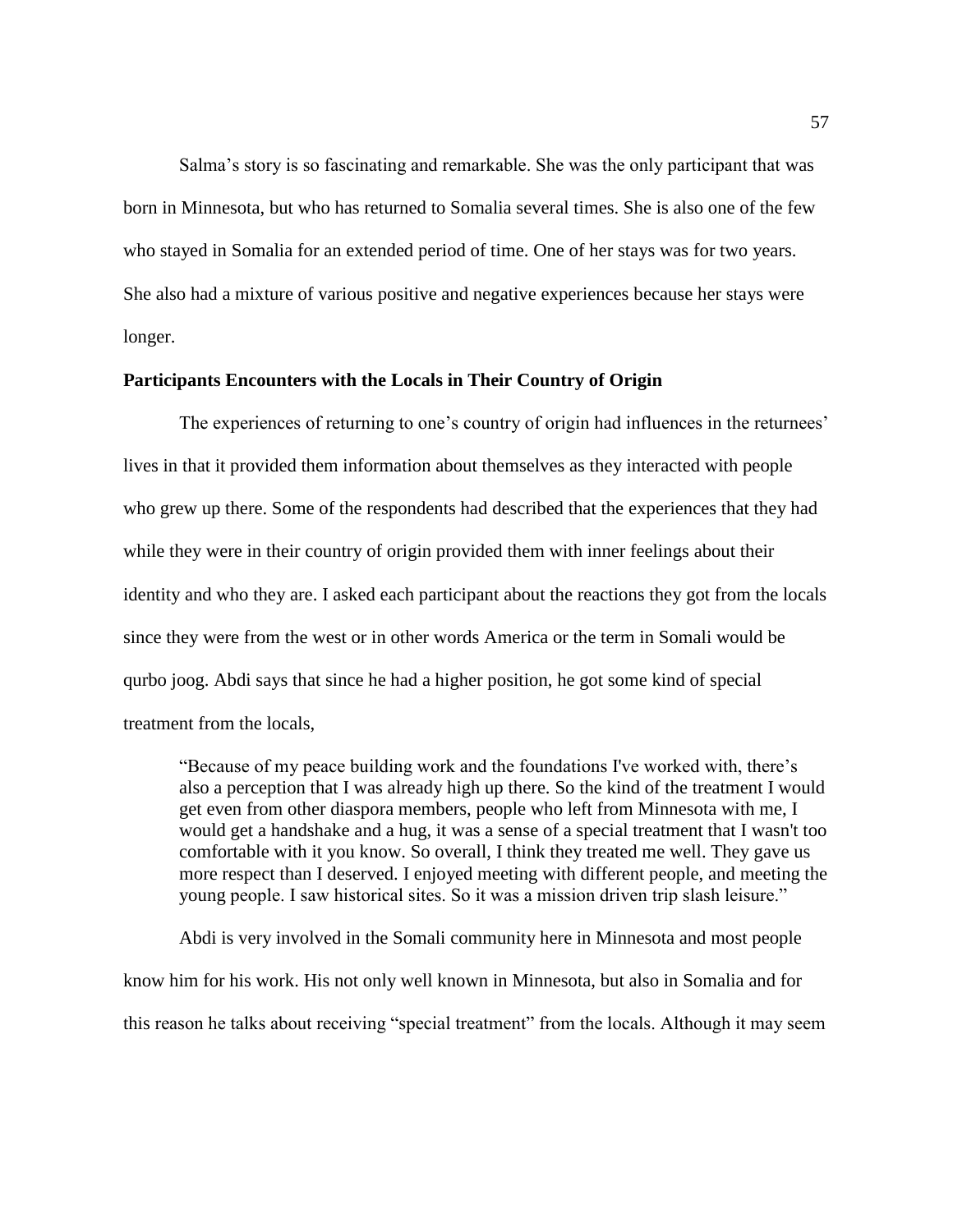great that people are giving him attention, he says it made him feel uncomfortable and just

wanted to blend in. Fatima also talks about getting this "special treatment",

"They treated me differently because I was from the west. I liked it at the beginning, but it got annoying when they always assumed that I was from the west and offered to help me. They would ask me about what America is like and I would get more respect from them even the street traffic controllers like the police officers that would portal the streets from them. It was the Independence day for Ethiopia, where they got their independence from Italy, so around that time, police controlled the streets and there was a curfew that people can't be out past 10pm, so me and my cousins were out past 10 and they were also from the US and then when they stopped us they were like, where you guys from, and all that we had to say is we are diaspora or qurbo joog and they were like how's life in America. If we were from there we would probably get in trouble for walking past curfew, so they walked us home, so there's a culture of treating people from the diaspora better than people who are living there your automatically treated differently. Even though they were nice, I didn't like the treatment. It was like your or qurbojoog so you need help. They were kind of saying I am dumb indirectly."

This term qurbojoog means a person who grew up in the western part of the world and carries a negative connotation. As Fatima says, she did receive some kind of treatment since she was from the west. One might think that this kind of treatment is good, but to Fatima, it made her feel uncomfortable because she felt like they were helping her because they automatically assumed she needed help. This may feel okay at first, but when it is done repeatedly, it can bring a negative connotation on the individual.

The participants were also asked to talk about situations or times they felt connected and disconnected when they were at their country of origin. I brought up this question because wanted to know how these situations shaped their perception of themselves as Somali and American citizens. Let us look at some of the times where they felt connected and disconnected in terms of identity, culture, and belonging to their country of origin. Sadiya talks about a situation when she felt connected to her country of origin,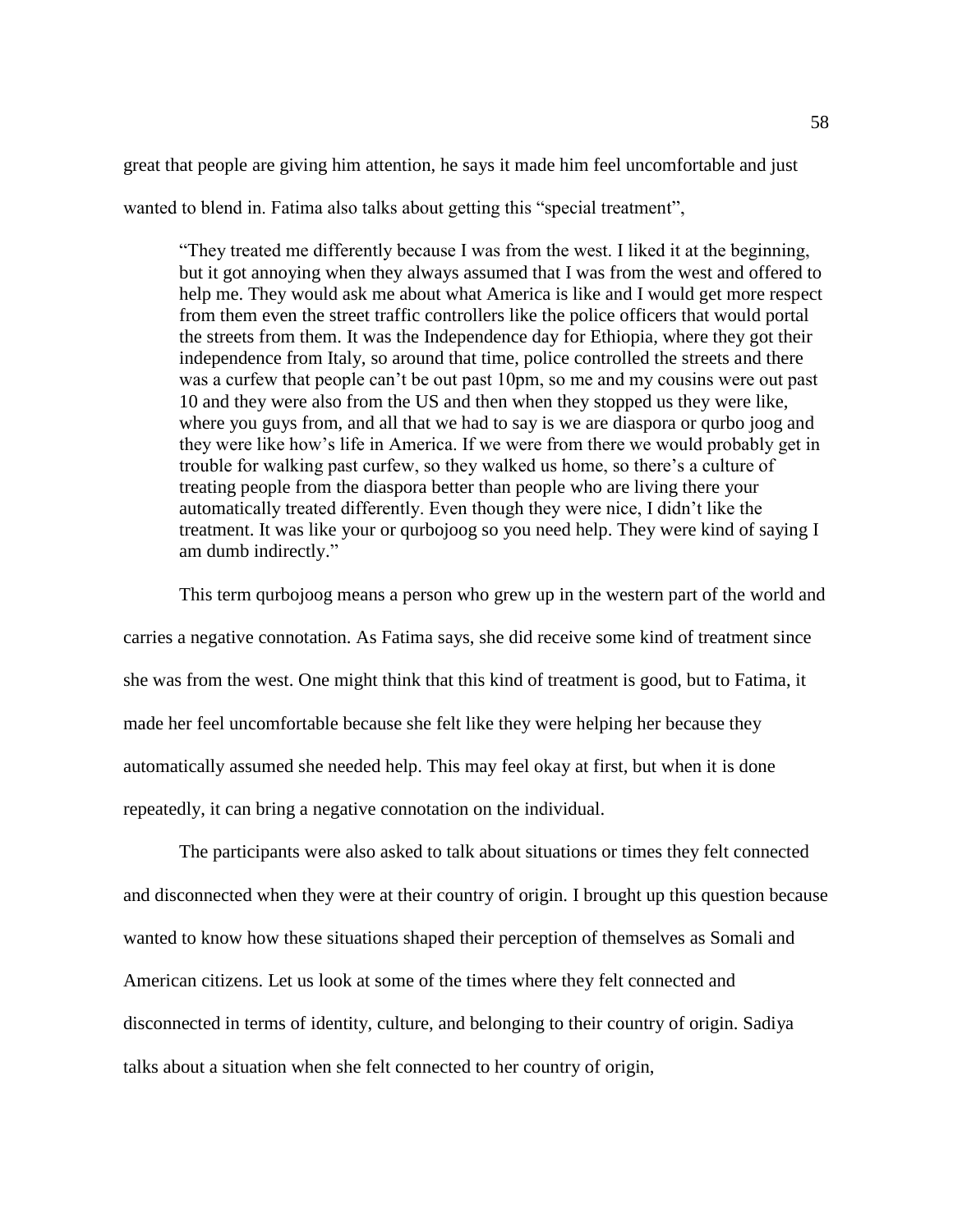"There is lots of hostility in our culture and I love that part of my Somaliness. I never felt alone or lonely because people are so caring especially if your visiting they show that. If someone dies for example, the whole community comes down for them. I like that part of being Somali. When eating, we love to eat together. Food brings people together. That makes me feel proud."

She also mentions a time she felt the opposite or disconnected,

"I think it would be when they give you a hard time at the airport. I remember when I was leaving Somalia there was a time where I said "I would never come back here" The American airports were really questioning me. They looked at me and saw that I was a Somali, and happened to come from Somalia. They asked me lots of questions like why did I go to Somalia, the places that I went to."

Some of the participants like Abdi felt connected when he could talk to people that had the

same interests as him,

"I time I felt connected would be when people were discussing humanitarian issues. How to solve and address poverty. I felt really connected. So meeting with people who work for the United Nations or other NGOs. Whenever I hung out with them, you know I felt like I was home."

Things like food is something that was mentioned by a couple of the participants, which

brought people together.

"Food for brought me close with the locals. When eating Somali traditional foods you know we got connected. In times of food and prayer, I felt very connected. On food and religious matters I was mostly connected." (Mahad)

"Oh it would defiantly have to be food. Eating Somali dishes together despite where you're from brings people together. People in Somalia eat three times a day and rarely skip a meal. No matter which part of the western society you came from or raised, it is a fact that your mother cooked Somali rice or Anjeero and drank lots of tea. I can go to a stranger and just talk about Somali food with no problem." (Salma)

Food is part of the Somali culture and brings people closer together and strengthens ties

among people. Eating is also seen as a social gathering time and sharing a meal is very

common in the Somali culture.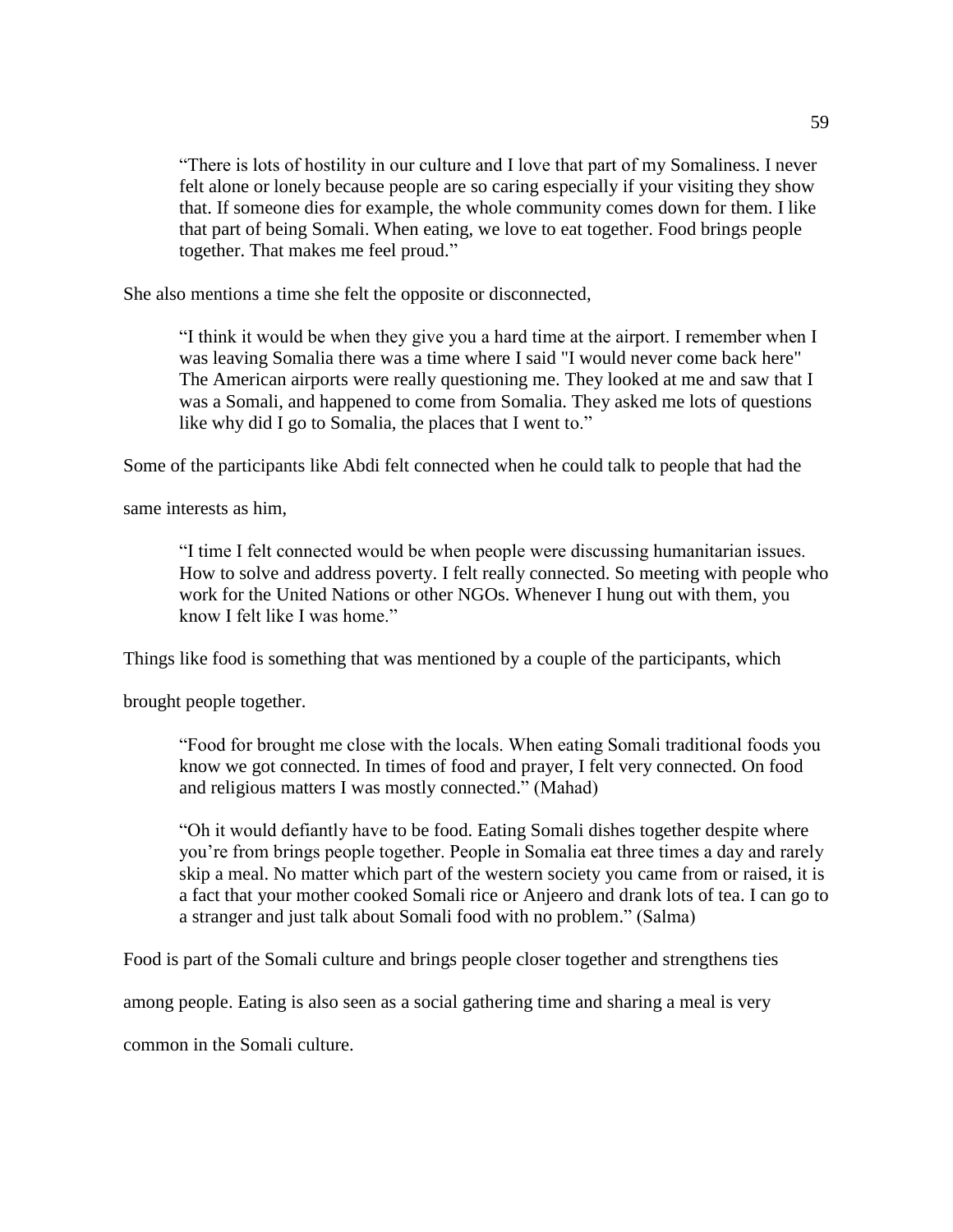Social gatherings are also times that bring out these experiences of connectedness or

disconnectedness.

"It was at a party. Everyone was dancing and singing and my sister and I didn't know any of the songs. There was like little girls that were so much younger than us and they knew the songs and were dancing and singing along. There was all these traditional dance an all of that, and my sister and why just sitting there were clueless. We just kept clapping. I felt embarrassed and out of place. I was so disappointed at myself. I was like how come I didn't know any of this." (Leyla)

"In terms of the conversations, there were politics driven. A lot of us versus them conversations that would come up sometimes in restaurants that I was in or coffee shops and it was just very uncomfortable. I would try to join the conversation to kind of give a big picture, big vision you know say we got to move away from this clan politics and hysteria. I felt like I would be under attacked. They would say comments like "oh he is from America, and you can't understand this, and how the dynamics are here. I felt like I needed to bring myself down to a level that I would be self-disrespect to myself you know. So yes there were times that I felt disconnected and out of place." (Yasin)

Both Leyla and Yasin mention that at these social gatherings, they felt "out of place" because

they could not relate to the things that were happening at the time.

Salman who was the only participant expressed he felt very disconnected many times

because there were not many Diasporas from the west who were in Djibouti. This is because

most of the people that live in Djibouti are locals as Djibouti is a very safe country and they

don't usually immigrate to western countries. Salman says,

"First of all people in Djibouti speak French and most of the daily things are in French such as billboards and when you're going to shops. People questioned why I didn't speak French and when I spoke English, they gave me weird looks. Also people here chew Khat. Over there, it seems like people have lots of time. They like to sit and just talk for hours and I don't normally do Khat. I don't sit for hours and just talk. It was a bit strange for me to sit that long and just Khat. People would ask me why I wasn't talking. Over here, we barely have enough time to ourselves."

Salman talks about khat is a plant and stem tips are chewed for their stimulating effect that is

similar to marijuana. It is mostly chewed on Fridays or in the weekends or in special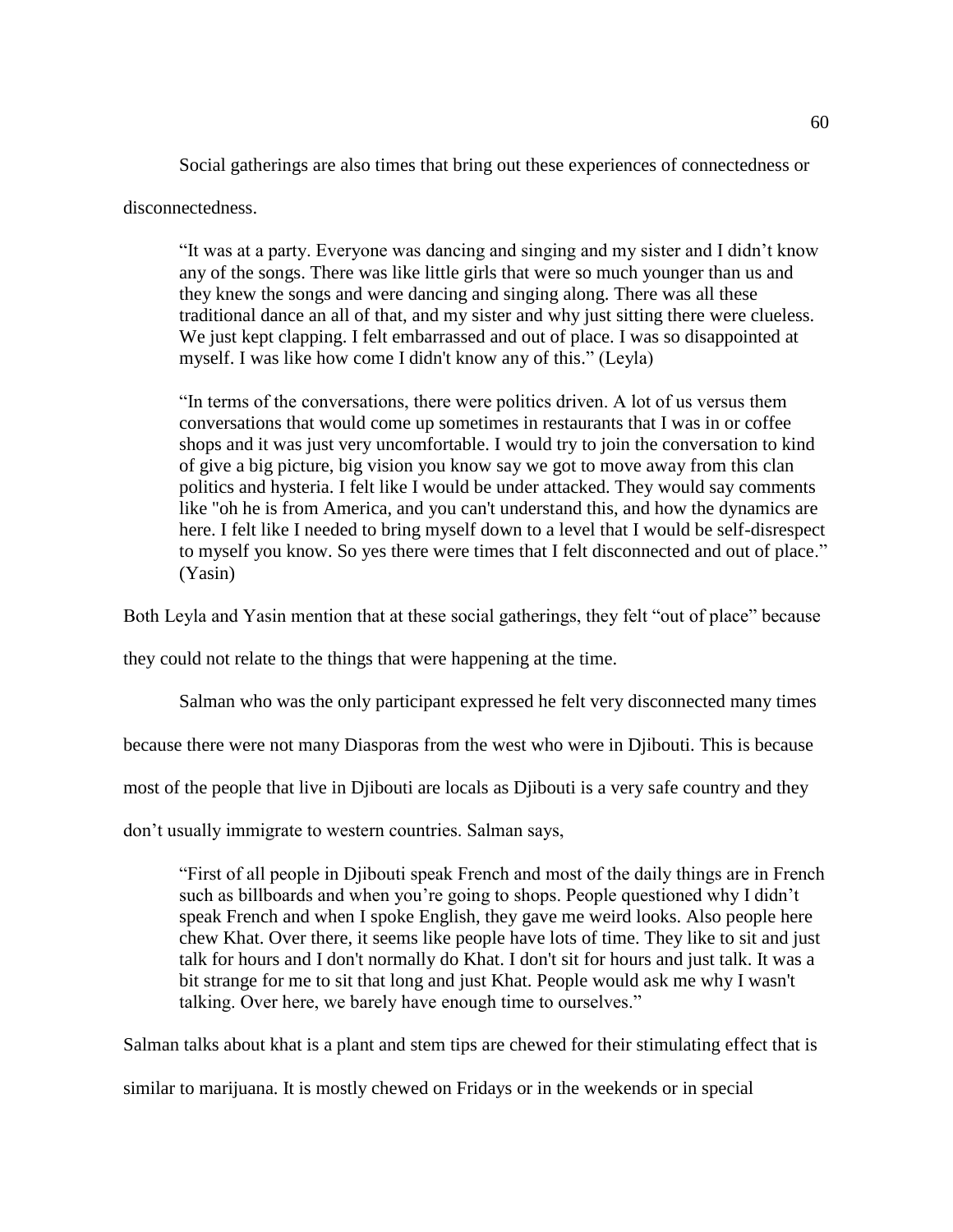celebrations like weddings or parties. Although Khat is consumed both by male and female, adult males mostly enjoy using it. In the western society, Khat is similar to alcohol in western societies and plays a crucial role in the Somali society. Just like how alcohol is a stimulant and increases talking and bonding, Khat has the same effect. Culturally, Khat is seen as a social activity and while individuals chew khat together, they build trust, friendship, and an intimate bond. We can see how this kind of social gathering may affect those who are returning to Somalia especially Salman, who identifies himself as being very conservative and is not a fan of drugs. Although Khat makes the individual feel high, most Somalis deny that Khat is a stimulant or a drug. Khat is a social activity that brings people together, and if you are not interested in it, then there might be a rejection from the community to accept you in fully.

## **Impact of the Return on Identity**

What did returning mean to these participants? And did returning to their country change or not change with their view of themselves and identity as Somali-Americans? For this section, participants were asked about their feelings overall from returning to their country of origin. This was an important section and it gave lots of depth and insights, recapping the return to Somalia.

Fatima talks about her overall feelings about returning,

"When I was first going back I didn't feel as Somali, I felt more American than I did Somali and being Somali seemed like something that was kind of caai or an insult. And then when I went back few times, I felt proud to be Somali. And this was mostly because I had positive experiences and that it kind of gave me the realization that there is no place like home no matter how much I live abroad or grow up abroad there's always this one place that I belong and that my family belongs so it's nice to have that connection."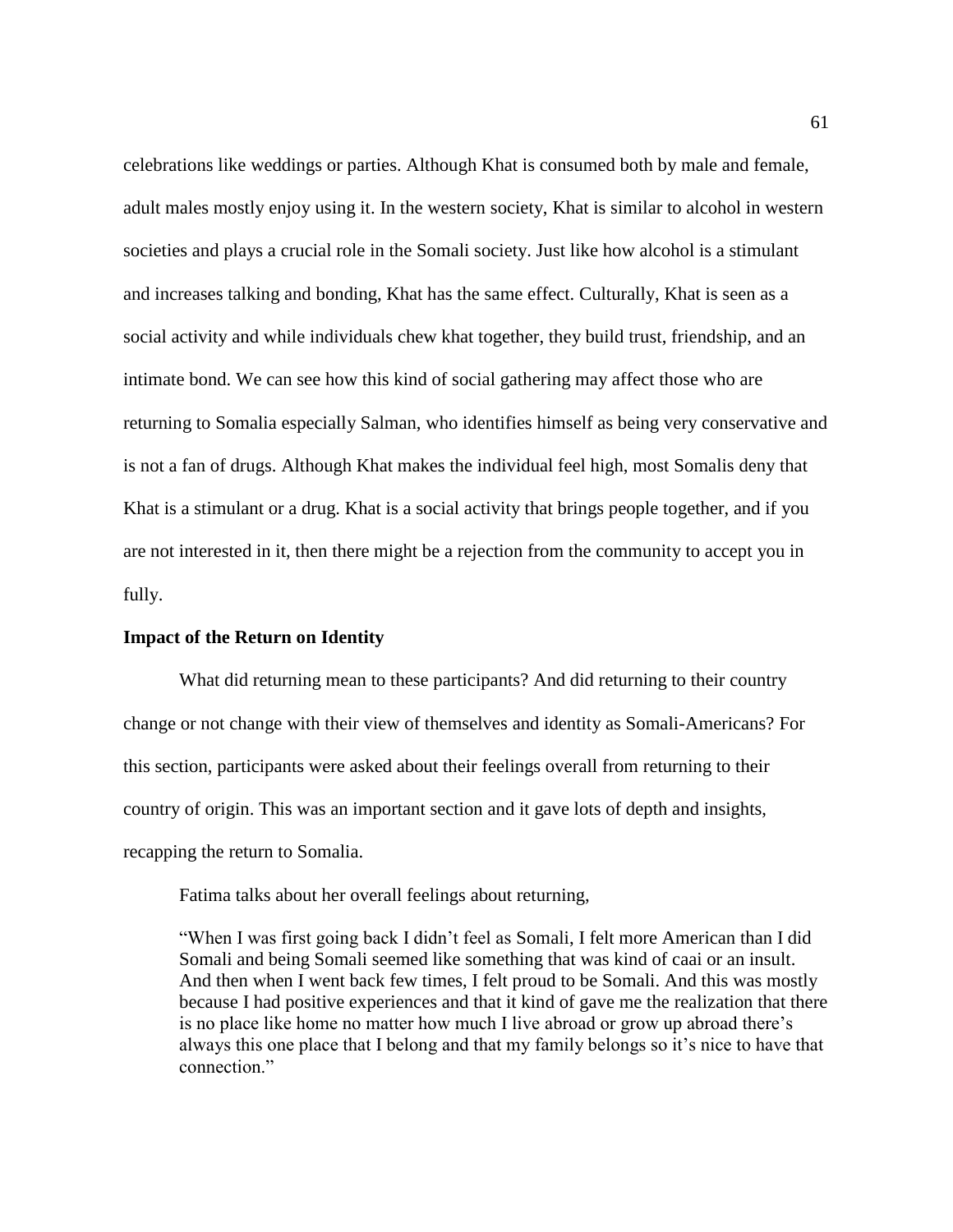The return changed Fatima's perception of her identity, as she says that returning to her country of origin made her feel more Somali or connected her more to her Somali identity. The positive experiences affirmed this identity. Returning multiple times had an even greater impact on the construction of identity. Leyla also says that the trip changed how she identifies

herself,

"Before I left, I am not going to lie, there were these times where I felt ashamed of being Somali because I would hear all of these stuff and I would see how people were judging us and I would be like why? Why am I Somali? But now that I've went to Somalia, I am so proud to be Somali. The trip completely reaffirmed my whole Somaliness and my whole identity. Before I would feel comfortable with people saying 'Oh your American" but now if someone says that I would be like No! I have another side. I am Somali-American. It's not American Somali, its Somali-American. Somali comes first now. I still love my American culture but I now I just feel like I have this whole other side that I didn't know about. Before my American identity was a little higher than my Somali identity you know but now it's leveled out."

Like Fatima and Leyla, Salma also shares the same view,

"This trip changed me. Going there really brightened up my horizons in a way where I now I know that what you hear is not what it actually is. What I heard and what I experienced were complete different. It just made a better person in a type of way because I just realized how closed minded I was before. Like America is not all there is to life, there are other places in the world to live and be happy, it's possible, it was visible in Somalia."

All these three participants expressed that they felt transformed due to the trip. Feeling

more Somali or being identified as Somali-American and not American became more

significant by returning to their country of origin. For others, returning affirmed that the

perceptions that they heard from others were not true and that their country of origin was a

safe place to return to as Salma says,

"I was like ok. Where is all the bad stuff everyone was talking about because I don't see it? The way people made it seem it was like there will be fighting in the streets, there would be gun fights everywhere, and there was death and famine. And I didn't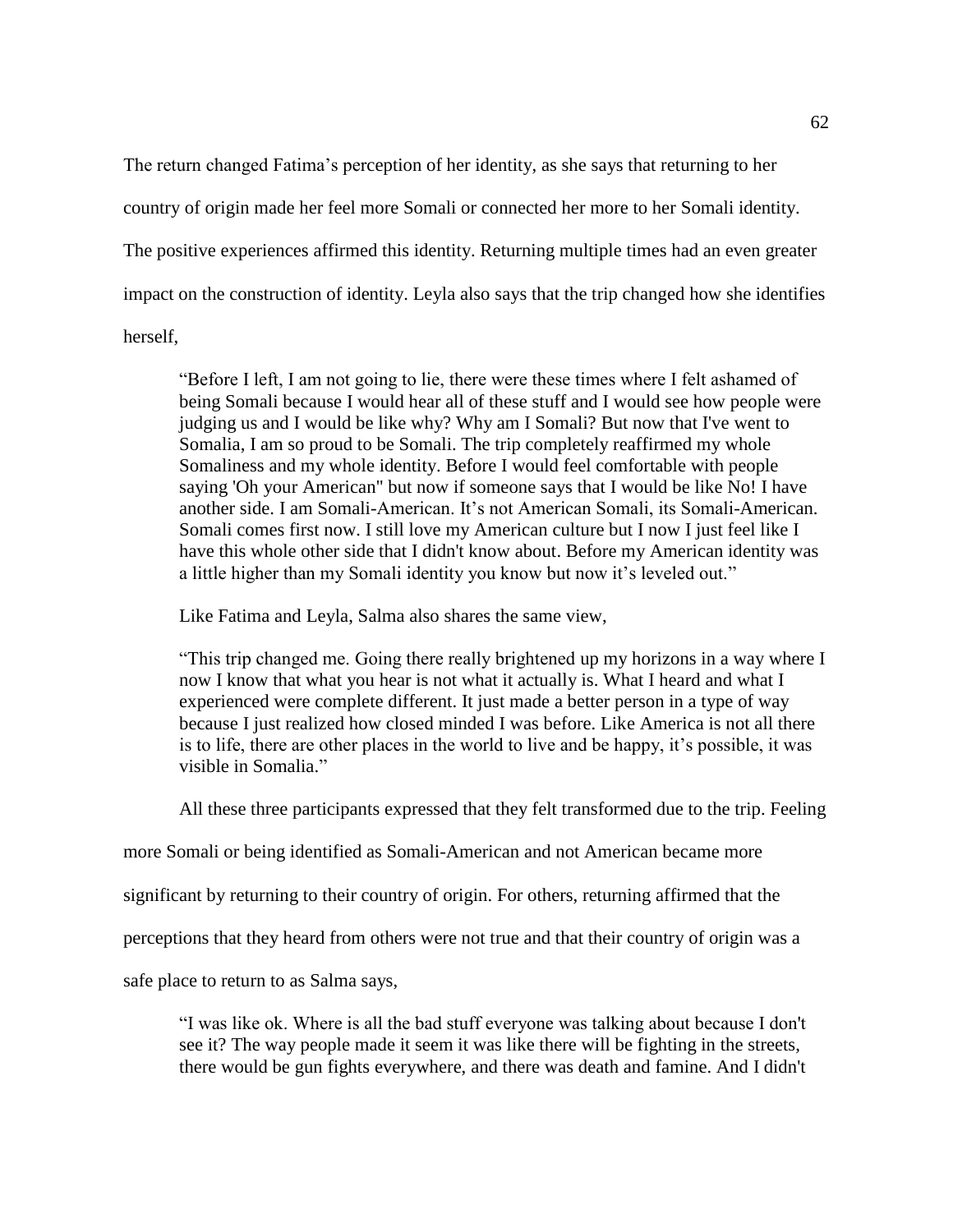see any of that. There was just more happiness there than bad. I feel like it's because human like to focus on the bad than they like to focus on the good." (Salma)

Most of the participants have mentioned that they would definitely go back to their country of origin and none of them said that they did not want to go back. This also depended on which part of Somalia they were returning to. Those who went to Modgishu said they would go back if they had more security whereas those who went to Somaliland and Jigjiga expressed that they would go back with no question. This is because Mogadishu or southern Somalia is currently unstable and unsafe whereas Somaliland is much more safe and comfortable. Salman who is the only participant who went to Djibouti said that he would not go back because he felt so disconnected and that if he went back it would be a short visit.

"Honestly if I went back it would for short term. Maybe if Mogadishu becomes safe I will move there. I think Djibouti is not a realistic place for me to live. Also my field isn't even known there. I don't think I can work with my profession there because people don't even know what a psychotherapist is. I have more connections there in Mogadishu. I don't think I can fit it Djibouti. I've been away for a long time and feel that I've become disconnected the Djiboutians and became more Somali as I lived in America. I feel like an outsider. People who are still in Djibouti are mostly locals who have never left whereas Mogadishu consists of Somali diaspora from the west who are running the city."

Mahad and Fatima both have returned to Jigjiga and have both expressed that they

wanted to go back to their country of origin for a longer term.

"In the next years, I would want to go there from time to time and couple of months and years. Maybe two years. But in the long run, I do want to live there and just stay there for good. But for the next years, I think it would be short term visits. Visiting family, checking up on how they are doing, and also doing what I can to help." (Mahad)

"Yes definitely. Why not? I think it's always an opportunity to go back. For me, Somalia is home and America is home as well but I might consider both. I really have an ambition of going there and staying longer than I did before. The next time I go back, it would be a long term stay." (Fatima)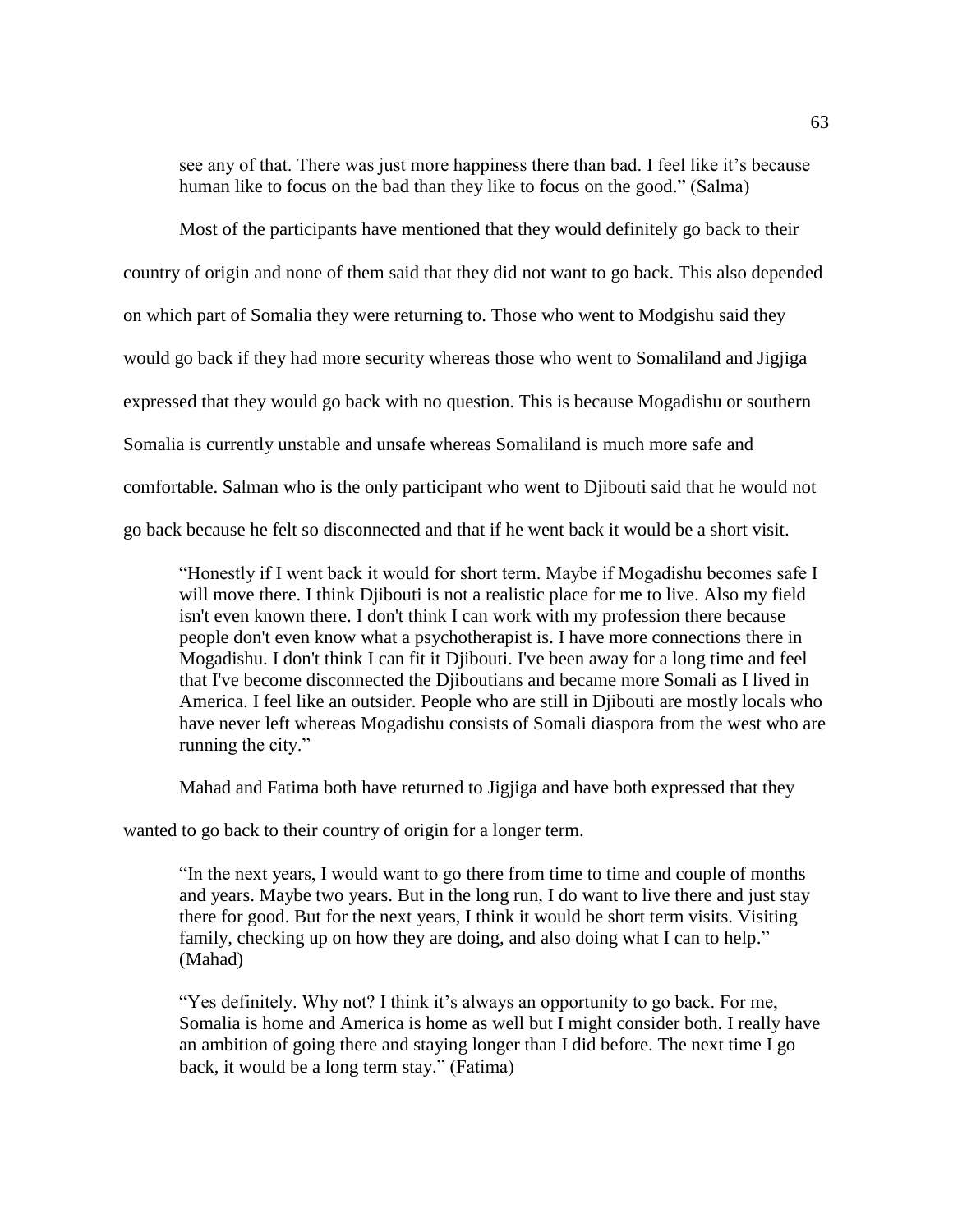We have to distinguish here that this type of return is different from a visit that is

similar to someone going to Italy for a study abroad program. This is a return in their country

of origin or where their family roots are from. Fatima says that she would stay longer because

she felt like she needed to explore her Somali identity more in depth. Those that returned to

Mogadishu, the southern side of Somalia also expressed the idea of going back, but were

concerned with the safety.

"Yes. I need to go back it's my country and duty. I have so many plans of returning, but you know Mogadishu isn't a stable place and safety isn't good. Off course I am scared and I have to precautions and I am not going to be involved in the government because I don't want to be a target." (Sadiya)

"Yes and it would be for a long term. I am not only one person, I have a family so I have to think about them. Where we going to live and what will I do there? It's my dream now to move to Somalia but it would take time." (Yassin)

"I am going back this year for the sixth time. I would be going back towards some steps I've taken to help communities. I am going back with ideas. As a women, I know it will be difficult. I am so worried about the safety and my family isn't really supportive of me going back. But I don't care, my country needs me! I am going to stay longer time. I sold everything, my car, house, and quit my job. Actually I didn't purchase a return ticket so you know I am not coming back anytime soon." (Salma)

Here we can see that all of these participants show an interest to go back someday and

live at their country of origin for a longer time. We can call Salma the outlier in this study.

She has visited Mogadishu several times which is seen to be the most unstable place in

Somalia yet she rarely talks about this in her interview. She has acknowledged that

Mogadishu is unsafe, but chooses to not talk about it in more depth as I interviewed her. We

do not know why this is the case, but we can assume that she was in denial about the safety

issue or personally chose not to discuss it for whatever reasons. Salma is the only participant

who, at the time I was interviewing her, was already preparing for her big move to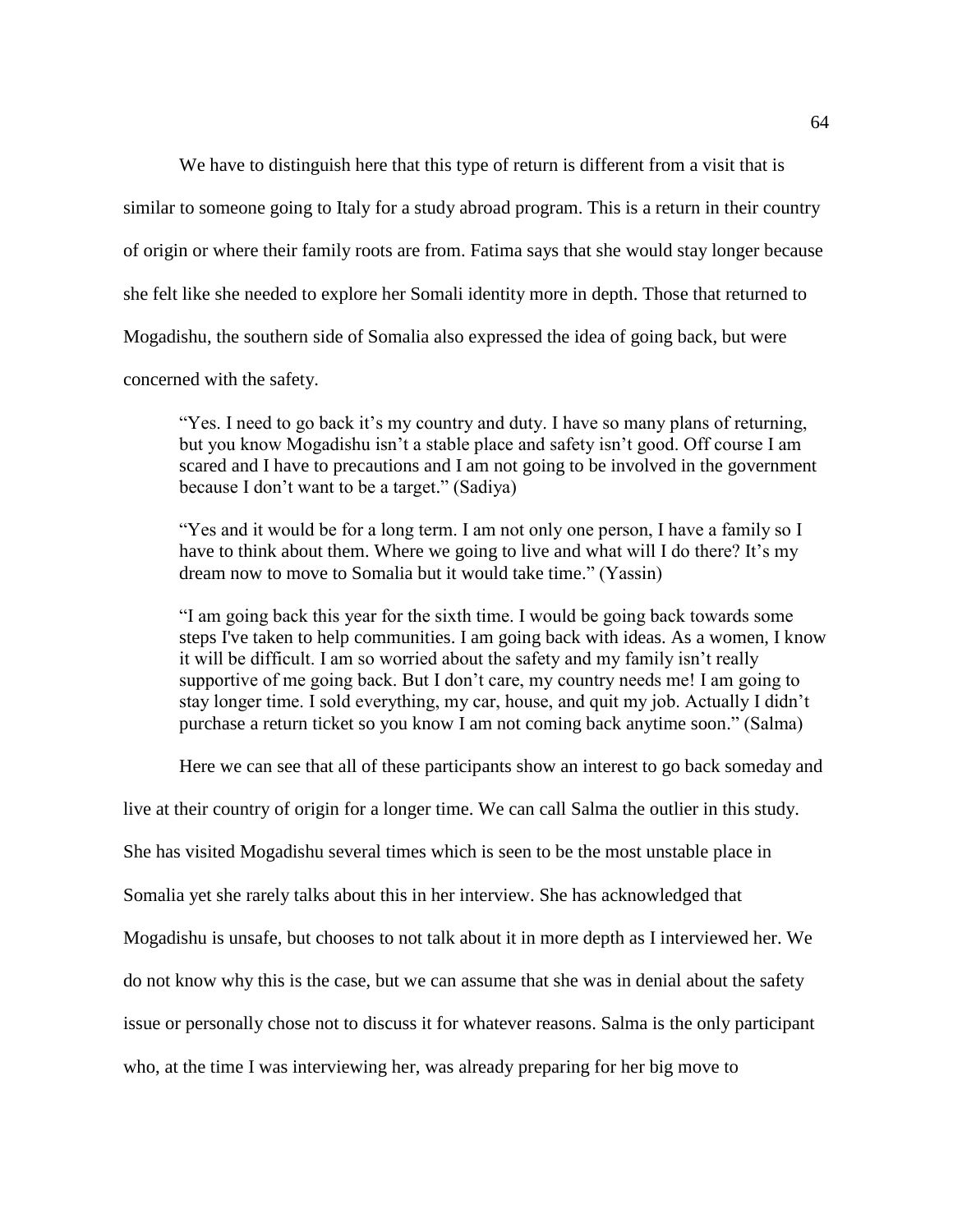Mogadishu. She was born and raised in Minnesota and was the only participant with the most visits to her country of origin.

Participants were also asked why they didn't stay in their country of origin and most of the respondents had said that the return was planned to be a short one. They also talked about the difficulty that they couldn't stay there because they had a life in Minnesota whether it was school, work, or community work. They felt that it was hard to stay because their life was well established here in Minnesota and moving to their country of origin would take longer planning.

"I only had one month and a half to stay there so my intention was not to stay there. My life is all surrounded with activities in Minnesota. Like family and work I mean this is home. Minnesota is home. Somalia was like home from home, but this is my home. This is where I call home. Even to this day, as much as I want to end extreme poverty, Minnesota is my home. I am a Minnesotan. I am a Minnesotan with an accent." (Abdi)

"I have a job here and I have established businesses here in Minnesota. At this point, I am not ready to move you know permanently back to Somalia or any other country. But it is something that I am thinking about within the next five to ten years. My plan is within the next five to ten years, to plan to maybe going back to Somalia permanently or some other countries like Kenya." (Musa)

"I wasn't ready to stay there. I still had school, work, a lot of things that was left undone for me in American that I keep coming back to, I feel like the next time that I have everything stored away I and I feel like I am ready to start my life there, I would without hesitation go there, but right not it's just because I have a lot here. I have family I have work, I have school. So it would take for me getting my master's degree and saving enough money and finding a job with either an NGO or the business that me and my partners are starting for it to be a successful would defiantly be an incentive for me to go back." (Fatima)

We can see that all these suggest a theme of security and familiarity. Yes they wanted

to stay at their country of origin, but they also had a life in Minnesota that they were

acquainted with and it's hard to leave all that behind when it took years to build it. Their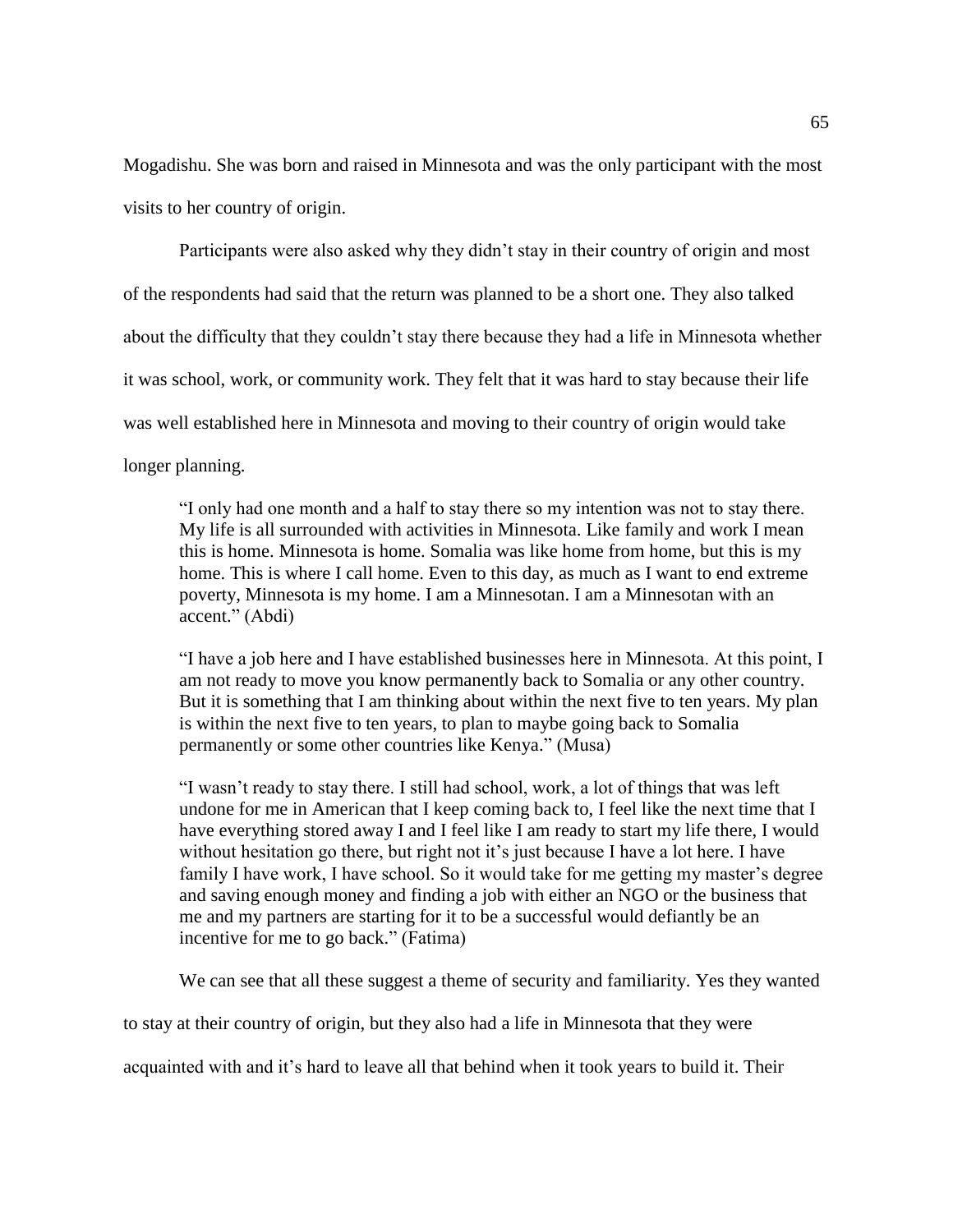American identity also gave them a sense of security, which is something that was not given

with their Somali identity.

# **Reaffirmation of Identity**

At the end of the interview, each participant was asked to give any comments or

suggestions relating to the research. Interestingly, most of the participants have said that the

return has given them reaffirmation of their identity. Below are the comments.

"This return validated my belief that I have multiple identities. My double identity. Maybe triple identity. As a Muslim, as a Somali, as an African, as an American so I say multiple identities. So I think it reinforced my belief that I am a product of two places. East Africa and United States." (Salma)

"Going there and coming back, it reaffirms you identity. You know your Somali, but when you see your own people there you know for sure. Here in America, we are Somali-American, we live with Americans, but going there and back it really reaffirms who you are. There's lots of people who are like you over there. You know your origins, you know where you come from and that gives you some kind of assurance like that's my people." (Mahad)

"It reaffirmed my multiple identities. It reaffirmed that I am not just an American. That I am not just Somali either. But I am Somali American. Muslim American, immigrant American. So it reaffirmed my multiple identities that I always believed I had. Going back it strengthened and made it stronger. Now I have a stronger ties to East Africa than I would have had if I didn't leave. Now I am thinking about how to improve life chances for young people in Africa. I am thinking about how to help economic identity for people in the refugee camps. I want to help to provide income generating opportunities for people in Somalia. All of these really probably not have happened as much as it's happening now if I didn't go to that trip. So the trip was a big deal in my life. I am in a different place now. I mean we probably wouldn't be meeting here. I wouldn't be starting this consulting firm that I started. I wouldn't be leaving my comfortable position. All of that can be traced to the trip that I went." (Abdi)

The return, certainly affirmed their identity and it eventually lead to shaping their lives

knowing more about where they came from and also made them realize that they do not have

just one identity but multiple and complex.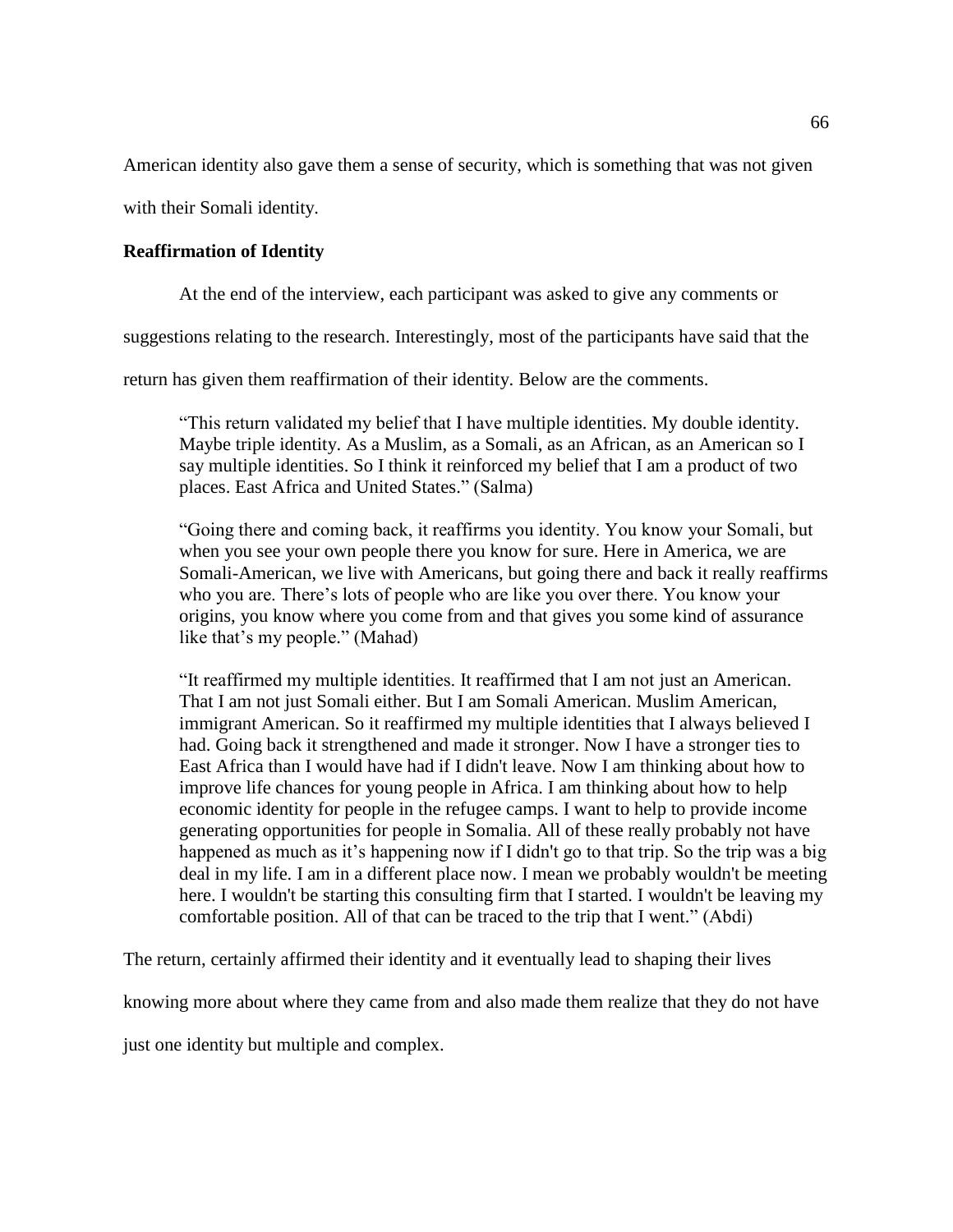#### **Chapter 5: Discussion**

The findings in this study confirm the value of the return as a memorable event, which no respondent regretted. All of the participants referred to their country of origin whether it is Minnesota, Somalia, Somaliland, Jigjiga, or Djibouti, which reaffirms the complexity of the term "country of origin. Each participant's experiences depended on which region they were going back to since some parts of Somalia are more peaceful than others. Returning to their country of origin acted as a catalyst to revisit again and again, and for some it changed the meaning of home and belonging. We can see this for Salma who visited her country of origin five times and decided to make the big change of resettling in her home country permanently. Feelings of home and belongings surfaced and some of the respondents distinguished between feeling at home in Minnesota while it was the reverse for some where home was their country of origin. For some, the return brought out the feeling of having two homes, and to also be able to integrate the two, which shows that socio-cultural change in conditions of immigration is more complex and ambiguous. The return also translated into decisions to returning permanently or staying for a longer time in their country of origin.

Also returning to their country of origin enabled the participants to see how the social interactions really impacted their experiences. We can see that as some of the participants have said they felt "out of place" in their country of origin at times. Without returning, these interactions would not have been possible. This analysis of the return showed that going to one's country of origin can bring an awareness of one's identity and also enable them to make informed choices for their future. This again brings us the difference between "return" and "visit" which is plays a crucial role in this study. Many Americans, who were born and raised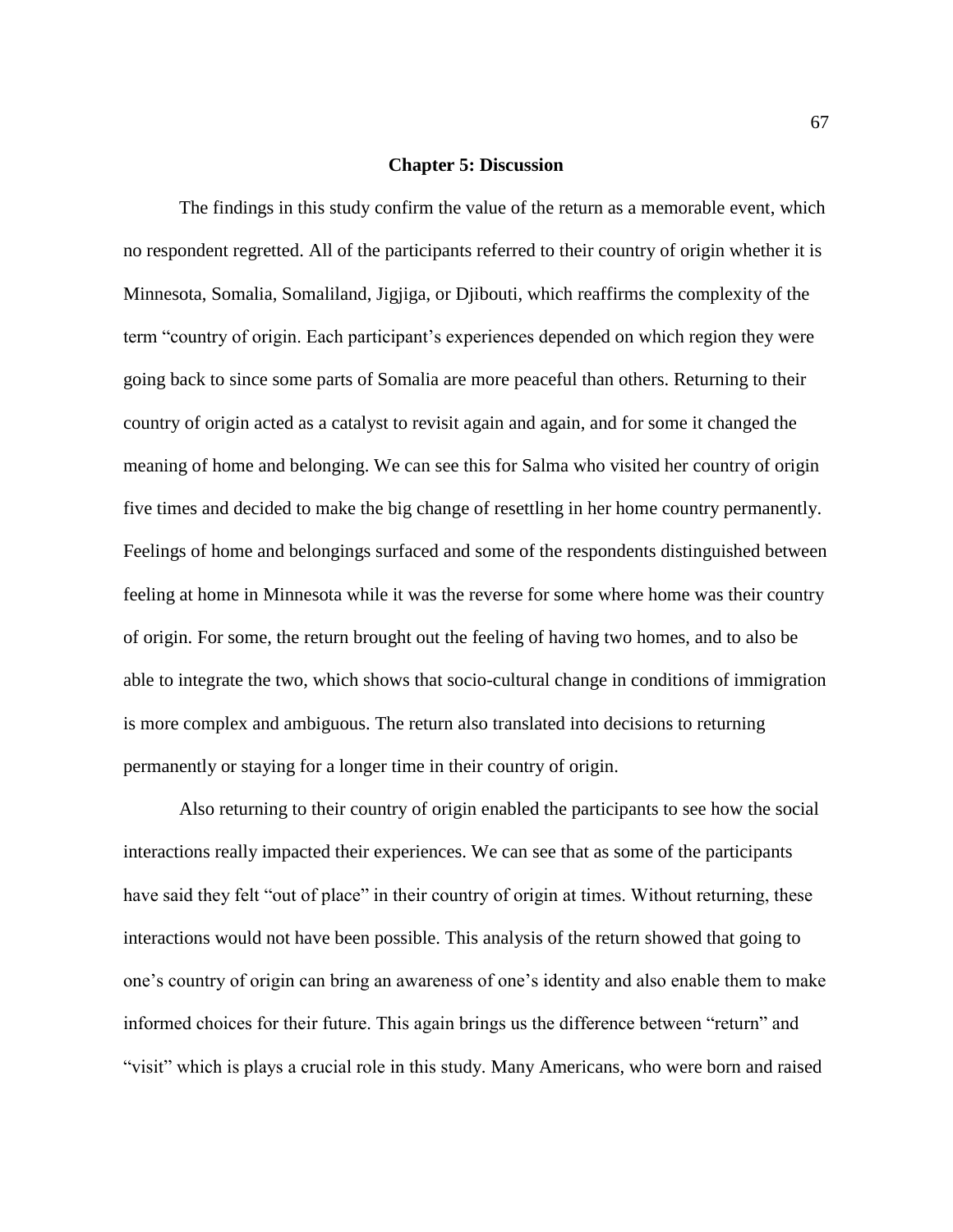in the United States, are not able to have this feeling of returning to their origins because it has been so long and the lines back to Europe, Asia, South America, or elsewhere are so blurred that it is difficult to return or even think about returning. This shows that these participants had an advantage that a lot of Americans today lack and do not have access to. As one of the respondents said: "I know who I am, where I came from, and where I am headed, and to know this means you need to return to Somalia."

### **Limitations**

There have been three limitations for this research: 1) Number of participants, 2) Geographic locations the participants returned to, and 3) Potential researcher's bias.

For this study, there were 10 participants who all lived in Minnesota. Eight of these participants were second generation Somali-Americans and two were first generation Americans. Of these 10 participants, only 3 participants returned to their country of origin more than one time where the rest of the participants only returned once. It would be interesting to see if a larger sample with more returns to Somalia would yield the same or different experiences. Generally, it would have been more interesting to have a larger sample size for this study since it could have given more diverse meanings. Smaller sample size limits the degree of generalization of the findings, but it may have contributed more to this research.

Where the participants returned to played an important factor in the findings of this study. Only three participants returned to southern Somalia while seven of the participants returned to the northern part of Somalia. Since northern Somalia is more politically stable, the experiences that were shared might have been one sided. It would have been interesting if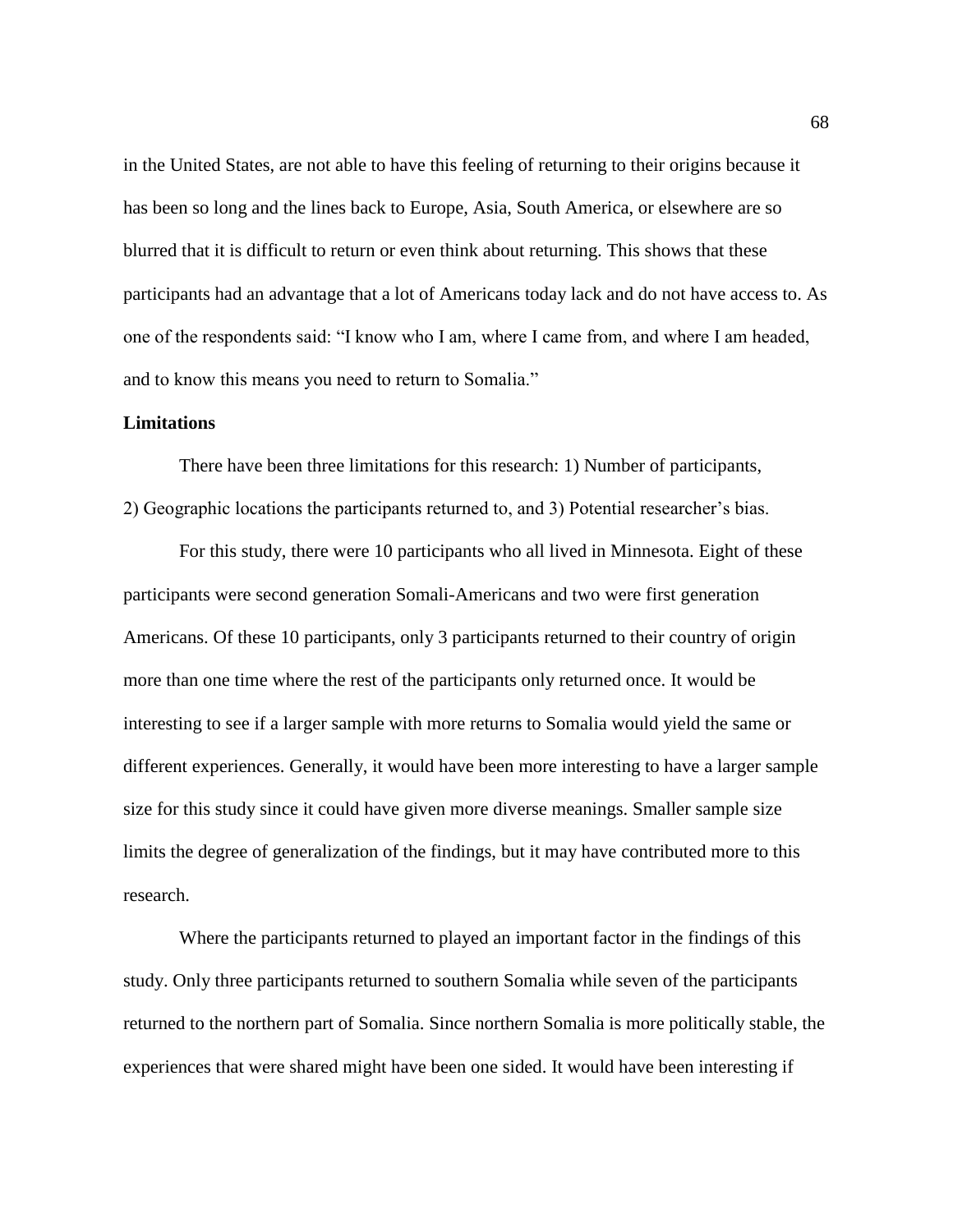there were more participants who returned to southern part of Somalia to see and compare the experiences. These findings might have delivered different results if there were equal number of participants from each side of Somalia. I also wasn't aware of how the geography of Somalia is very much acquainted into the Somali community in Somalia. For example some of the participants I interviewed choose to not be identified as Somali, but as a Somalilander, which created sensitive discussions for which I was not initially prepared.

Throughout this research, I was also very conscious of my own position as an insider who was studying my own community and this brings some objectivity. However, having this position as an insider helped to bring trust within the interviewees to avoid potential bias. This helped me as a researcher because the participants were able to share their experiences with me comfortably, which might have remained private if I was an outsider. I was also seen as an outsider in terms of my position as a researcher who was educated and a women. At the time when I was conducting this research project some of the participants in the Somali community were suspicious of me and required proof that my project was valid. Some of the participants questioned my identity because there was already questioning happening for a group of young Somalis who have went to Somalia to join terrorist groups. Due to the ramifications of this study, there was a lot at hand with the community and I was responsible to show the positive side of the Somali community, which made me, feel pressured.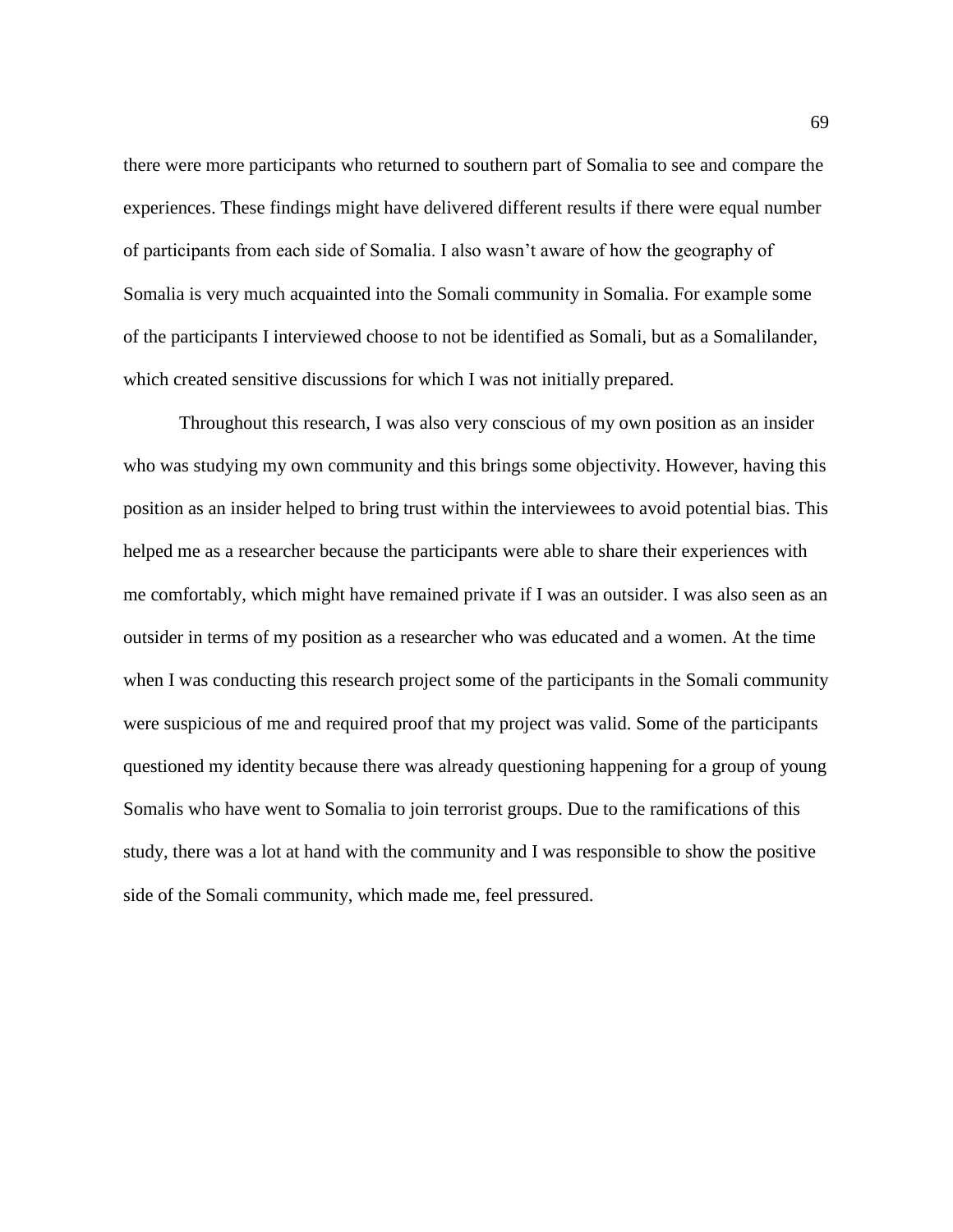### **Chapter 6: Conclusion**

The term diaspora or in Somali qurbo joog is the primary theme of this study and shows the complex encounters Somalis have to go thorough when they return to Somalia.

"To be diasporic, at least in the present, is to be uprooted from one's place, detached from one's nation, and searching for both. A prime subject for historical inquiry is how the diasporic sensibilities of a given migrant people vary according to the places where they reside. In the end, diaspora and comparison are inseparable elements of migration history." (Kenny, 2003)

Kevin Kenny's analysis of being diaspora or being detached from one home and then searching for that home you have been detached from captures exactly what immigration does to people when they search for security and prosperous futures for their families. Dreams of returning to their country of origin either being a permanent stay or a short stay is something that is widely discussed in the Somali community living in the west. Most Somalis believe that America is part of their transition process and that returning to Somalia one day is their final return to the homeland. These Somali-Americans aren't newly arrived Somalis, but they are those who were in America for years.

This study focused on Somali-Americans who have established themselves educationally and financially fulfilled the American dream and claimed their American identity strongly. Despite all this, their dreams were not yet achieved; they needed to return to their country of origin or where their roots lay. It is interesting to note that these individuals who are returning aren't returning for the reason that they do not feel fully assimilated in the American society. In fact the majority of the participants in this study have expressed proud of their American identity. The American identity isn't a crucial indicator for returning but it is rather this nostalgia that exists for exploring their Somali identity. Most Somalis have been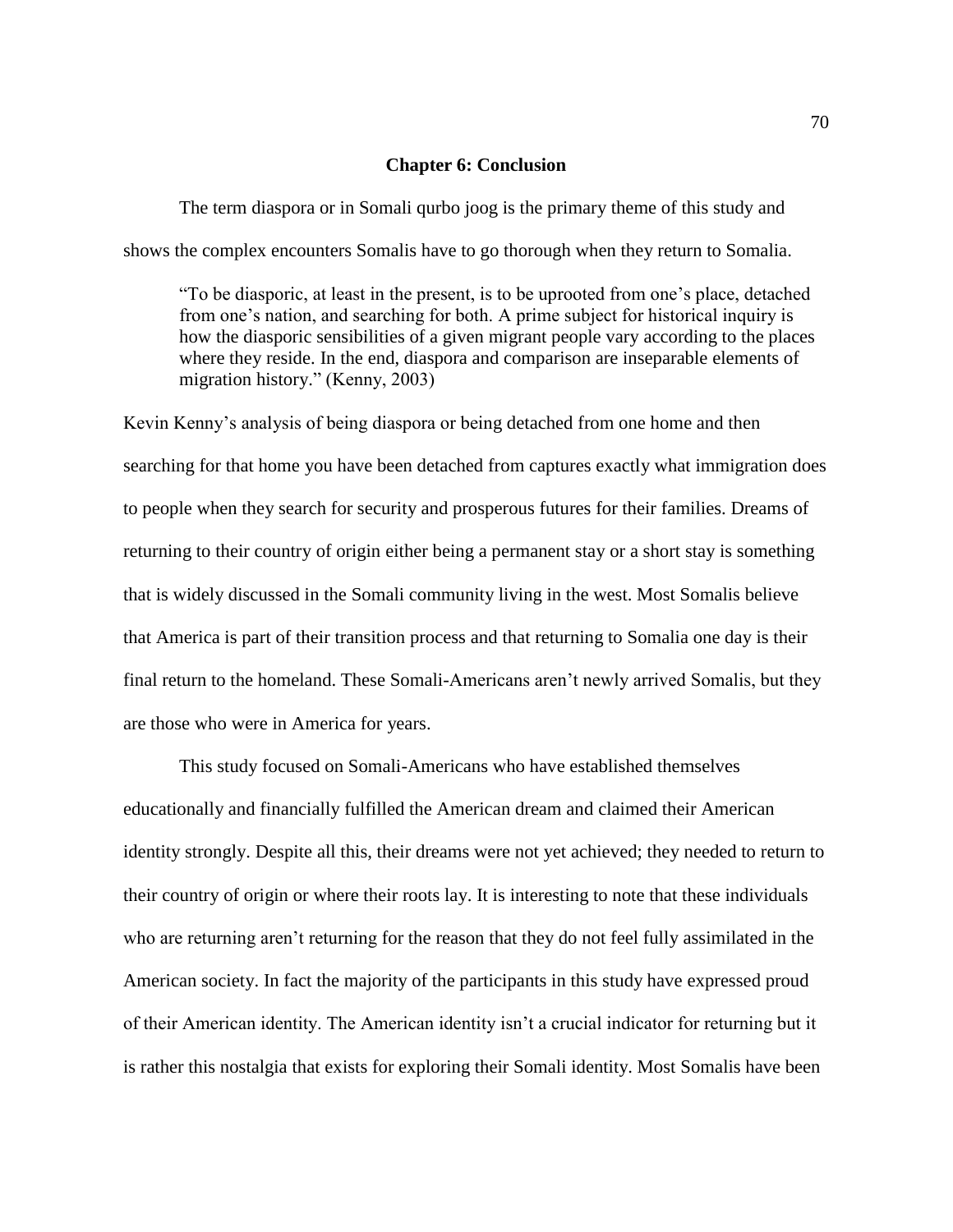separated from their country with no choice. Those who were young did not have the choice to come to a land that they were not familiar with. It was something that was given to them automatically, and they were forced to be part of this country and system. This study also concentrated on the complexity of transnational ties and the inability to choose one identity over the other. As these individuals have returned to Somalia, we can see that what they expect and what they encounter does not necessarily align together. All of the participants who participated in this research expressed their stories and for some it was difficult to discuss this struggle of finding their identity in a country that the have been detached from for so long. Understanding the Somali identity is difficult as it is formed by the effects of the war that has occurred in Somalia since the 90s. Even those born in the US are affected by this history of war because family members share these stories. For this reason, many Somalis living in the U.S. have become to know their country as another country of war, violence and hunger.

In spite of all these circumstances, Somalis return to their country of origin in the hopes of finding something about their Somali identity. For most of the participants, this return to Somalia reaffirmed their identity in a way that they appreciated their Somaliness even more. Returning to Somalia increased their self-awareness about who they are as Somalis and Americans. Those who left Somalia at an older age, also had difficulties when they returned as they had many expectations that were not met. They had memories and believed that Somalia has changed for the better over the years. However, they too have difficulty fitting in Somali society because they too were not locals. They had another home somewhere, and carried the American passport. Those who left Somalia at as a child have no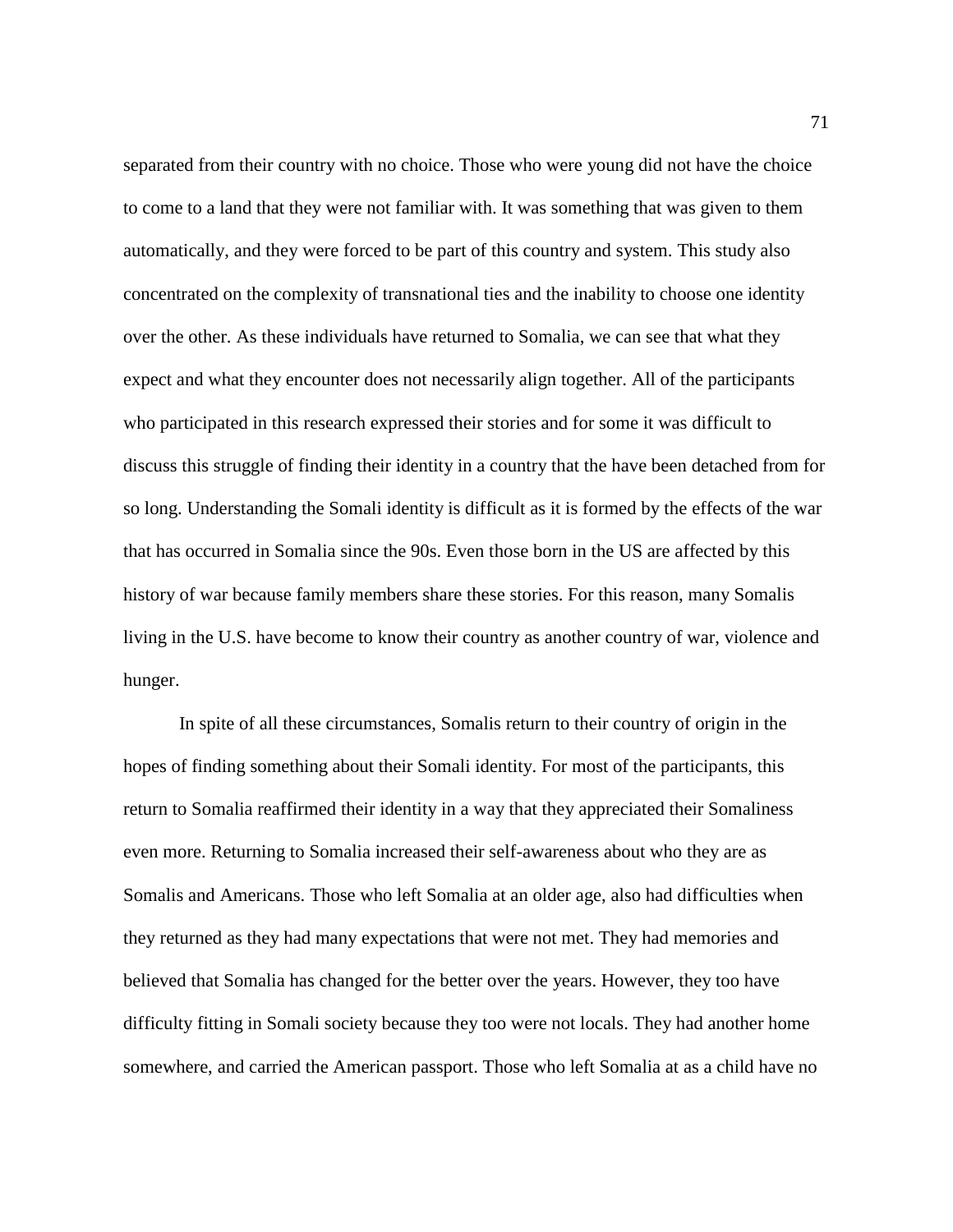memories of Somalia. They had no expectations, but they thought that they would feel at home once they settled in Somalia. This was not the case for them either as they struggled to fit in social activities or realized how much of an American they were. Some of the participants have said to feeling "out of place" when they were in Somalia because the Somali locals did not fully make them be part of their social system in Somalia.

Some only knew about their Somali identity to the stories that they heard from their families and relatives and wanted to broaden their understanding of being Somali more deeply. So in many ways, their perception of Somalia and being Somali has changed for the better. All of the participants in this study have not expressed this idea of not returning. In fact most of the participants, whether they had positive or negative experiences, said that they would want to return again one day. I think it is difficult to make conclusions due to the complexity of this research and the themes that follow each story that each participant shared, but it definitely shows that the Somali identity is not something that is discussed in the American community. What most Somalis know about their culture and identity only comes from what their family and relatives tell them or what they hear from the media. We can see that their views of home and belonging have changed since returning to their country of origin. The have realized that the Somali identity is not only shaped being having the physical features of Somalis, but it involves knowing the language, culture, and family kinship.

This research was attempted to provide the meaning of returning to country of origin and how it differs from traveling to any country. The return visit is very complicated as it is positioned in the interaction between two cultures and two identities. We can say for sure that one returning to their country of origin is beneficial and constitutes to understanding ones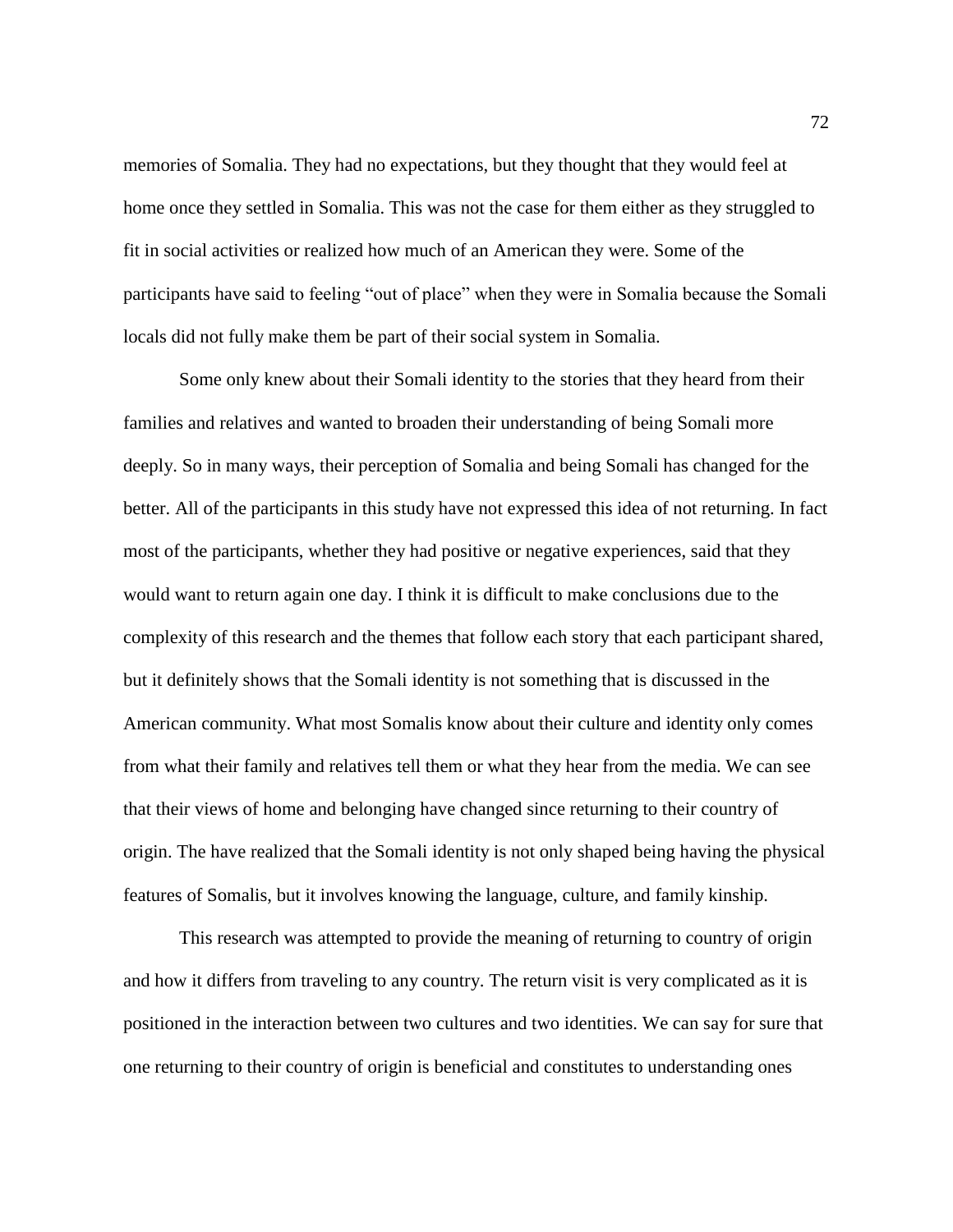identity on a global level. This research was also aimed to helping teachers, educators, and community leaders in understanding the Somali identity in Minnesota. Almost certainly, future research needs to be done in the area of Somali identity in order to know the transnational ties that exist between the Somalis in the west and those in the Somalia region. Additional research needs to be contributed in understanding what the Somali-American identity really means. Ideology of home and what it means to be American and Somali needs to be further researched so that the next generations of Somalis have resources when they are struggling with their multiple identities.

Like many of the participants have said, this visit to Somalia, felt like home, but still away from home, and it is the theme and complexity of this research that makes this project so personal. It is not easy to ignore my personal journey as a Somali-American who grew up in Minnesota for most of my life. As the researcher of this study, I choose to study my own culture, people and the transforming identities that come with being an immigrant. Moreover, I wanted to contribute raw and recent data about the Somali-American identity since it is a community that is growing in Minnesota. Growing up in Minnesota, I also shared similar stories with the participants in this study, but I have not returned to my country of origin since my family and I migrated to Minnesota. Through listening to the stories of these participants, I have gained knowledge about my identity and have developed the nostalgia to return to my origins and rediscover my origins. I learned as I talked to each participant, and they shared their stories with me that each story was different and carried its own theme and meaning. Each story had a beginning and an ending. Each story had its positives and negatives, and each story affirmed something about each individual's identity, home, and who they were as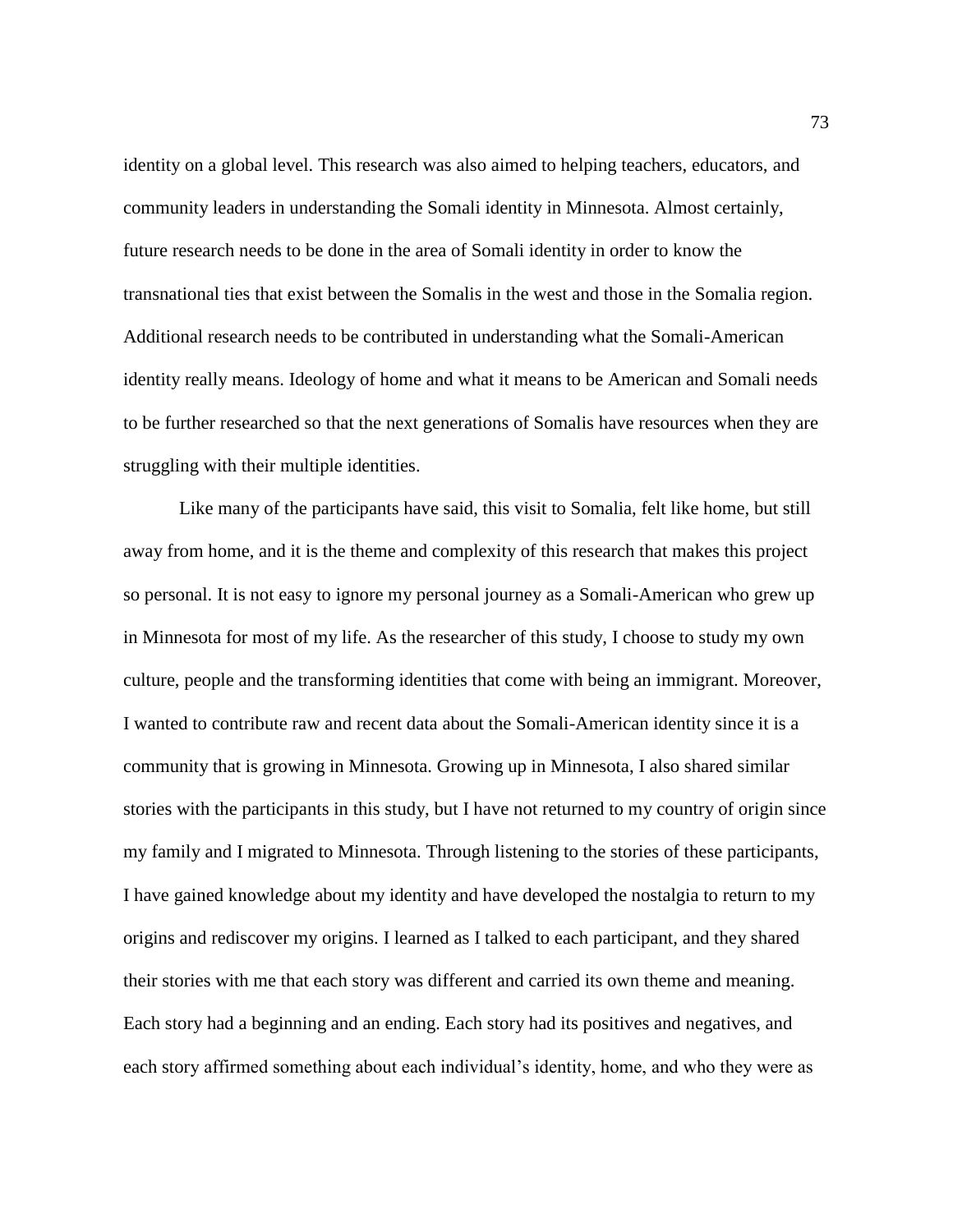individuals. As I listened to their stories, I wondered what my story would be like and what returning to Somalia would teach me about my Somali-American identity. What would it teach about my role in the Somali community as an educated, conservative, opinionated, Somali women who grew up in Minnesota? This nostalgia that I discussed in my study grew in me as I told each individual story. I hope to one day return to Somalia and tell my story and share it with others. This project has been fascinating for me and although I did not expect to learn something about myself, I have. Identity is fluid, always changing depending on where we are and who we are with, and each person has the right to discover who they are and tell their story to the world. It is through stories and experiences that we learn about others and ourselves.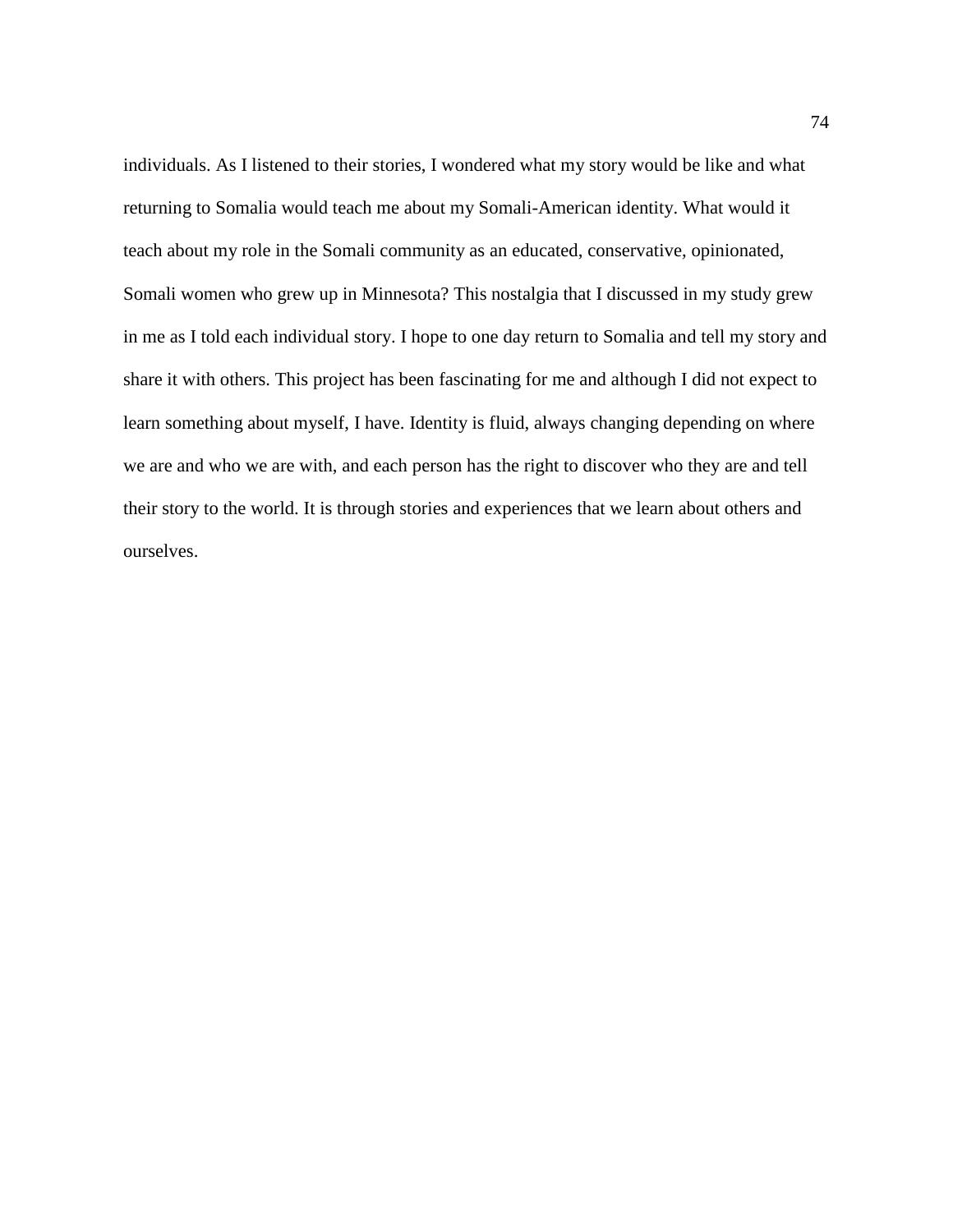## **References**

Adler, P. S. (1975). The transitional experience. An alternative view of culture shock. *Journal of Humanistic Psychology, 15*1(4), 13-23.

*American Community Survey Reports*. (2014). Washington, DC: U.S. Census Bureau.

Basch, L., Glick Schhiller, N., & Blanc-Szanton, C. (1985). *National unbound: Transnational projects, postcolonial predicaments, and deterritorialized nation-states*. Amsterdam: Cord and Breach.

- Bauman, Z. (1996). From pilgrim to tourist–or a short history of identity. *Questions of Cultural Identity*, 18-36.
- Beltz, J. A. (2002). Second language play as a representation of the multicompetent self in foreign language study. *Journal of Language, Identity, and Education, 1*(1), 13-39.

Bhabha, H. (1994). *The location of culture*. New York: Routledge.

- Bigelow, M. H. (2010). *Mogadishu on the Mississippi: Language, racialized identity, and education in a new land* (Vol. 60). John Wiley & Sons.
- Blanc-Szanton, C. (1985). *Ethnic identities and aspects of class in contemporary central Thialand*. Paper presented at symposium on Changing Identities of Southeast Asian Chinese since World War II, Canberra, Australia.
- Boyatziz, R. E., (1998). *Transforming qualitative information: Thematic analysis and code development*. SAGE Publication, Inc.
- Brubaker, R. (1998) *Nationalism reframed: Nationhood and the National Question in the New Europe*. Cambridge: Cambridge University Press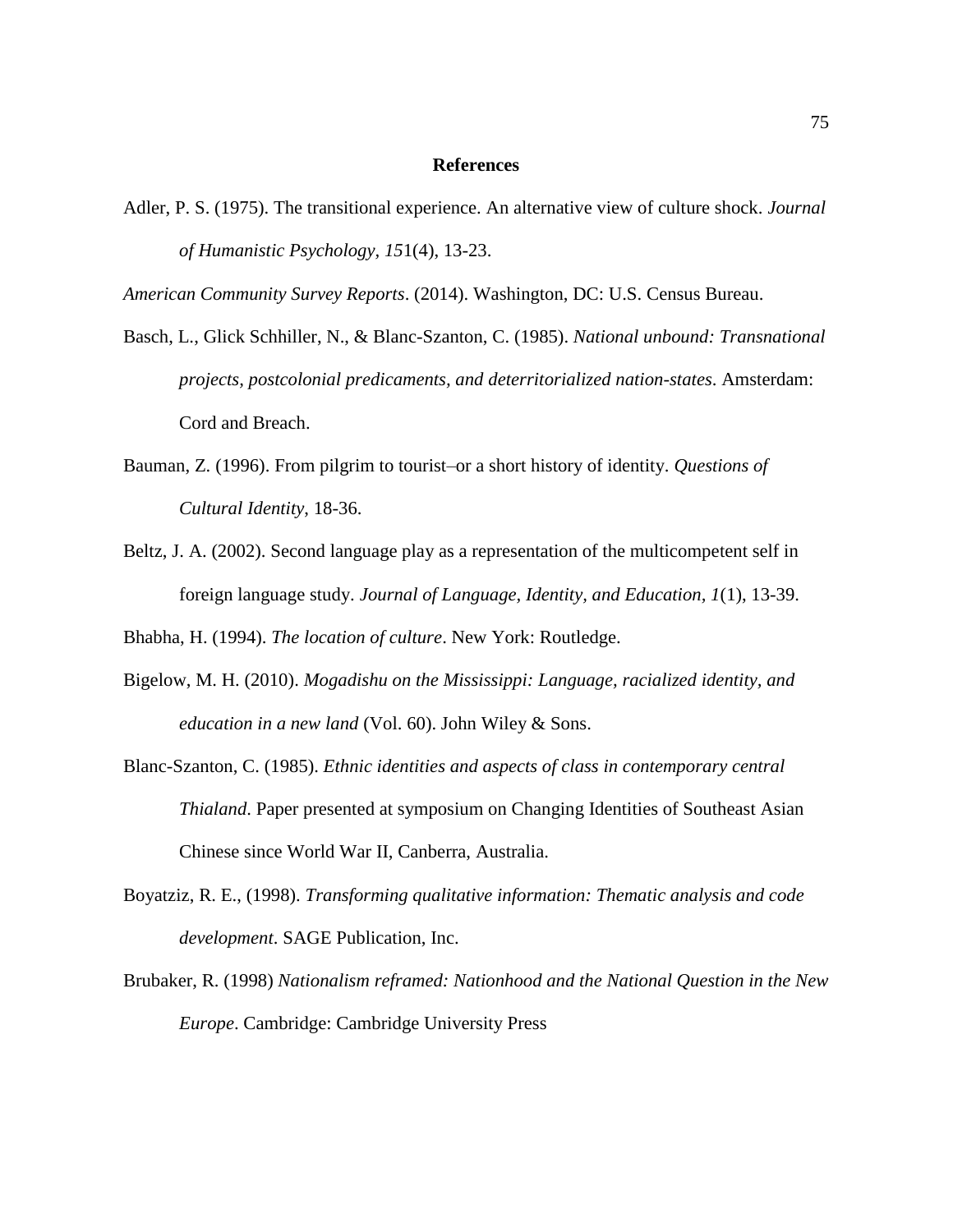- Davis, J. J. (1991). *Who is black? One nation's definition*. Pennsylvania State University Press.
- Dustmann, C. (2003). 'Return migration, wage differentials, and the optimal migration duration'. *European Economic Review, 47*(2): 353-367.
- Dustmann, C., & Weiss, Y. (2007). Return migration: Theory and empirical evidence from the UK. *BJIR, 45*(2), 236-256.
- Elmi, K. (2010). *Whose peace is it anyway? Connecting Somali and international peacemaking*. Retrieved from http://www.c-r.org/accord/somalia/distant-voices-andties-bind-identity-politics-and-somali-diaspora-youth.
- Feng, K., & Page, S. (2000). An exploratory study of tour-ism, migration, and immigration nexus: Travel experience of Chinese residence in New Zealand. *Current Issues of Tourism, 3*(3), 246-281.
- Fishman, J. A. (2001). 300-plus years of heritage language education in the United States. In J. K. Peyton, D. A. Ranard, & S. McGinnis (Eds.), *Heritage languages in America: Blueprint for the future* (pp. 81-98). Washington, DC; McHenry, IL: Center for Applied Linguistics & Delta Systems.
- Flick, U. (2002). *An introduction to qualitative research*. London: Sage Publications. Hall, S. (1996). Introduction: Who needs "identity"? In S. Hall & P. du Gay (Eds.), *Questions of cultural identity* (pp.1-17. London: Sage.
- Harklau, L., Losey, K. M., & Siegal, M. (1999). Linguistically diverse students and college writing: What is equitable and appropriate? In L. Harklau, K. M. Losey, & M. Siegal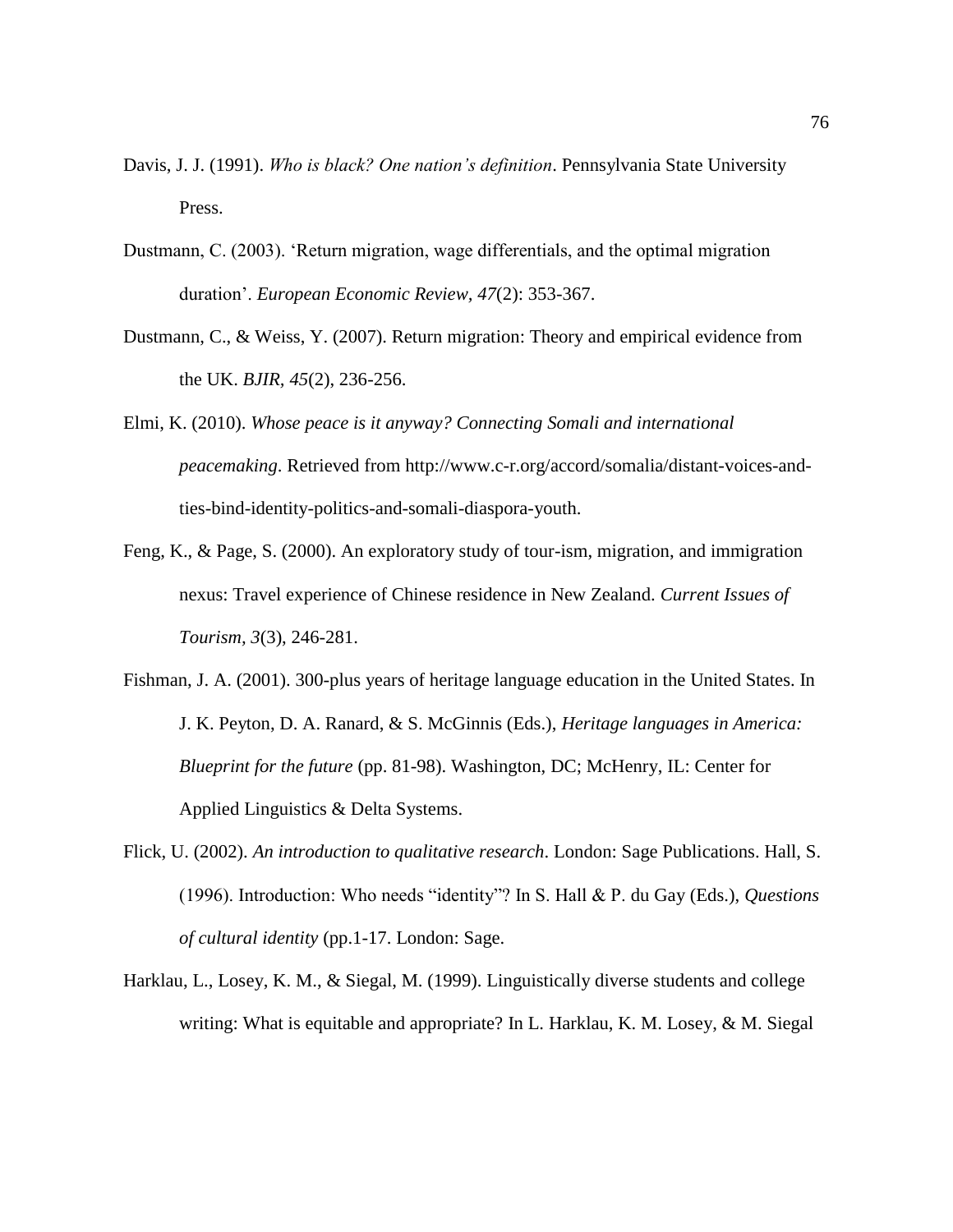(Eds.), *Generation 1.5 meets college composition* (pp.1-16). Mahwah, NJ: Laurence Erlbaum.

Joppke, C., & Zeff, R. (2001) Ethnic-priority immigration in Israel and Germany: Resilience versus demise. *Working Paper Series Centre for Comparative Immigration Studies* (p. 45). San Diego: University of California.

KIenny, K. (2003). *New directions Irish-American history*. University of Wisconsin Press.

- Kibria, N. (2004). Of blood, belonging and homeland trips: Transnationalism and identity among second-generation Chinese and Korean Americans. In P. Levitt & M. C. Waters (Eds.), *The changing face of home* (pp. 295-311). New York: Russell Sage Foundation.
- King R., & Christou, M. (2006). Of counter-diaspora and reverse transnationalism: Return mobilities to and from the ancestral homeland. *Mobilities, 25*(6), 451-466.
- Kusow, A. M. (2006). Migration and racial formations among Somali immigrants in North America. *Journal of Ethics and Migration Studies, 32*(3), 533-551.
- Long, L.D., Oxfeld, E. (Eds). (2004). *Coming home? Refugees, migrants, and those who stayed behind*. Philadelphia: University of Pennsylvania Press.
- Ngo, B. (2008). Beyond "cultural clash" understandings of immigrant experiences. *Theory into Practice, 47*(1), 4-11.
- Norton, B. (2000). *Identity and language learning: Gender, ethnicity, and educational change*. Essex, UK: Pearson Education.
- Norton, P. (1997). Language, identity, and ownership of English. *TESOL Quarterly, 31*(3), 409-429.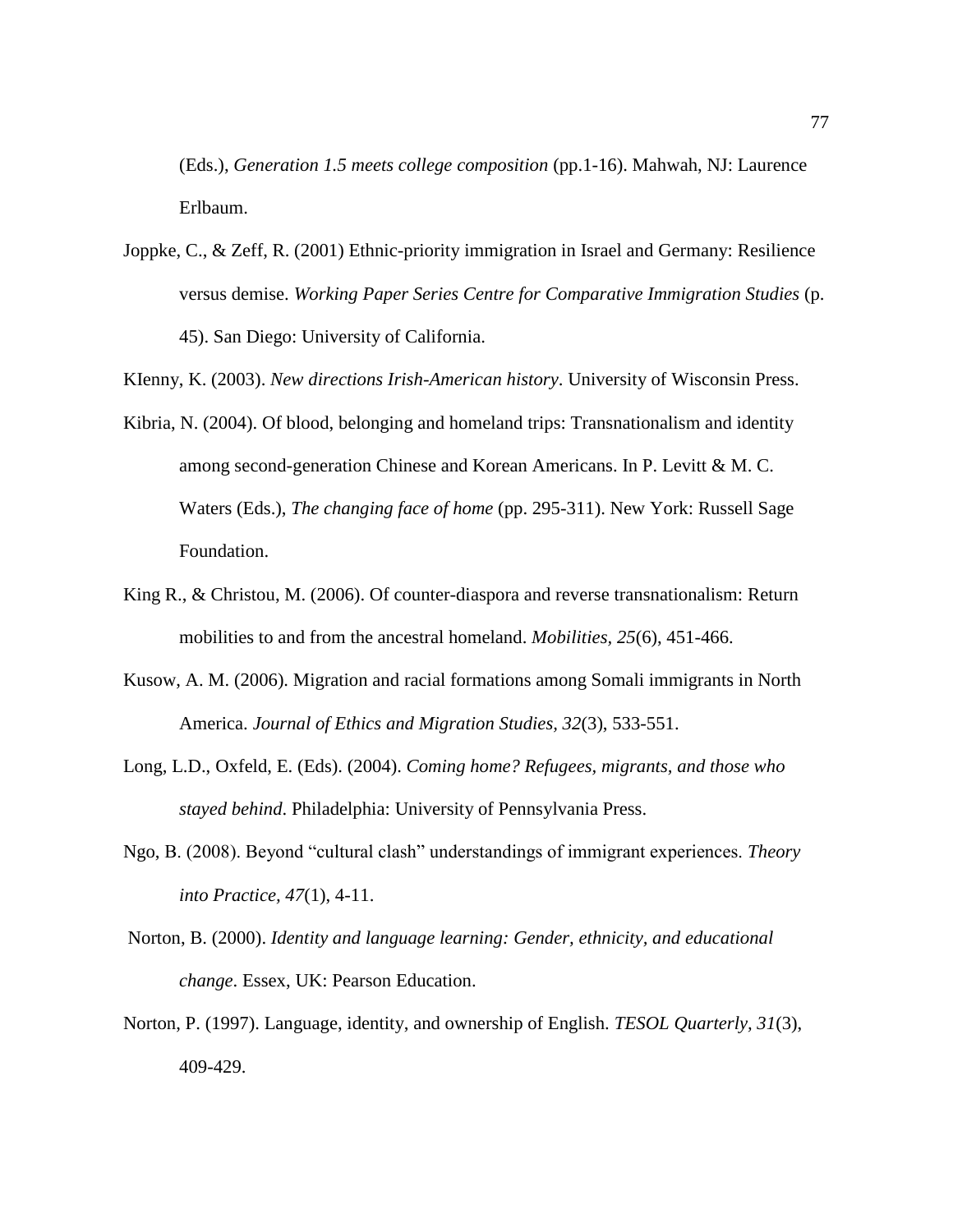- Oberg, K. (1960). Culture shock: Aadjustment to new cultural environments. *Practical Anthropology, 7*, 177-182.
- Passel, J., & Capps, R. (2009). *Immigration and state response*. Paper presented at the Governing in the Global Age Conference. George Washington University. Washington, D. C. June 19-21.
- Peyton, J. K., Ranard, D. A., & McGinnis, S. (Eds.), *Heritage languages in America: Blueprint for the future* (pp. 81-98). Washington, DC; McHenry, IL: Center for Applied Linguistics & Delta Systems.
- Potter, D., & Conway, R. B. (2009). *Return migration of the next generations*. England: Ashgate Publishing, Ltd.
- Salaff, J., Shik, A., & Greve, A. (2008). Like sons and daughters of Hong Kong: The return of the young generation. *The China Review, 8*(1), 31-57.
- Saxenian, A. (2006). *The new argonauts: Regional advantage in a global economy*. Cambridge, MA: Harvard University Press.
- Shibata, S. (2001). Opening a Japanese Saturday school in a small town in the United States: Community collaboration to teach Japanese as a heritage language. *Bilingual Research Journal, 24*(4), 333-342.
- Streubert, H., Speziak, H. J., & Carpenter, D. R. (2003). Qualitative research in nursing: Advancing the humanistic imperative. Lippencott, Williams, & Wilkins.
- Swartz, D. (1997). *Culture and power: The Sociology of Pierre Bourdieu*. Chicago and London: The University of Chicago Press.

Thomson, A. (2000). An introduction to African politics (2<sup>nd</sup> ed.). Routledge.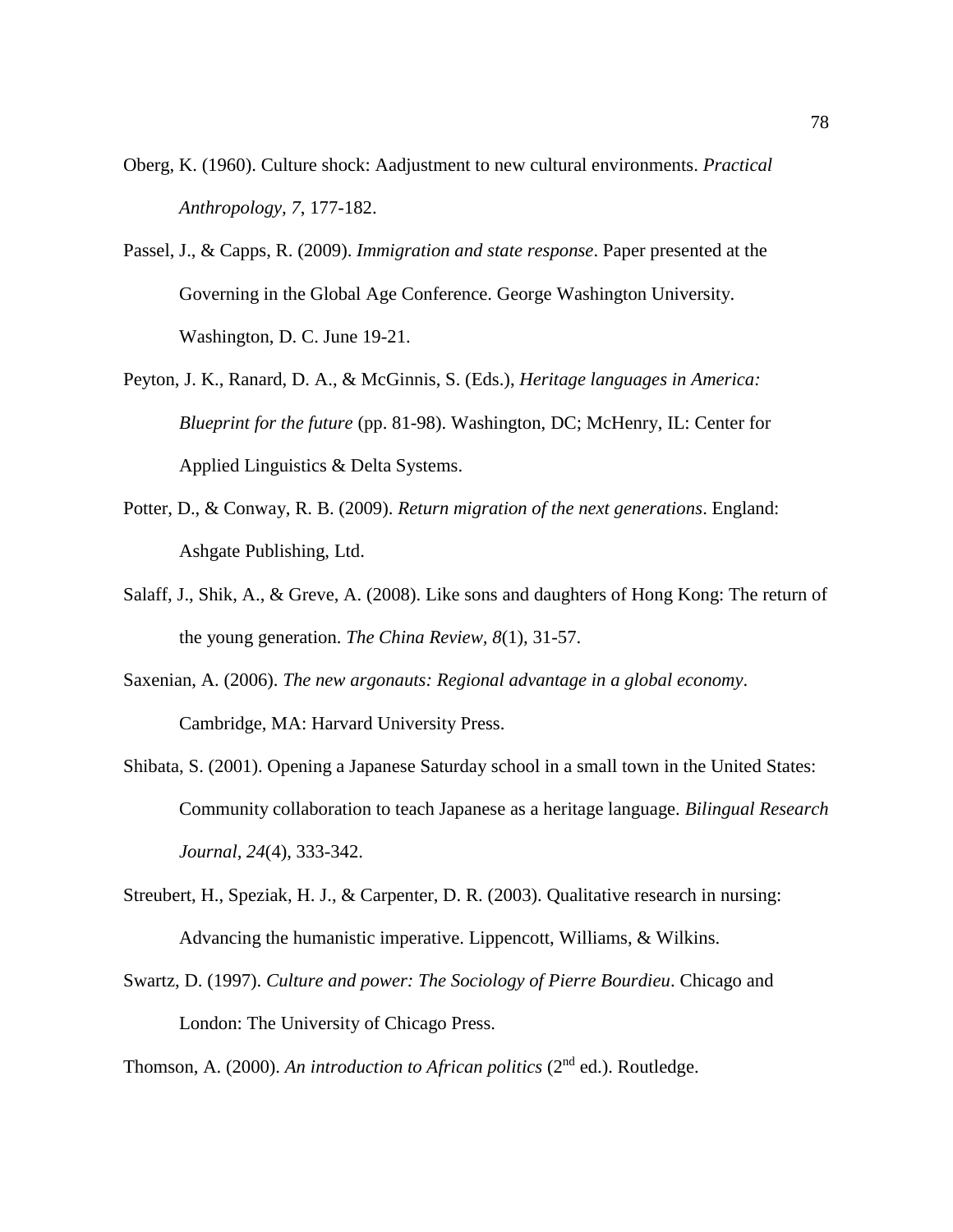- Traore, R., & Lukens, R. J. (2006) *"This isn't the America I thought I'd find": African students in the urban U.S. high school*. Lanham, MD: University Press of America.
- Tsuda, T. (2003) *Strangers in the ethnic homeland: Japanese Brazilian return migration*. Chichester: Columbia University Press.
- Tsuda, T. (2009). *Why does the diaspora return home? The causes of ethnic return migration in America*. Chichester: Columbia University Press.
- Turner, J. C. (1999). Some current issues in research on social identity and selfcategorization theories. In N. Ellemers, R. Spears, & B. Doosje (Eds.), *Social identity*.
- United Nations High Commissioner of Refugees. (2013). *Global trends report*. Washington, DC: Author.
- Valdés, G. (2001). Heritage language students: Profiles and possibilities. In J. K. IL: Center for Applied Linguistics and Delta Systems.
- Wallace, (2001). Situating multiethnic identity: Contributions of discourse theory to the study of mixed heritage students. *Journal of Language, Identity, and Education, 3*(3), 195- 213.
- Wei, L. (2000). Dimensions of bilingualism. In L. Wei (Ed.), *The bilingualism reader* (pp. 3- 25). New York: Routledge.
- Wenger, E. (1998). *Communities of practice: Learning, meaning, and identity*. Cambridge University Press,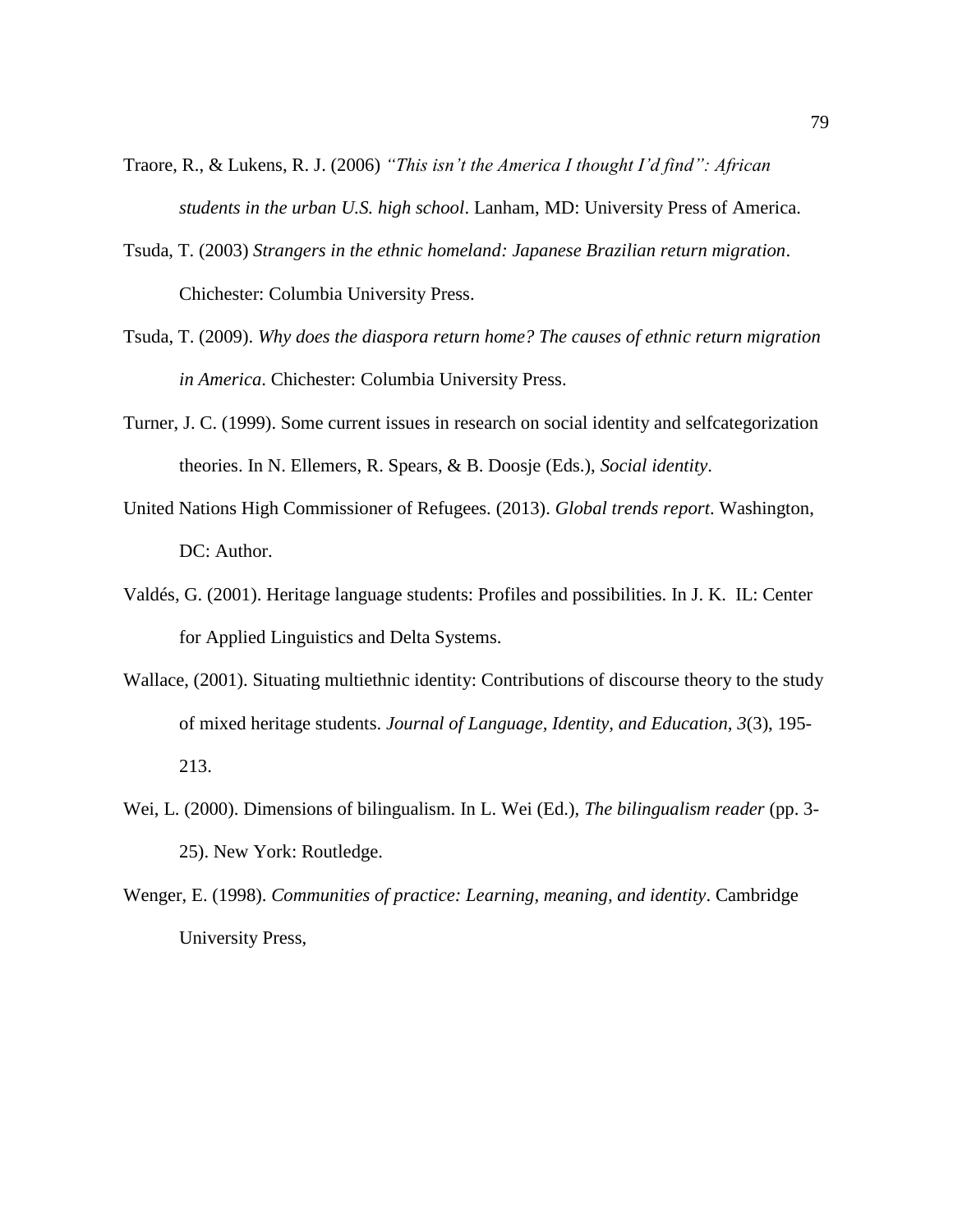## **Appendix A: Introductory Letter**

My name is Shukria Omar and I am currently pursuing my Masters degree in Teaching English as a Second Language at the St. Cloud State University in Minnesota. Presently, I am conducting a qualitative research study for my master's thesis.

The purpose of this study is to explore second generation Somali diaspora who have returned to Somalia or the country of their ancestral origins for a period of time and then returned back to America. According to the Office of the United Nations High Commissioner for Refugees about 10,000 Somalis have visited Somalia within the last five years. This study will highlight the forces and motives that drive second generation young Somali-Americans to go back to their homeland and the relations language and identity has on their return back to America.

The findings of the study will be based on the data collected through three structured interviews with second-generation Somali-American youth residing in the State of Minnesota who have returned from visiting their homeland. Along with this participants will be given a demographic questionnaire complete before the interview for each individual asking for general information.

Interviews will be arranged at a time and location, which is convenient for the participants. The study will be completely confidential. The participants will be identified by name but will be assigned a pseudonym. The requirement for the participants is that 1) they should be secondgeneration Somali-American youth of Somali ancestry who are either born in the United States or have immigrated to US at an early age, who have visited Somalia in the past five years and returned back to America. 2) Those who are presently eighteen years of age or older.

There are no direct benefits for taking part in this study. However, the researcher believes that the information she gathers from this study will help fill in the gap in understanding this large Somali population in Minnesota, and also provide perspective of the co-constructing identities of the Somali youth in America as well as how their identities are changed or not changed by visiting their homeland.

Through your participation in this study, aspects of your role and ideas about this important issue can be included in the historical narrative. In addition, you will have the privilege of reviewing the raw data to make comments and suggestions, prior to its incorporation into the final results.

I would appreciate it if you give copies of this letter to anyone who might be interested to participate in this research study and have them contact me at 952-594-9683 or via email at sbomar@stcloudstate.edu for more information or on any further questions they might have about the study. I'd be delighted to meet with you and discuss the research in more depth.

Thank you in advance for your help and/or participation.

Shukria Omar

St. Cloud State University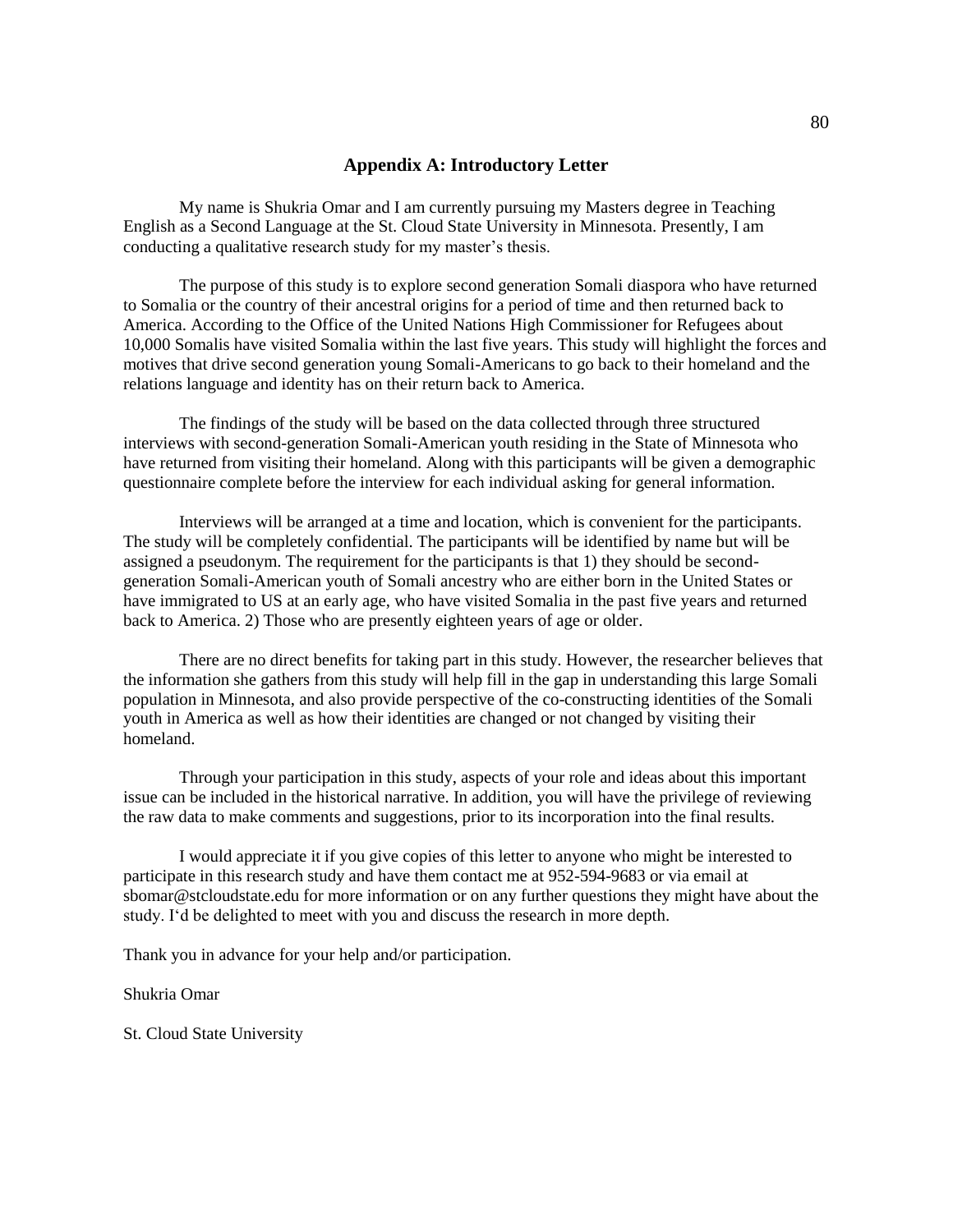## **Appendix B: Informed Consent Form**

You are invited to participate in an interview for a research study on Diasporic Returnees: Relations on Language and Identity on young Somali-Americans visiting their country of origin.

Before you decide it is important for you to understand why the research is being conducted and what it will involve. Please take time to read the following information carefully and ask any questions that you may have or ask about anything that is not clear or if you would like more information. Take your time to decide whether you want to take part in this study.

#### BACKGROUND

My name is Shukria Omar and I am a master's student in the department of Teaching English as a Second Language at St. Cloud State University, and I am a researcher conducting this study. The purpose of this study is to explore the motives and forces that drive secondgeneration Somali youth to visit their country of origin after being away or never visiting it in a long time. This study will also explore the ambiguous views of place, home, belonging, and identity, along other core elements responsible for second-generation Somali-diaspora visiting their home and motives for coming back to their other home, Minnesota.

### STUDY PROCEDURE

If you agree to participate in this study, I will be asking you to fill out a consent form and then I will conduct three interviews with you. Prior to the interview, you will be asked to fill out a questionnaire about your general and demographic information. Each interview will take approximately one hour at a time and location that is convenient to you. In the interview, I will ask you to answer questions about your experiences of your trip to Somalia, and the role your identity was shaped or not shaped by your visit to the motherland. You may also be asked other kinds of related questions stemming from our conversation.

I will audiotape the interviews for the purpose of collecting accurate and complete information. You are not obligated to answer my questions. If you are unwilling to answer any question, simply say so, and we will move on. If, at any point, you want to talk off the record, I will turn the tape recorder off and I will not take notes of that part of the interview. You may stop or withdraw from the interview at any time.

## RISKS

The risks of this study are minimal. You may feel upset thinking about or talking about personal information related to your identity, language, and culture. These risks are similar to those you experience when discussing personal information with others. If you feel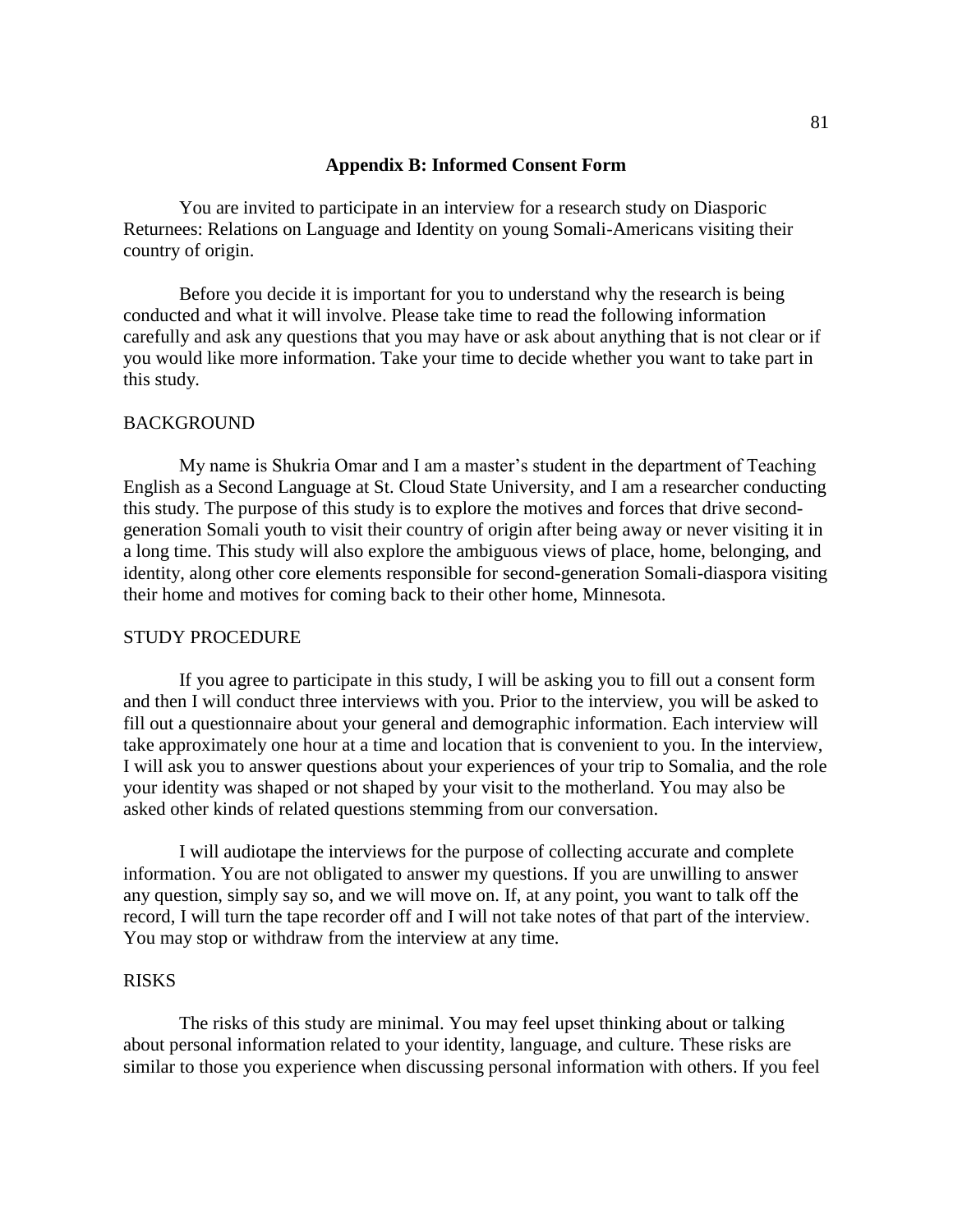upset from this experience, you can tell the researcher and she will tell you about resources available to help.

## **BENEFITS**

There are no direct benefits for taking part in this study. However, the researcher believes that the information she will gather from this study will help fill in the gap into understanding the Somali-American identities in the United States and show the experiences these individuals had in their country as well as their perception of their newly formed identities. By providing this information to the large growing population of Somalis in Minnesota, this study aims to provide raw information to ESL educators, administrates, and the Somali community.

Through your participation in this study, aspects of your role and ideas about this important issue can be included in the historical narrative. In addition, you will have the privilege of reviewing the raw data to make comments and suggestions, prior to its incorporation into the final results.

## CONFIDENTIALITY

Your data will be kept confidential. Research records and recordings will be kept in a locked filing cabinet or on a password protected computer located in the researcher's workspace. Only the researcher will have access to the original records. No copies of audio recordings will be made public without your written permission and they would only be available for educational or research purposes. . In publications, your real name will be removed and instead pseudonyms of your choice will be used.

## PERSON TO CONTACT

If you have any questions or would like additional information about this research, please contact me anytime by phone at 952-594-9683 or by email at sbomar@stcloudstate.du.

## VOLUNTARY PARTICIPATION

Your participation in this study is voluntary. Refusal to participate or the decision to withdraw from this research will involve no penalty or loss of benefits to which you are otherwise entitled. This will not affect your relationship with the investigator. If you decide to participate in this study, you are free to withdraw at any time. If you decide not to participate, your decision will be kept confidential.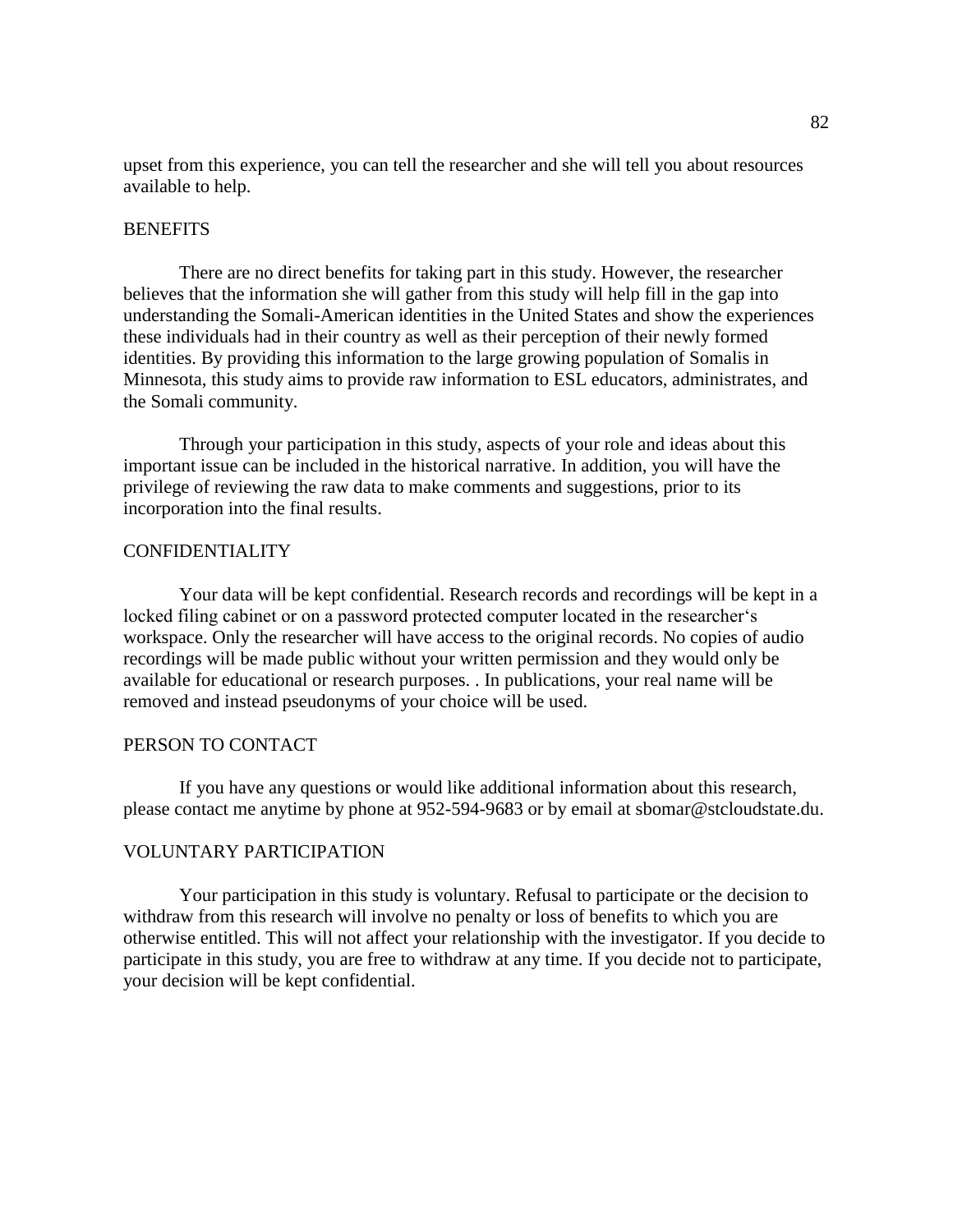## COSTS AND COMPENSATION TO PARTICIPANTS

There will be no costs and/or compensation for participating in this study.

## **CONSENT**

By signing this consent form, I confirm I have read the information in this consent form and have had the opportunity to ask questions. I will be given a signed copy of this consent form. I voluntarily agree to take part in this study.

Printed Name of Participant

\_\_\_\_\_\_\_\_\_\_\_\_\_\_\_\_\_\_\_\_\_\_\_\_\_\_\_\_\_\_\_\_\_\_\_

\_\_\_\_\_\_\_\_\_\_\_\_\_\_\_\_\_\_\_\_\_\_\_\_\_\_\_\_\_\_\_\_\_\_\_

\_\_\_\_\_\_\_\_\_\_\_\_\_\_\_\_\_\_\_\_\_\_\_\_\_\_\_\_\_\_\_\_\_\_\_ \_\_\_\_\_\_\_\_\_\_\_\_\_

\_\_\_\_\_\_\_\_\_\_\_\_\_\_\_\_\_\_\_\_\_\_\_\_\_\_\_\_\_\_\_\_\_\_\_ \_\_\_\_\_\_\_\_\_\_\_\_\_\_\_

Signature of Participant Date

Printed Name of Researcher

Signature of Researcher Date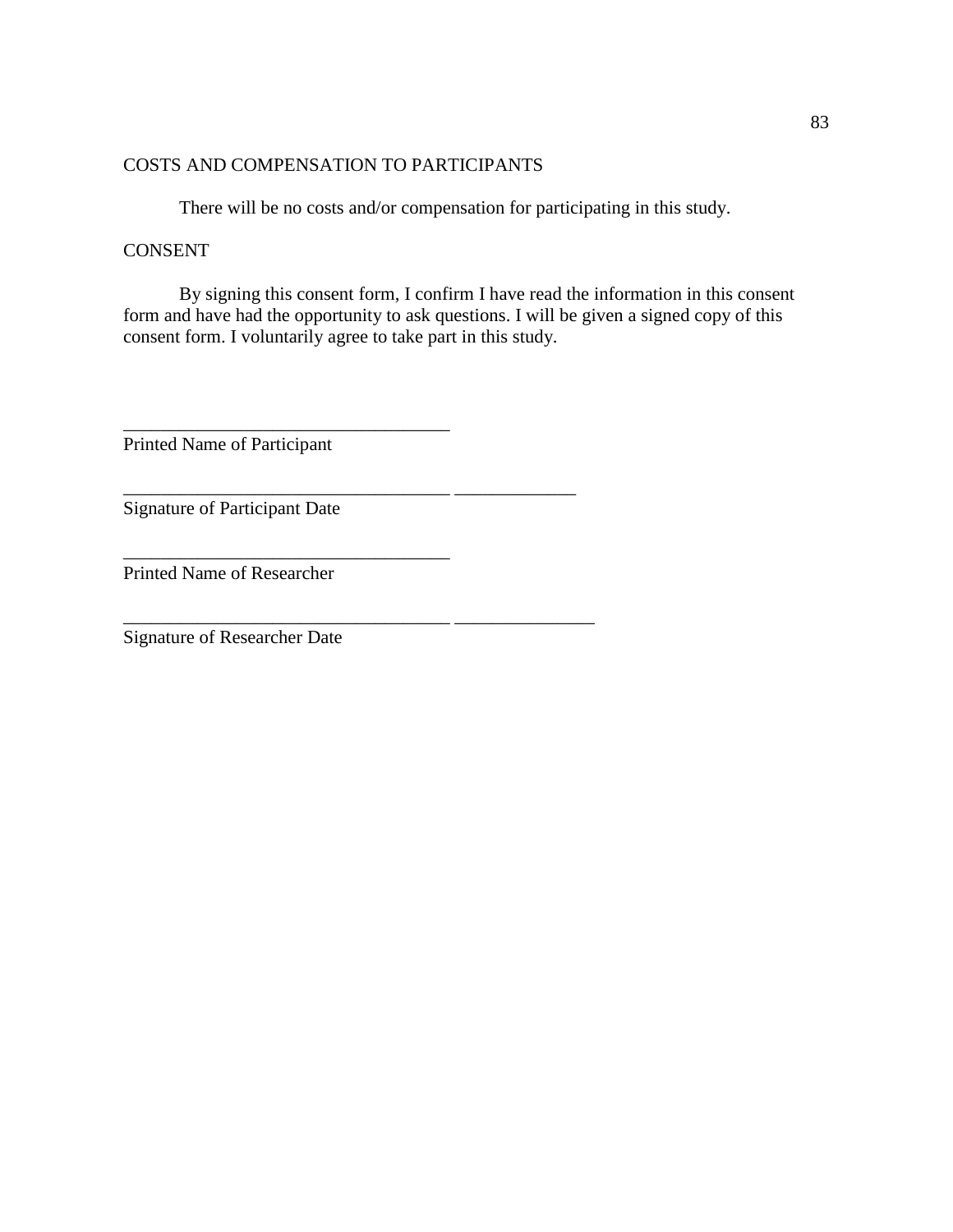## **Appendix C: Demographic Information Questionnaire**

As part of your participation in a research study on. Diasporic Returnees: Relations on Language and Identity on young Somali-Americans visiting their country of origin. Please respond to the following questions. The information gathered here will be kept confidential and will be used for research purposes only. I would like to thank you in advance for your participation in this study.

Background Questions / Demographic Information

1. Name \_\_\_\_\_\_\_\_\_\_\_\_\_\_\_\_\_\_\_\_\_\_\_\_\_\_\_\_\_\_\_\_\_\_\_\_\_\_\_\_\_\_\_\_\_\_\_\_\_\_\_\_\_\_\_\_\_\_\_\_\_\_\_\_\_\_\_

 $2. \text{Age}$ 

3. Name of the University attended or attending now \_\_\_\_\_\_\_\_\_\_\_\_\_\_\_\_\_\_\_\_\_\_\_\_\_\_\_\_\_

4. Major

5. What is your highest level of education?

6. Where were you born?

7. If foreign born, how old were you when you came to the US?

8. If born in a Somali speaking country, how old were you when you left that country?

\_\_\_\_\_\_\_\_\_\_\_\_\_\_\_\_\_\_\_\_\_\_\_\_\_\_\_\_\_\_\_\_\_\_\_\_\_\_\_\_\_\_\_\_\_\_\_\_\_\_\_\_\_\_\_\_\_\_\_\_\_\_\_\_\_\_\_\_\_\_\_\_\_

- 9. What language do
	- a. Your parents speak? \_\_\_\_\_\_\_\_\_\_\_\_\_\_\_\_\_\_\_\_\_\_\_\_\_\_\_\_\_\_

b. Your grandparents speak? \_\_\_\_\_\_\_\_\_\_\_\_\_\_\_\_\_\_\_\_\_\_\_\_\_

- c. Your friends speak?\_\_\_\_\_\_\_\_\_\_\_\_\_\_\_\_\_\_\_\_\_\_\_\_\_\_\_\_\_\_\_
- 10. What is your nationality?
- 11. What is your first language?
- 12. In addition to English, what other languages do you know?
- 13. Do you speak Somali in your daily life? Circle one

a. Never b. Rarely c. Sometimes d. Everyday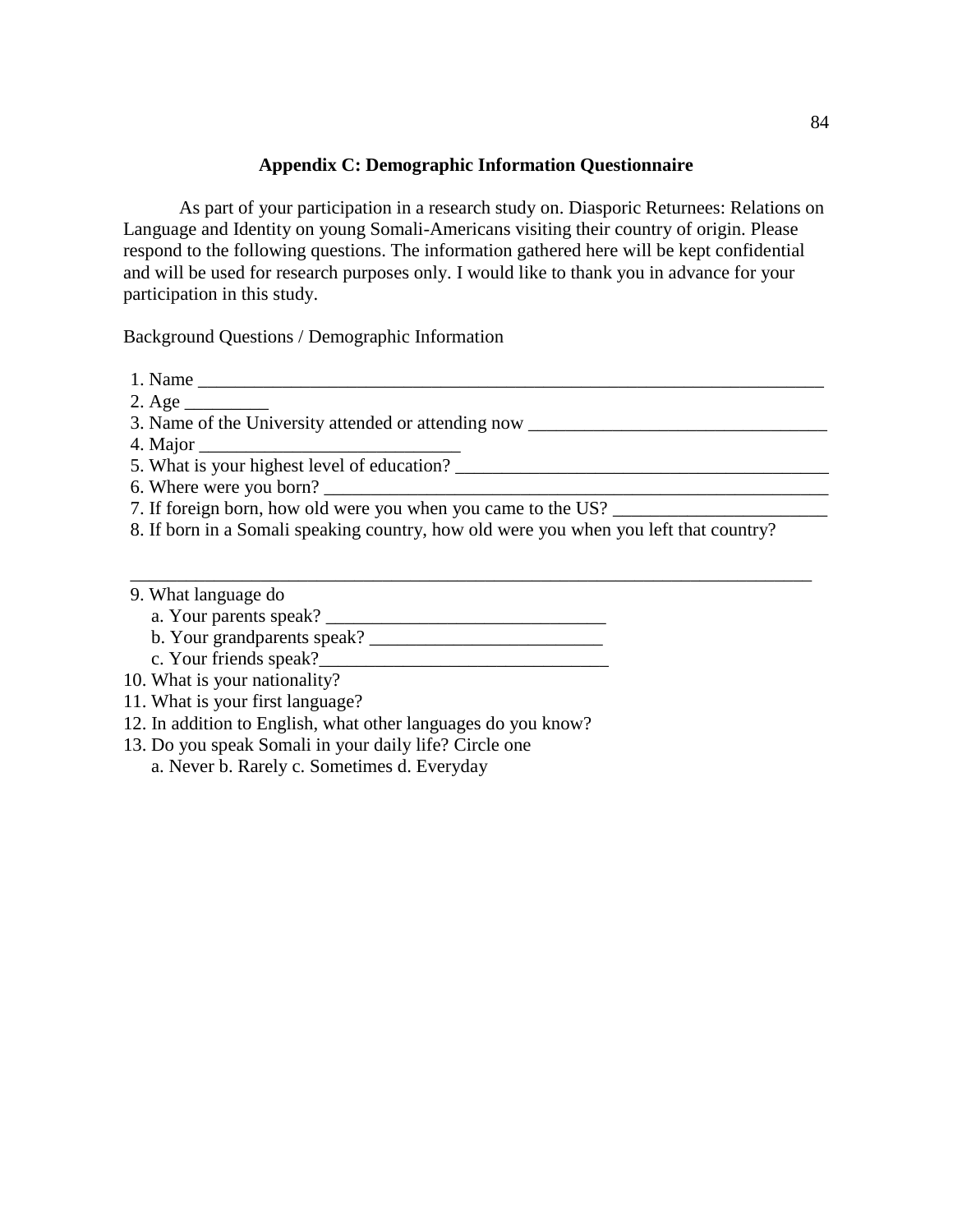## **Appendix D: Interview Questions**

First Interview: Before the trip to Somalia

Interview questions:

- 1. Describe your identity here in America as a Somali. a. How do you practice this identity?
- 2. Describe your identity as an American in the US. a. How do you practice this identity?
- 3. Tell me a situation in which you felt close to your American identity? If not, why is that?
- 4. Briefly describe what your daily schedule looked like before going to Somalia?
- 5. Prior to planning to your trip to Somalia, was there a significant experience or event that lead to your decision to travel to Somalia? Explain
- 6. Describe your Somali skills? Were you able to communicate with the Somali community?
- 7. In a few words, describe how you felt before you left Minnesota.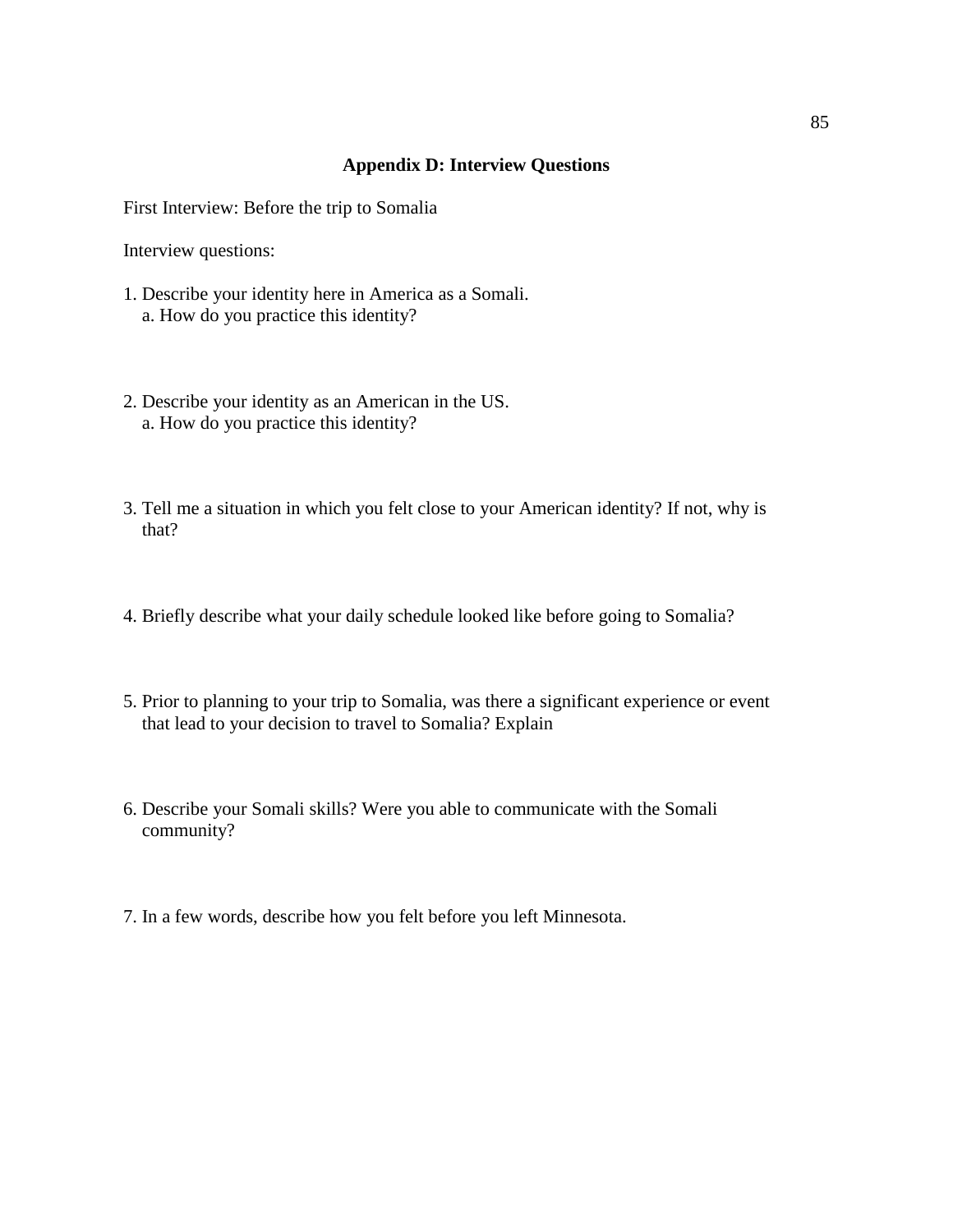## Second Interview: Trip to Somalia

Interview questions

- 1. How did you identify your identity when you were in Somalia? Somali, Somali- American?
- 2. Describe your first initial feelings when you first arrived to Somalia? Surprised? Amazed? Puzzled? Why?
- 3. Describe your daily routines or sorts of activities in which you participated.
- 4. Describe your initial feelings about these activities?
- 5. Describe how the locals reacted to your Somali language?
- 6. Within the social activities that you participated in, describe an experience in which you felt a connected to your Somali culture.
- 7. Describe a situation in which you felt disconnected to your Somali culture

DO YOU HAVE ANY OTHER COMMENTS OR CONCERNS?